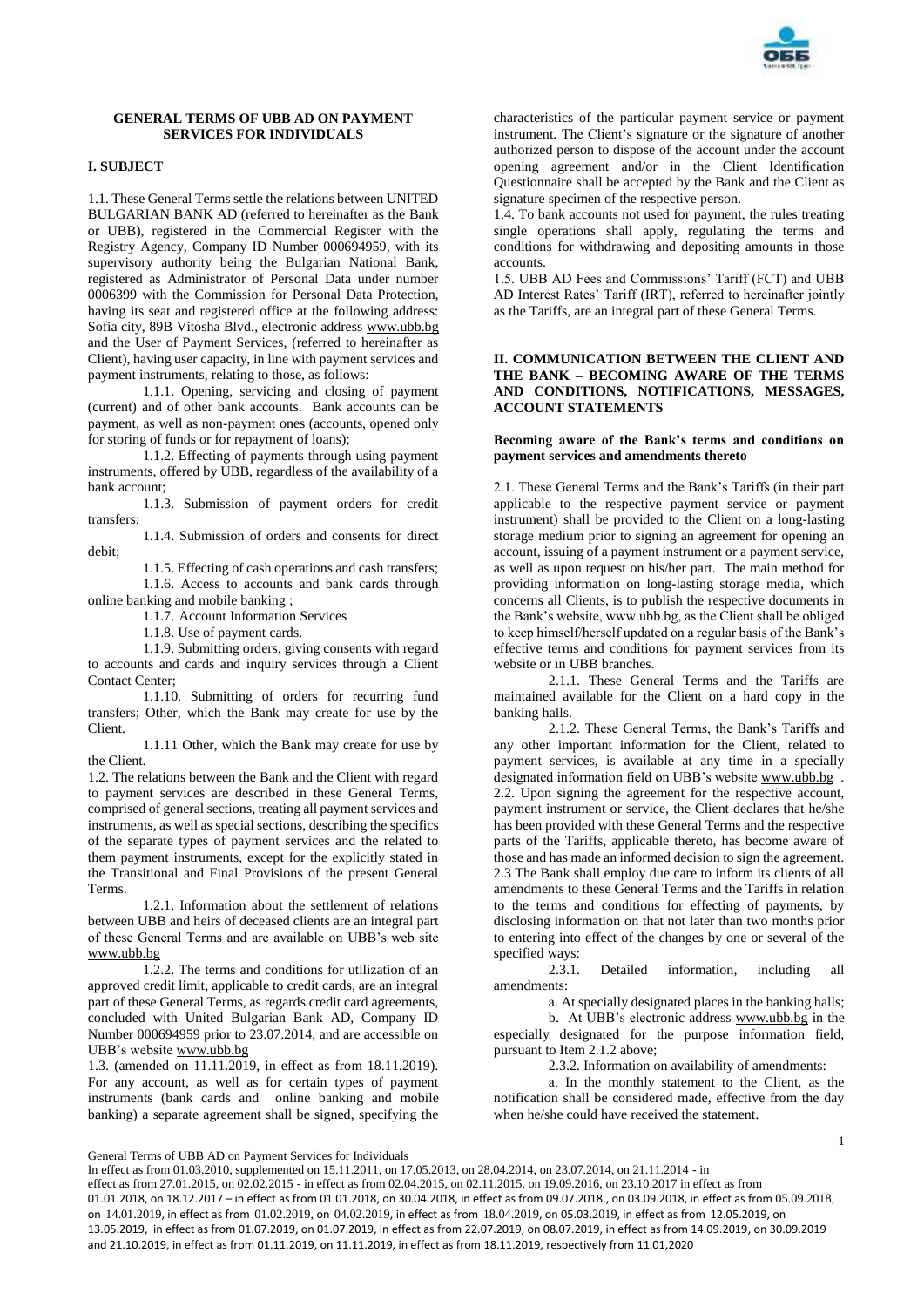

b. (For cards, serviced through UBB's authorization system) through the statements at the ATM terminal devices of the Bank, as the notification shall be considered made since the date when the Client could have been able to receive the statement.

2.4. The change shall become effective on the date, indicated in the Bank's notification and shall concern all users of UBB payment services. Upon the Client's disagreement with the changes he/she may at any time terminate the frame agreement prior to the date, on which the said changes are proposed to become effective, without being liable for any expenses and indemnities.

2.5.1. The minimum two-month period shall not be applicable to the cases of adding a new service or expanding the access channels to an available service, i.e. in the cases when the Bank adds new terms and conditions or proposes more favorable terms and conditions than those, preceding the amendment.

2.5.2. The two-month period shall not be applicable to the terms and conditions for opening, maintaining and closing of accounts, other than financial terms and conditions, as the changes shall become effective since the date, on which the notification has been made in any of the above-stated ways.

## **Change of interest rates on deposit bank accounts (time deposits)**

2.6. In case of a change in interest rate terms and conditions, applied by the Bank on deposits, opened prior to the date of the change, the interest rate terms and conditions shall be updated after the maturity date and shall concern the next agreed deposit period.

### **Individual information – account statements for movement on accounts and operations with payment instruments**

2.7. (amended on 01.07.2019, effective as of 22.07.2019) The client shall have access to the individual information about account movements and balances and information about operations with a payment instrument depending on the provisions of the respective contract for account/payment instrument and these General Terms - to be received on a hard copy in a branch of the Bank or available to be viewed and printed - in the Client's user profile in UPAY payment gateway (www.ubbpay.bg), in online/mobile banking or by email – at a valid email address specified by the Client. In case that the Client has not requested explicitly the service for receipt of paper account statement at a specified address, as provided for in Item 2.7.1, his/her consent shall be deemed given for having the information under his/her account statement presented to him/her gratuitously in the banking halls upon his/her request.

2.7.1. The client may request receipt of notification for the availability of a new account statement under his/her user profile within UPAY payment gateway by activating the service via UPAY payment gateway [\(www.ubbpay.bg\)](http://www.ubbpay.bg/). Notifications for the availability of a new account statement shall be sent only to an e-mail address, verified by the Bank, as the service shall be free of charge. The client may request receipt of paper statements at a specified address for transactions with a credit card or an OK card. The service shall be requested in writing at a branch of the Bank. Paper statements' delivery to an address shall be charged pursuant to UBB's Fees and Commissions' Tariff for Individuals.

2.7.2. The client shall undertake to inform the Bank in case of his/her failure to receive account statements in the agreed/requested manner. In case of a non-received account statement, of which the Bank has not been informed and more than one period of the agreed term for its receipt has elapsed, it shall be considered that the Client has acted with negligence and has not employed the due care to receive information of the effected transactions, unless he/she has proven an objective impossibility during that period to either notify the Bank or to become informed of his/her account movement / payment instrument transactions.

2.7.3. If the Client has indicated an incomplete or incorrect address, as well as in case he/she has failed to notify the Bank in either writing or by calling its Client Contact Centre of a change in his/her address, all notifications and invitations for which that is the selected manner of notification, sent by the Bank to the Client at the indicated address, shall be considered validly delivered. Upon a twofold failure on different days to find the Client at the address stated by him/her for the purpose of serving the notification, sent by the Bank (regardless of its nature), then the said notification shall be deemed validly delivered.

2.7.4. (amended on 01.07.2019, effective as of 22.07.2019) A statement upon request may be received at any branch of the Bank. When it is received, the Bank shall send a free text message at the Client's mobile phone number registered with the Bank, containing information about the account balance in line with the statement.

2.7.5. Information on account movements/effected transactions over a current period (encompassing the current and the previous month) may be also obtained through the Client Contact Centre, in accordance with these General Terms.

2.7.6. ( in effect since 31.10.2018.) The Bank shall provide at least once per annum upon the Client's request at a branch of the Bank a report on all charged fees, and, if applicable, information about the interest rates for payment account overdraft, credit interest rate on the payment account, as well as the total amount of the accrued interest for the respective period for the services, pertaining to the payment account.

2.7.7. (new, adopted on 01.07.2019, effective as of 22.07.2019) The Bank shall send a free text message once a year at the Client's mobile phone number registered with the Bank, containing information about the balances of the Client's accounts on which there have not been movements in the previous calendar year.

2.8. Each online banking Client, as per the Bank's terms and conditions for this type of service, may receive information on his/her account movements /transactions with his/her payment instrument in his/her personal user profile in the online banking for the period after signing the Online Banking Agreement and after adding the account for use through this channel.

2.9. Each client of UBB, registered and identified as such within UPAY payment gateway [\(www.ubbpay.bg\)](http://www.ubbpay.bg/), shall obtain access to information about his/her account movement and transactions with a credit card/OK card through his/her personal user profile. Clients, registered in UPAY and identified as UBB clients, shall receive from the Bank notification for availability of a new credit /OK card statement without the need for making an additional request. An electronic account statement shall be sent, following service request in UPAY payment gateway. Notifications shall be sent

 $\mathfrak{Z}$ 

```
General Terms of UBB AD on Payment Services for Individuals
```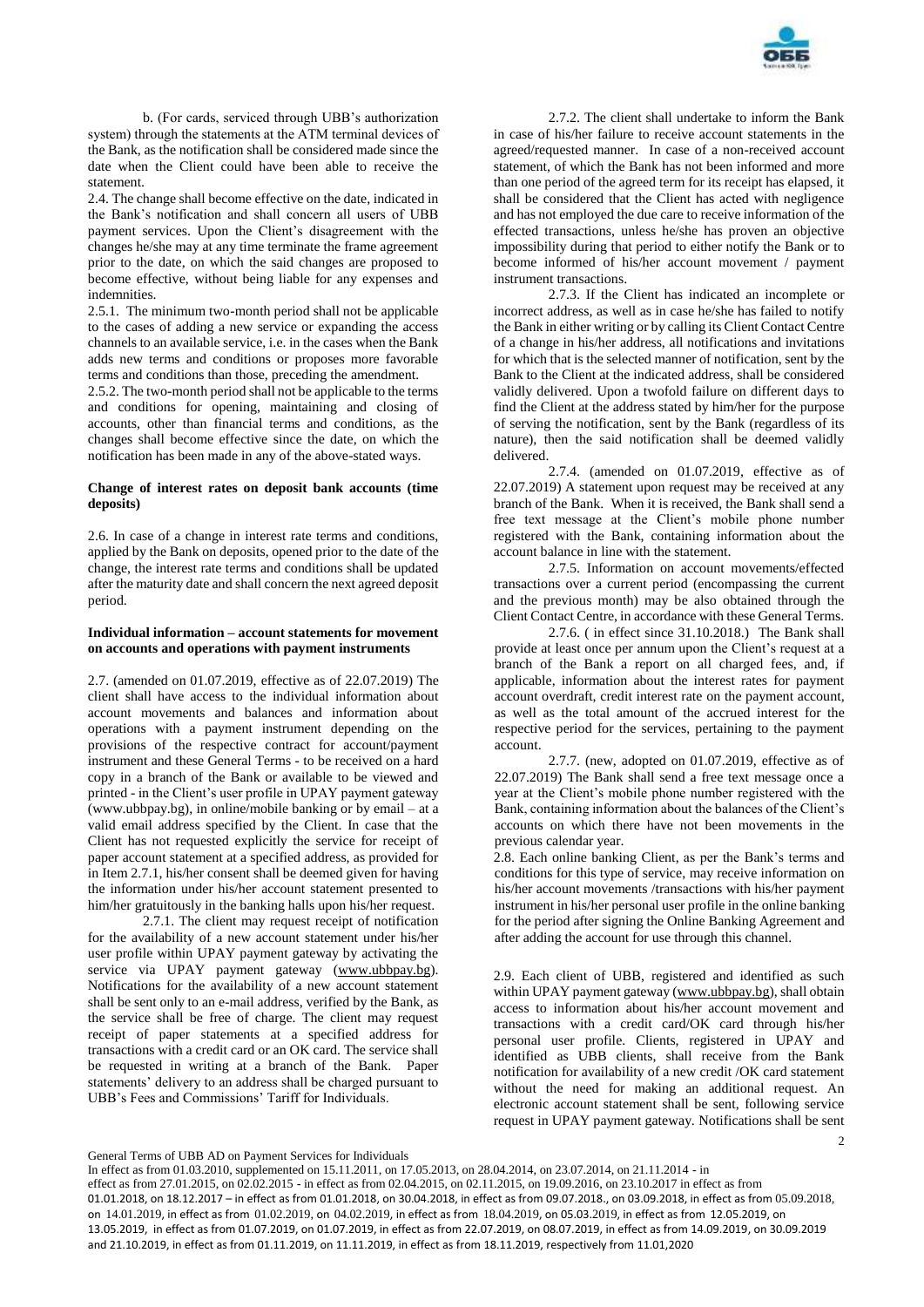

to the verified electronic address, stated in UPAY. As regards the use of UPAY payment gateway, UBB AD General Terms on Using the Payment Gateway by Individual Clients shall apply

2.10. Each client may receive information about card transactions, effected at АТМs, with cards, serviced by the authorization system of BORICA, through the Client Contact Centre or upon request at the Bank. The Bank may send account statements for credit cards to a specified address only in case the Client has requested in writing the use of such service and has paid a fee, pursuant to UBB Fees and Commissions' Tariff for Individuals. Account statements shall not be sent for inactive cards or for such, under which there are no liabilities.

2.11. The communication between the parties hereunder shall be mutual and in both directions, in view of which the Client shall be obligated to keep himself/herself updated on a regular basis (at least once per two months) of the changes or the new features of payment services, which UBB offers, through the Bank's website, its branch network or over the phone of the Client Contact Center. The non-performance on this obligation shall be considered a violation of these General Terms and the specific agreement.

2.12. Clients, who have provided and verified their email address, shall obtain information about the products and services, used by them, as well as up-to-date information about other products and services, offered by the Bank. Email verification shall be made through online banking or the UPAY payment gateway. All notifications about payment products and services, sent by the Bank to the Client at an email, registered by the latter and verified by the Bank, shall be considered duly delivered.

## **III. TERMS AND CONDITIONS FOR REGISTRATION AND IDENTIFICATION OF CLIENTS UPON SIGNING AGREEMENTS FOR OPENING OF ACCOUNTS / ISSUING OF PAYMENT INSTRUMENTS**

### **Identification of clients.**

3.1.1. By virtue of the applicable laws the Bank is obliged to identify and verify the identity of its clients by demanding the respective documents, serving for ascertainment of their identity.

3.1.2. The Client shall present a valid identity document with a photograph, issued pursuant to Bulgarian laws or the legislation of his/her country of citizenship. Regarding foreigners, permitted to reside in Bulgaria also a residence permit (longterm or permanent one) is required, issued by the Ministry of Interior authorities. Upon subsequent servicing the Client shall identify himself/herself with the document, used to perform the initial identification or with a re-issued document of the same type.

3.1.3. Representatives of local of foreign natural persons, authorized to open /close accounts, as well as effect operations on these persons' behalf and for their account shall be subject to that same identification /verification procedure, as applicable to the Client.

3.1.4. The Client, respectively his/her representative shall consent to the Bank's photocopying his/her identity document for its archives and for having it entered in its electronic system. 3.2. Along with the identification document the Bank may require from the Client or his/her representative also other documents, as well as the filling out of certain declaration

statements in view of the particular product, adherence to regulatory requirements or implementation of good banking practices.

3.3.1. The Client shall be obliged to inform the Bank, (through official or notarized private documents), of each and every change in the facts and circumstances, representing a regulatory requirement for opening an account, which may entail change in identification data and ascertained circumstances upon the initial registration in the core banking system. In case of ambiguity in data regarding a Client, the Bank may deny performance of a transaction until the duly certification of the occurred changes in the data.

3.3.2. Upon signing an agreement for opening a new account / issuing of a new payment instrument, the Client shall present only recent data, in case there are changes after the initial registration or such data, required according to the specifics of the Agreement for the respective payment instrument.

3.4. The Bank shall be entitled to refuse registration of a client, respectively the opening of an account, with no obligations to motivate the reasons for the denial.

### **Terms and conditions for treatment of persons, authorized by the Client**

3.5.1. Account disposal by a proxy shall be permitted in all branches, in case that the power of attorney has been input in UBB's Authorities Verification Electronic System. The Client has the option to restrict the proxy's disposal to particular branches, as stated in the power of attorney. The power of attorney shall be provided by the proxy in original or in a notarized copy, true to the original.

3.5.2. In case of disposal with amounts in the account by a proxy, the latter shall have to present the identification document, described in the power of attorney. The Bank shall accept the proxy's identification to be also made with a reissued document (upon expiry of the validity of the one, described in the power of attorney). The power of attorney shall have to explicitly indicate the Client's will for disposal by the proxy of the amounts in the account through the respective payment instrument.

3.5.3. Opening of an account by a re-authorized person shall not be allowed. The performance of operations by a reauthorized person in an already opened account shall be allowed only in case the Client has indicated in his/her initial power of attorney the right of the empowered person to reauthorize.

3.5.4. Should the power of attorney contain complicated assumptions, amount limits or other specific restrictions or requirements of the Client, the Bank may either demand opening of a special-purpose account, pursuant to Art. 4.1.3. of the present General Terms, or refuse the rendering of the service to the Client.

3.5.5. In case that the Bank has not been notified beforehand and in writing by the Client that a proxy will appear on his/her behalf, as well as in terms of the range of his/her powers, and the presented power of attorney contains texts, which application is ambiguous, or there is a considerable time period elapsed since the moment of the power of attorney's drafting or its last use, as well as in other cases, explicitly indicated herein, the Bank may refuse rendering the service to the proxy, without justifying its interpretation of the authorization clauses.

3.5.6. In case of changes in the persons, authorized to dispose of the amounts in the account, the Client shall be obliged to

General Terms of UBB AD on Payment Services for Individuals

In effect as from 01.03.2010, supplemented on 15.11.2011, on 17.05.2013, on 28.04.2014, on 23.07.2014, on 21.11.2014 - in effect as from 27.01.2015, on 02.02.2015 - in effect as from 02.04.2015, on 02.11.2015, on 19.09.2016, on 23.10.2017 in effect as from 01.01.2018, on 18.12.2017 – in effect as from 01.01.2018, on 30.04.2018, in effect as from 09.07.2018., on 03.09.2018, in effect as from 05.09.2018, on 14.01.2019, in effect as from 01.02.2019, on 04.02.2019, in effect as from 18.04.2019, on 05.03.2019, in effect as from 12.05.2019, on 13.05.2019, in effect as from 01.07.2019, on 01.07.2019, in effect as from 22.07.2019, on 08.07.2019, in effect as from 14.09.2019, on 30.09.2019 and 21.10.2019, in effect as from 01.11.2019, on 11.11.2019, in effect as from 18.11.2019, respectively from 11.01,2020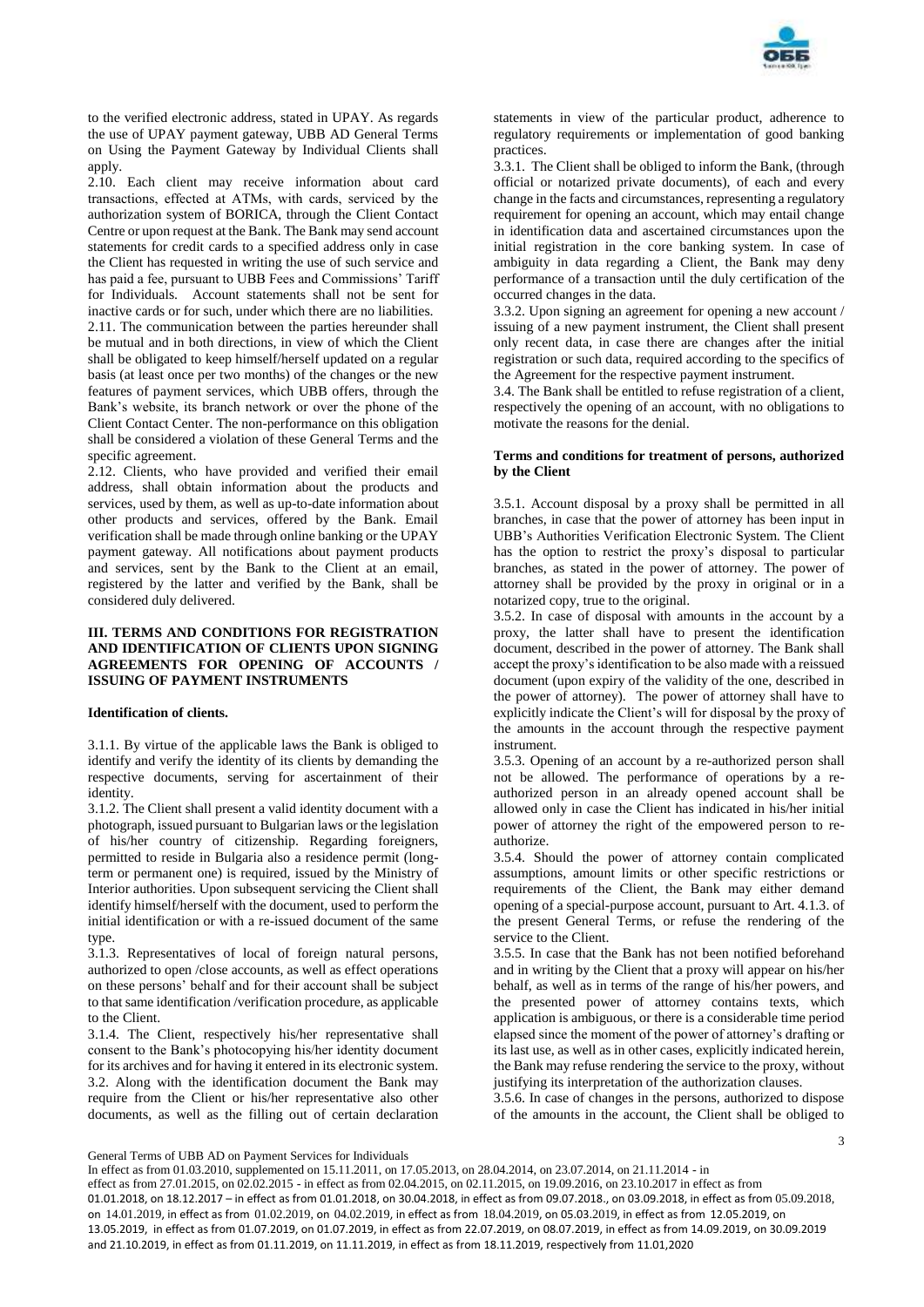

immediately and personally notify the Bank. In case of nonnotification, the Bank shall be entitled to the rights under Item 3.5.5. In addition a Data Amendment Card shall be submitted, in the cases when individuals also use online banking.

3.5.7. The Bank accepts that powers of attorney for disposal of current accounts and savings deposits shall concern also deposits, opened to those.

3.5.8. The Bank shall not accept powers of attorney from Clients, (except for powers of attorney, drawn on the basis of a sample form of the Bank), if the date of attestation of the Client's signature precedes the date of appearance of the proxy at the Bank by more than five years.

3.5.9. For representation purposes through a power of attorney, attested by a foreign notary, the authorizer shall have to personally submit the power of attorney at the Bank.

**Powers of attorney, with signatures attested by a notary public, certified by Bulgarian consulate officials abroad; powers of attorney, certified by local administration authorities in the Republic of Bulgaria and registry judges; powers of attorney, certified by foreign notaries**

3.6.1. For the purposes of receiving bank payment cards and their personalized security features, as well as authentication means for access to online and mobile banking, the Bank shall neither accept powers of attorney with attestation of the Client's signature made by local administration authorities in the Republic of Bulgaria and registry judges pursuant to the procedure of Art. 83 of the Notaries and Notarial Activities Act, nor such, attested by foreign notaries.

3.6.2. The Bank shall accept powers of attorney for disposal of Client's funds, effected through a proxy, holding a power of attorney, certified by foreign notaries, operating only in the United States of America, Canada and the European Union countries.

3.6.3. Powers of attorney, as well as other official documents, drawn up in a foreign country, shall be presented to the Bank certified in a Bulgarian embassy or consulate in the respective country or legalized, respectively accompanied with an "apostille" and translated into Bulgarian language by a sworn translator.

### **Authorization for remote access to payment instruments**

3.7.1. Remote access payment instruments (bank cards, online and mobile banking) shall be used personally by the Client, as he/she shall not be entitled to authorize third persons to use the payment instrument, nor shall he/she cede it to third parties for performing operations with it.

3.7.2. The Bank shall accept proxies for signing agreements on the Client's behalf, as well as for receiving a payment instrument and its personalized security features after its issuance/re-issuance by the Bank, conditioned on observance of the present General Terms and availability of an explicit provision in the power of attorney about such actions.

3.7.3. The Bank shall not provide PIN code via SMS to a mobile phone number, submitted by the proxy. The holder's mobile phone number shall have to be submitted personally at the Bank by him/her, otherwise a PIN code shall be submitted to the proxy only on a hard copy

3.7.4. The Client has the option to authorize another person

with access to the account, of which the former is a holder, through an additional debit bank card, issued to the main one. Upon a request for a card with a PIN code via SMS, the code shall be sent to the mobile phone number of the additional cardholder, stated upon his/her registration as a client of the Bank.

### **Power of attorney's revocation**

3.8.1. The revocation of a power of attorney shall be made in writing and explicitly by the Client as this could be performed personally at any branch of the Bank or through a notification. 3.8.2. The Bank shall terminate the rendering of payment services under a power of attorney, when it has received a notification in writing that the power of attorney has been terminated or revoked. The Bank shall not be held liable when it has not been timely notified in writing of either the revocation or termination.

3.8.3. The appearance of a new proxy shall not terminate the former proxies' powers.

## **IV. ACCOUNT TYPES**

4.1. The Bank shall open the following account types to individuals:

4.1.1. Current accounts;

- 4.1.2. Savings accounts;
	- 4.1.2.1. Saving deposits;

4.1.2.2. Time deposits;

4.1.3. Accounts with a special regime and purpose: with predefined terms and conditions for disposal or serving a special purpose (donor account, account in favor of a third person); accounts with guarantee functions (escrow accounts), opened to service a large-value purchase, in view of guaranteeing on the part of the Bank, that upon proving the conclusion of a specific deal, the funds will be released in favor of the seller.

4.1.4. Payment Account with Basic Features (PABF). 4.2. Accounts of individuals, needed in relation to the profession or economic activity, practised by them and requiring a registration under the procedure of the Act on BULSTAT Register, shall be opened under the procedure for business clients.

4.3. The Bank may also open other account types, apart from the above described, upon preliminary agreeing the particular terms and conditions with the Client.

4.4. Within the framework of the above-described account types the Bank may provide to a particular group of Clients target products, which specific terms and conditions are regulated in the respective agreements and Tariffs.

4.5. The Bank shall be entitled to provide each Client with the opportunity to choose a combination of the products, offered by the Bank under the terms and conditions, stated in the Tariff.

## **Current Accounts**

4.6. The Bank shall open a current account for an indefinite period in the Client's name, in and from which against

General Terms of UBB AD on Payment Services for Individuals

In effect as from 01.03.2010, supplemented on 15.11.2011, on 17.05.2013, on 28.04.2014, on 23.07.2014, on 21.11.2014 - in effect as from 27.01.2015, on 02.02.2015 - in effect as from 02.04.2015, on 02.11.2015, on 19.09.2016, on 23.10.2017 in effect as from 01.01.2018, on 18.12.2017 – in effect as from 01.01.2018, on 30.04.2018, in effect as from 09.07.2018., on 03.09.2018, in effect as from 05.09.2018, on 14.01.2019, in effect as from 01.02.2019, on 04.02.2019, in effect as from 18.04.2019, on 05.03.2019, in effect as from 12.05.2019, on 13.05.2019, in effect as from 01.07.2019, on 01.07.2019, in effect as from 22.07.2019, on 08.07.2019, in effect as from 14.09.2019, on 30.09.2019 and 21.10.2019, in effect as from 01.11.2019, on 11.11.2019, in effect as from 18.11.2019, respectively from 11.01,2020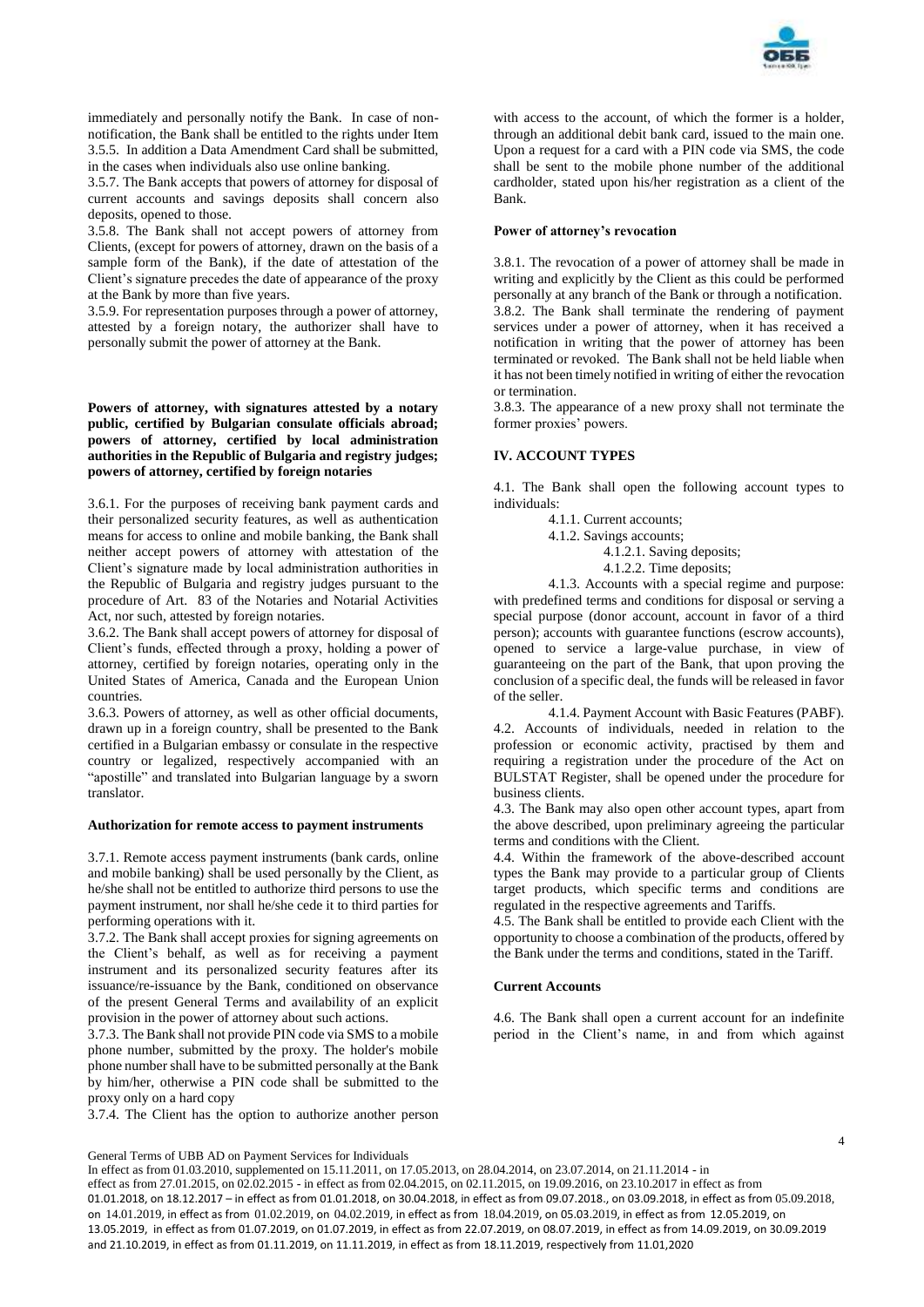

consideration fund transfers and deposits shall be received and payments shall be effected within the available amounts.

4.7. The client may use an overdraft on the account up to a preliminary defined contractual limit, based on a separate agreement, concluded with the Bank.

## **Payment account with basic features -PABF**

4.7.A. The Bank shall open a payment account with basic features in Bulgarian leva (BGN) for an indefinite time period, as a tool for fee-based delivery of the following services:

1. Payment account opening, servicing and closing;

2. Depositing of funds in a payment account;

3. Cash withdrawal from the payment account at a teller desk

> 4. Execution of the following payment transactions: а. Direct debits;

b. Payment transactions via a payment card, including online payments, cash withdrawals at ATMs, as well as cash withdrawals at POS terminals of the Bank;

c. Credit transfers, standing orders included, at ATMs, POS terminals or teller desks, when available,

as well as via the Bank's online banking systems

4.7.B. The Bank may refuse opening of a Payment Account with Basic Features in the following cases:

1. The client already holds a Payment Account with Basic Features with the Bank, unless notified that his/her account is going to be closed.

2. The client has declared that he/she holds a Payment Account with Basic Features with another bank on this country's territory, unless stated that notification has been given to him/her that the said account is going to be closed.

3. Opening of the account would entail breach of the legal provisions, governing the prevention of the financial system's involvement in money laundering and terrorism financing.

4. 7.C. The Bank shall notify the Client in writing of the grounds for refusal under the preceding items, unless disclosure of such information contradicts the national security aims, public order or legislation preventing the financial system's involvement in money laundering and terrorism financing. With the notification the Bank shall inform the Client of the procedure for submission of complaints against the refusal and of the possibility to refer to the Bulgarian National Bank (BNB) and the Payment Disputes' Reconciliation Commission.

### **Savings accounts**

4.8. Savings accounts cover savings deposits and time deposits.

### **Savings Deposits**

4.9. Savings deposits represent accounts for storage of funds over an indefinite period for saving purposes.

4.9.1. Savings deposits can also be child savings deposits, as well as a deposit under a special condition. Savings deposits shall be opened in favor of third persons only upon availability of family reasons.

4.9.2. An Account Holder of a child deposit can be any infant or minor Bulgarian citizen.

A child deposit shall be opened:

а. For infants (children, who have not reached 14 years of age) by any parent or guardian, as the amounts on deposit shall be disposed of against presentation of a permit, issued by the respective regional court;

b. For minors (children, who have reached 14 years of age, but have not completed 18 years) by the minor herself/himself, with the consent of one or both parents or guardians, as in case of disposal with funds – after presenting a permit by the respective regional court;

C. By minors themselves, who are aged over 16 years and married, against presentation of a civil marriage certificate.

# **Time Deposits**

4.10. Under a time deposit agreement the Bank accepts to keep money, payable on a particular date (maturity) or upon other terms and conditions for payment, as stipulated in the agreement. The safekeeping may also be effected through blocking an amount in a current account or a savings deposit of the Client.

4.11. A time deposit agreement can be concluded under the condition that the Client is a holder of an account in the same currency type, in which he/she wishes the time deposit to be opened. The individual features of the selected deposit type shall be indicated in the respective agreement and the Tariffs.

4.12. The disposal of the deposit shall be made through the account, to which it has been opened.

4.13. In the case of a standard time deposit the Client may select at maturity one of the following options:

4.13.1. To renew the deposit over the same period, while also adding to the principal the accrued interest from the previous period;

4.13.2. To renew the deposit over the same period with the amount of the initial principal, while posting the accrued interest in the account, to which the deposit has been opened;

4.13.3. To terminate the deposit, while posting the principal and the accrued interest in the account, to which the deposit has been opened;

4.13.4. For separate deposit types the Client may select the accrued interest to be posted in an account, different from the one, to which the deposit has been opened.

4.14. The Client may terminate a time deposit agreement upon presenting his/her copy of the Time Deposit Agreement and an identity document.

4.15. The Client may terminate a time deposit agreement without penalty in the accrued interest, on the date, specified in the agreement. If this date is a non-business day, the closing shall be performed on the first business day, following the date of the period's expiry.

4.16. Upon early termination of the agreement on the part of the Client or upon enforcement actions, the Bank shall accrue interest on the amount for the time of its actual staying on deposit at a reduced interest rate, as determined in the Tariffs.

4.17. Upon termination of an agreement for a time deposit in a foreign currency the amount, which is smaller than the smallest denomination banknote in the respective foreign currency, shall be paid in its BGN equivalence, according to the buy exchange rate of UBB.

General Terms of UBB AD on Payment Services for Individuals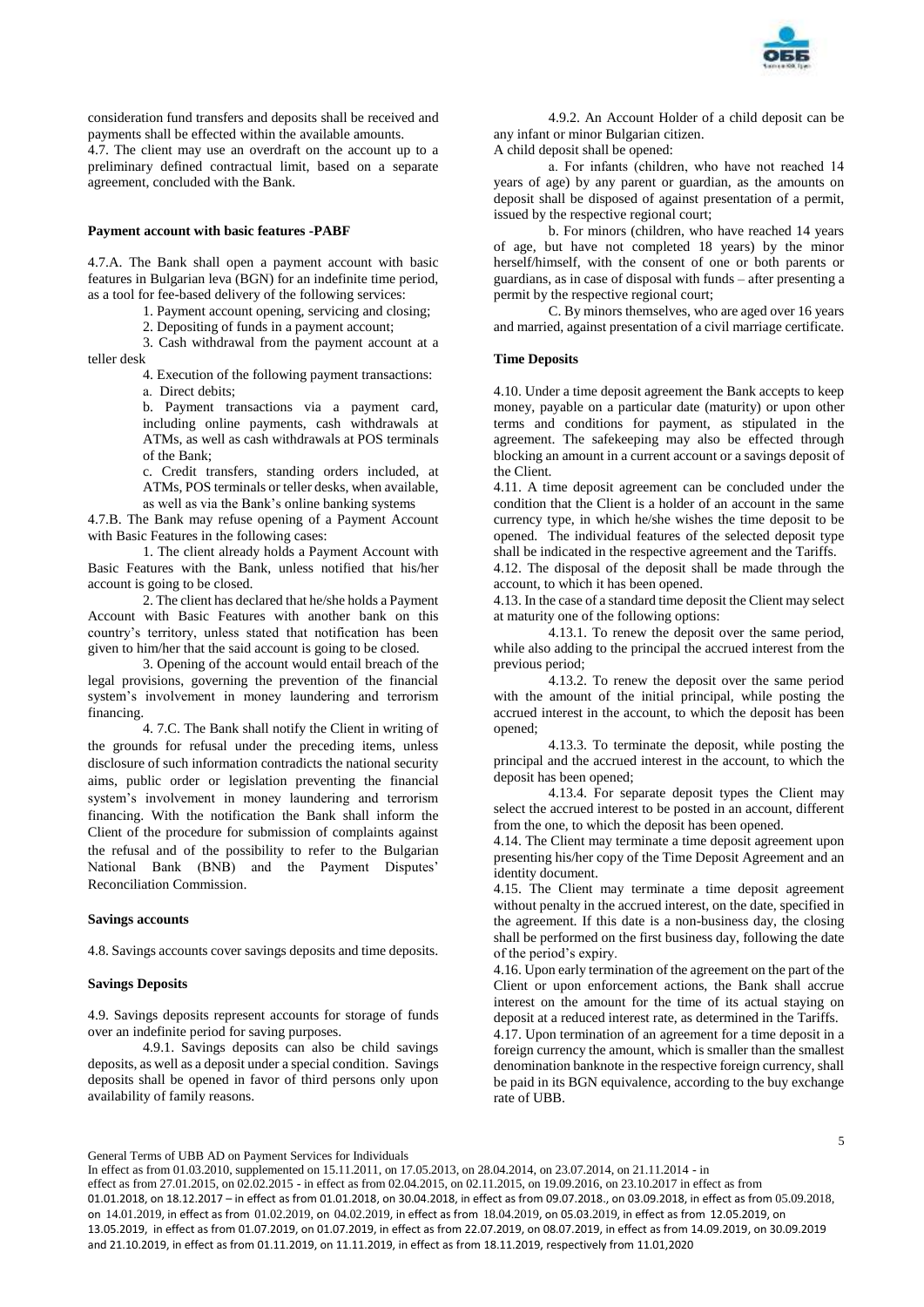

## **Accounts in favor of third persons and donor accounts**

4.18. Apart from child savings deposits the Bank may open accounts in favor of a person, specified by the negotiator under assumptions, provided for by law. If the third person fails to give his/her consent for the stipulation in his/her favor within a deadline, specified in a notification for the opened account, the funds shall be reimbursed to the negotiator.

4.19. An account in favor of a third person can also be opened under donor campaigns, as well as in case of incapacity of the person, in whose favor the funds are being raised, to consent to the stipulation made in his/her favor, i.e. upon absence due to medical treatment, the consent shall not be required. Upon disposal with the funds in the account, the regime, envisaged in the agreement for account opening or in an enactment, shall be observed.

## **Donor accounts, opened by the person, in whose favor the funds are being raised**

4.20. Donor accounts for treatment of minors shall be opened by their legal representative, while for persons of lawful age, impeded to be present in the Bank – by a relative of theirs, who shall declare the type of her/his kinship ties with the person, in whose favor the account is being opened. The Bank shall not reimburse donor installments to the depositors in case of failure to achieve the purpose of fund raising or upon other circumstances. Upon accomplishing/failure to accomplish the purpose and having a remaining balance, it will be disposed of by the person, in whose favor the account has been opened.

### **Account disposal and closing**

4.21. Accounts shall be disposed of and closed by the Client at any UBB branch, with the exception of accounts with a special regime and purpose, which shall be disposed of in the branch of their opening.

## **Interest rates**

4.22. The Bank shall accrue interest on the account balance, in accordance with the interest rate, applicable to the specific account type, as indicated in the Interest Rates' Tariff. Amounts below the minimum balance, specified in the Fees and Commissions' Tariff, shall not bear interest.

4.23. The Bank shall deduct and pay a tax on the income from interest, pursuant to the effective legislation.

## **IVA. PAYMENT ACCOUNT SWITCHING**

## **(Current account and Payment Account with Basic Features)**

4.24. The Bank shall deliver to its Clients a service for switching a payment account when the payment accounts have been maintained in one and the same currency with other banks in the Republic of Bulgaria.

4.25. Information as to the terms and conditions for switching payment accounts, covering the role of both the switching and the accepting bank during each stage of the procedure on payment account switching and the related deadlines, are available on a durable storage medium in the Bank's website www.ubb,bg, as well as on a hard copy upon request at any branch of the Bank.

## **V. TERMS AND CONDITIONS FOR EFFECTING PAYMENTS**

5.1. Account funds shall be disposed of through payment documents, prepared by the Bank, payment documents, containing all essential requisites, required by the regulator, as well as regulated remote methods for effecting transactions through bank cards, online banking, mobile banking and a Call Center, while observing the specific characteristics of the different account types, the legal requirements and the terms and conditions of the Bank.

5.2. The Bank shall effect payments from the account only by order of or with the preliminary consent of the Client, under terms and conditions set by her/him, up to the available account balance and the agreed overdraft. The Bank shall not perform partial payments under separate orders or payment requests. An exception to these rules shall be made only for enforcement actions as provided for by the law, in the cases of ex-officio collection under the procedure of Ordinance № 3 of the BNB, as well as upon refunding of amounts, received in the account due to an error or incorrectly effected operations (ex-officio rectification transfers).

5.3. The Bank shall perform the payments in the chronological sequence of receiving payment orders / requests, except for the cases of enforcement collection of receivables and ex-officio rectification transfers.

5.4. The types of payment operations, performed by the Bank, are: withdrawal and depositing of cash; ordering and receiving credit transfers; ordering and receiving cash transfers; giving a consent for direct debit; ordering and receiving a direct debit request; payment operations with a card.

#### **Costs**

5.5. The Bank shall accept for execution credit transfers with the following instructions in terms of expenses:

5.5.1. Shared (SHA) – the payer and the beneficiary shall pay the fees and commissions respectively to the payer's bank and to the beneficiary's bank, as the correspondent bank may deduct expenses from the fund transfer amount. ;

5.5.2. At the expense of the payer (OUR) – the payer shall pay all fund transfer fees, including those of the beneficiary's bank;

5.5.3. At the expense of the beneficiary (BEN) - the beneficiary shall pay all fund transfer expenses, including those of the payer's bank.

5.6. The restrictions on determining the expense allocation manner are specified in the Bank's Tariff, *Fund Transfers* Section.

5.7. The client shall undertake to pay all fees, commissions, interest and other due amounts, as indicated in the Bank's Tariffs, including exchange rate differences (in case the Bank performs currency conversion upon a received transfer in a currency, different than the currency in which the account is being maintained).

### **Authorization of payment operations**

5.8. A payment operation is considered authorized from the moment, in which the Client has:

5.8.1. Submitted a signed payment order (upon effecting a credit transfer or cash operations) or has given a

General Terms of UBB AD on Payment Services for Individuals

In effect as from 01.03.2010, supplemented on 15.11.2011, on 17.05.2013, on 28.04.2014, on 23.07.2014, on 21.11.2014 - in effect as from 27.01.2015, on 02.02.2015 - in effect as from 02.04.2015, on 02.11.2015, on 19.09.2016, on 23.10.2017 in effect as from 01.01.2018, on 18.12.2017 – in effect as from 01.01.2018, on 30.04.2018, in effect as from 09.07.2018., on 03.09.2018, in effect as from 05.09.2018, on 14.01.2019, in effect as from 01.02.2019, on 04.02.2019, in effect as from 18.04.2019, on 05.03.2019, in effect as from 12.05.2019, on 13.05.2019, in effect as from 01.07.2019, on 01.07.2019, in effect as from 22.07.2019, on 08.07.2019, in effect as from 14.09.2019, on 30.09.2019 and 21.10.2019, in effect as from 01.11.2019, on 11.11.2019, in effect as from 18.11.2019, respectively from 11.01,2020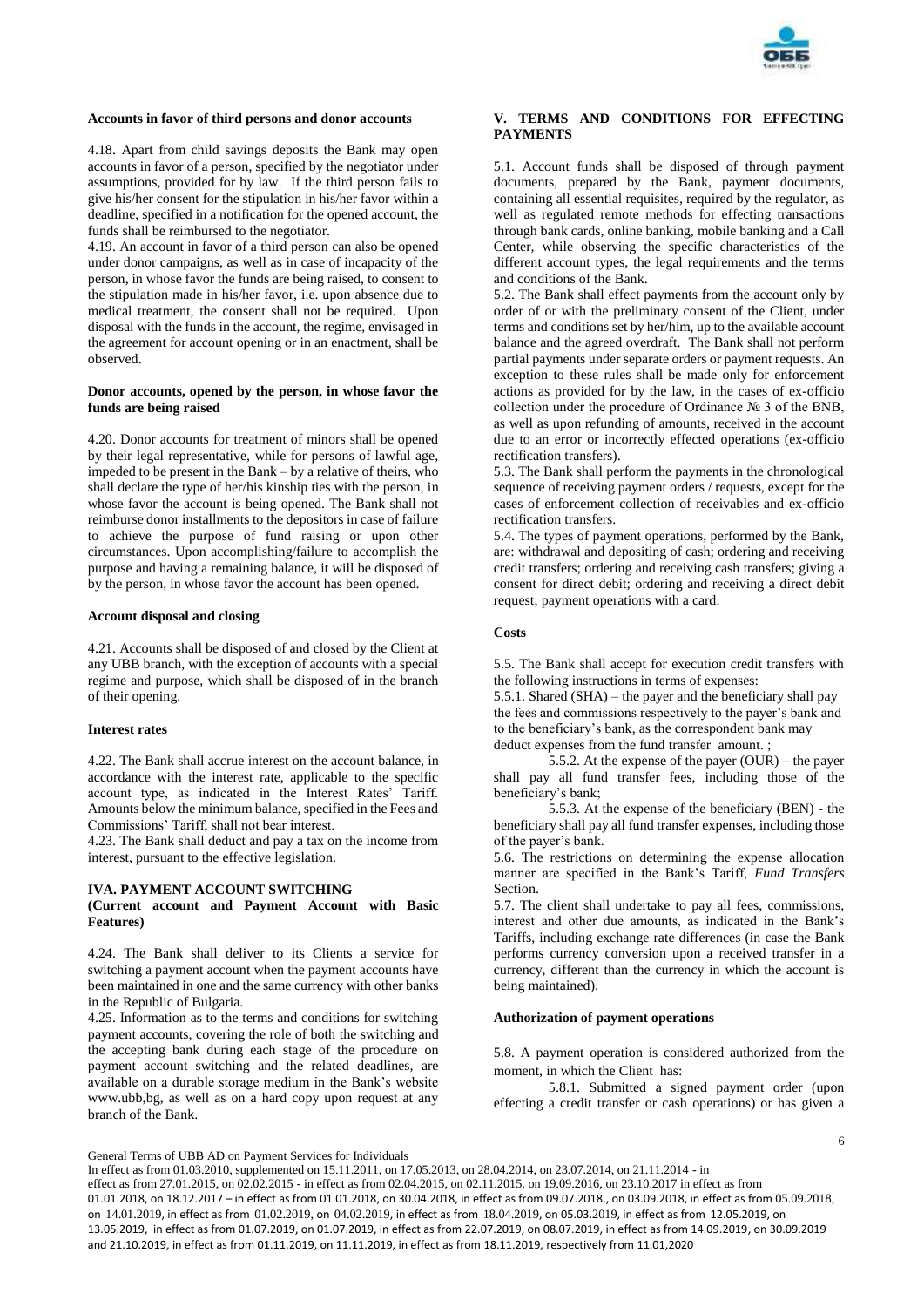

written consent in a branch of the Bank (upon effecting a direct debit) or

5.8.2. With a remote method she/he has:

a. Submitted a payment order or has given his/her consent through the online or mobile banking channel, while observing the specific requirements for operation through this particular channel;

b. Submitted a payment order or has given consent for effecting a payment operation through the Client Contact Center, for which an audio recording is being kept;

c. Payment operations with a card are permitted after consent has been provided and upon verifying the Client's identity in the latter's capacity as an authorized cardholder through one of the following ways:

- Upon ATM transactions through entering a PIN code;
- Upon POS transactions through signing the POS receipt and/or entering a PIN code;
- Upon payments without the card's physical presence – for orders by mail /telephone – through entering a CVC2/CVV code;
- Upon payments without the card's physical presence when paying for goods and services at web merchants:

- for merchants, non-maintaining 3D Secure Protocol, known under the *Verified by Visa* trademark or *MasterCard Secure Code* - the card number, validity date, a 3-digit code, printed on the reverse side of the card (Card Verification Value (CVV) or Card Verification Code (CVC));

- for merchants, maintaining 3D Secure Protocol, known under the *Verified by Visa* trademark or *MasterCard Secure Code* - the card number, validity date, a 3-digit code, printed on the reverse side of the card (Card Verification Value (CVV) or Card Verification Code (CVC)) and a 3-D Secure code, entered upon using the *Secure Online Payments* service.

 Received sound and/or light confirmation for the payment order's acceptance (upon contactless payment at a terminal device, designated with the contactless payment logo  $\mathbf{W}$  up to a maximum amount, determined by the Issuer (the Bank) or the relevant card organization;

d) upon receipt at the Bank of a payment order, submitted by the Client through a Payment Initiation Service Provider (PISP).

## **Deadlines, terms and conditions for submission of orders and effecting of payment operations (credit transfer, direct debit and cash transfer)**

5.9. The Bank shall perform the payment operations under Item 5.4 hereof, while keeping the deadlines for execution, cut-off time for receiving orders and fee allocation principles, as specified in the Fees and Commissions' Tariff. When the payment order is received on a non-business day, it shall be considered received on the next business day. When the payment order has been received on Saturdays, it shall be deemed received on the first business day to follow.

5.9.1. In case by the cut-off time for receipt of payments to be processed within the current day, there is no

balance provided in the account, sufficient to effect the payment order, the Bank shall return the payment document to the Client or shall make it available for her/him in the branch where it has been submitted;

5.9.2. A payment order, submitted through online banking or mobile banking shall be submitted one-off for processing in the Bank's accounting system.

5.9.3. Order for a cash transfer in BGN shall be submitted within business hours for work with clients of the Bank's respective branch. No cancellation of a payment order shall be possible after its acceptance by the Bank. The Client shall become aware of the Bank's terms and conditions for effecting one-off payment operations prior to submitting the order;

5.9.4. A direct debit order shall be submitted within business hours for work with clients of the Bank's respective branch, on condition that the payer is the holder of the current account with UBB. No cancellation of a payment order shall be possible after its acceptance by the Bank. The Payer may cancel the payment order as late as the end of the business day, preceding the agreed date for debiting his/her account.

5.9.5. The client may deposit his/her direct debit consent with the Bank, in which she/he can indicate terms and conditions, under which the Bank is to debit her/his account upon a beneficiary's order. A copy of the consent shall be sent to the beneficiary.

5.9.6. The client may cancel the payment and withdraw the payment order, submitted by her/him or direct debit consent only if her/his account has not been debited up to the moment of withdrawal. The bank administration costs for the cancellation shall be at the Client's expense and up to an amount, as determined in the effective Fees and Commissions' **Tariff.** 

5.10. The Bank may, after a written notification to the Client, refuse to apply some of the forms for cash or electronic payment on account, including refuse the effecting of a foreign currency transfer in order to observe international requirements, including imposed embargo restrictions on particular countries, legal entities /natural persons and organizations or risk limits of the Bank, as well as upon nonfulfilled obligations under contractual relations with UBB.

The Bank shall reserve itself the right to change the cut-off time for receipt of payments, specified in the Tariff, of which it shall notify the Client, according to the terms and conditions of Section II herein.

5.11. The deadlines for execution of payment operations shall be, as follows:

- For crediting the account of the beneficiary's provider of payment services – by the end of the next business day, following the moment of the payment order's receipt; this period shall be extended with yet another business day upon initiation of paper-based payment operations.
- Upon effecting of payment operations through RINGS – the deadline for crediting the account of the beneficiary's provider of payment services is by the end of the business day, on which the payment order has been received.
- Upon execution of payment operations in another currency within the European Union – the contractual deadlines between the user of payment services and

7

General Terms of UBB AD on Payment Services for Individuals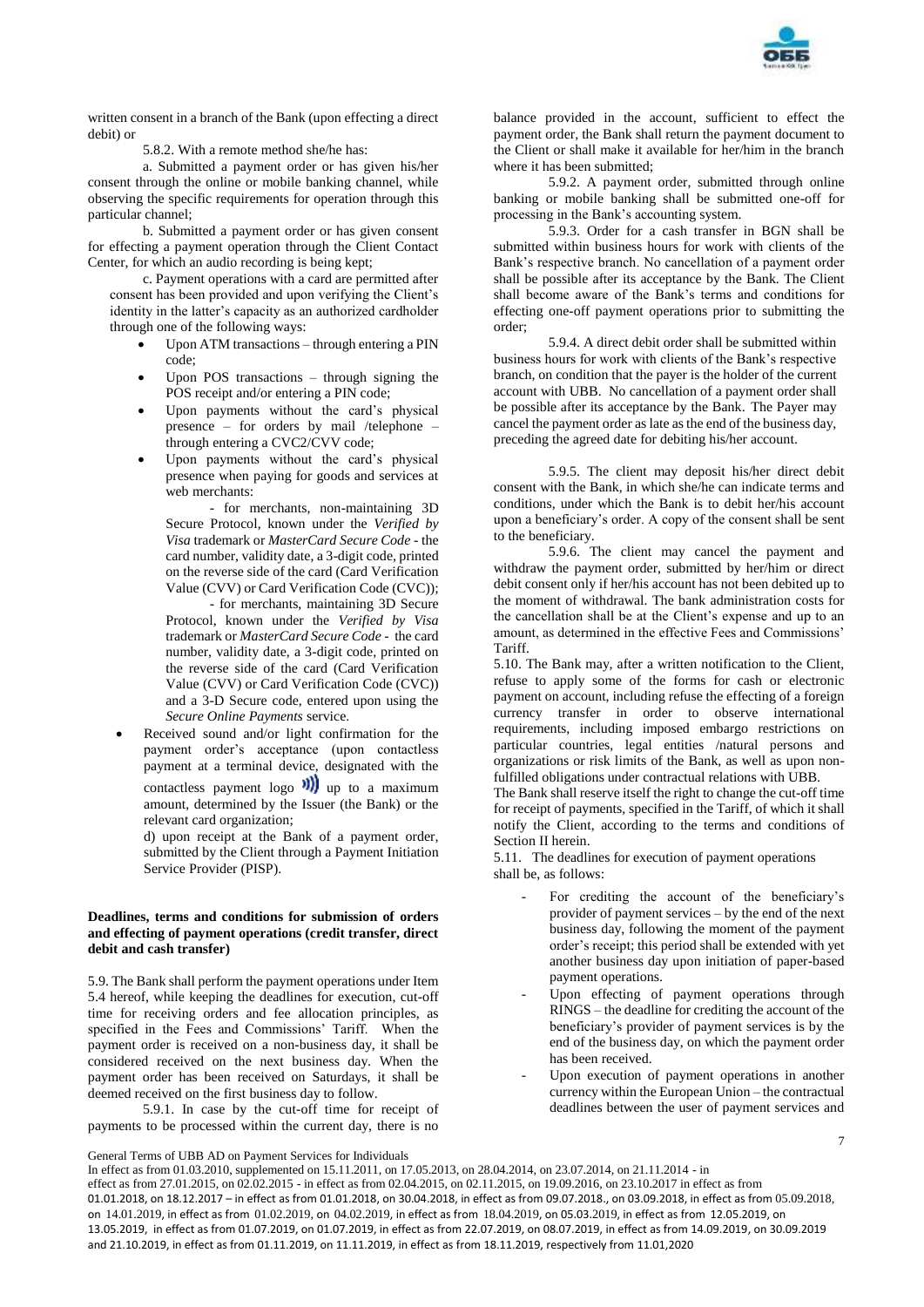

its provider shall not exceed 4 business days after the moment of the payment order's receipt.

## **Additional documents**

5.12. In case of cross-border fund transfers, as well as in case of payments between residents and non-residents within this country's territory, all documents, required pursuant to the foreign currency laws shall have to be provided.

5.13. Pursuant to the effective legislation and upon request by the Bank, the Client shall present a written declarationstatement on the origin of funds.

## **Currency Conversion**

5.14. Upon a received or ordered fund transfer in a foreign currency, different than the currency in which the account is being maintained, the Bank shall perform ex-officio currency conversion (arbitration) upon terms and conditions, specified in the Fees and Commissions' Tariff.

5.15. Information on the exchange rates, applied by the Bank during the execution of payment operations, is available in the banking halls and through online and mobile banking, as the applicable exchange rate shall be the one, valid at the moment of effecting the operation.

### **Non-cash foreign currency transactions with funds in a current account and same-day value date**

5.15a (new, adopted on 11.11.2019, in effect as from 18.11.2019) The Bank provides its Individual clients with a possibility to effect a foreign currency exchange electronically (non-cash or teller operation for one currency), with the funds available in their current accounts with regard to the currencies, with which the Bank operates, with value date (date of payment – delivery) the day of negotiation. In case of selected teller operation, the counter operation – payment or delivery, should be mandatory effected electronically.

The relations between the Bank and the Client in connection to such foreign currency transactions (non-cash or teller operation for one currency), shall be settled by the provisions of 5.15a – 5.15h hereof, which by accepting the present General Terms, the Client shall be deemed to have accepted as a contractual agreement with the Bank regarding the terms and conditions on concluding such deals.

5.15b (new, adopted on 11.11.2019, in effect as from 18.11.2019) The Bank provides information on the official current exchange rates for the day of purchase-sale of foreign currency respectively at a teller desks or electronically in the office premises, on the Internet page of the Bank, on the home page of the electronic banking and the mobile banking application.

5.15c (new, adopted on 11.11.2019, in effect as from 18.11.2019) The Bank shall be entitled to amend the official exchange rates within the same day, as this amendment shall not pertain to already negotiated but unsettled deals as at the moment of the amendment

5.15d (new, adopted on 11.11.2019, in effect as from 18.11.2019) A currency deal within the meaning hereof, may be concluded in person at an office of the Bank or through remote negotiation (via the currency exchange module in the electronic or mobile banking). In both cases, a deal shall be deemed concluded and shall become irrevocable for the parties, as from the moment of reaching an agreement between the Client and the Bank with regard to the following deal parameters: 1) amount and currency of the purchased, respectively sold by the party, currency and sum;

2) payment and delivery - at a teller desks or electronically. In case of a teller operation, the counter operation - payment and delivery, should be mandatory effected electronically; 3) the exchange rate of the deal;

4) value date of the delivery. In case of non-cash deals (between the client's accounts), negotiated by the Client via electronic banking, the value date of the delivery can be only on the day of negotiation (i.e. the same day). Deals at teller desks are also concluded only and solely on the day of negotiation. 5.15e (new, adopted on 11.11.2019, in effect as from 18.11.2019) After conclusion of the deal, the Client shall undertake to perform the purchase-sale of foreign currency in accordance with all negotiated parameters of the deal. 5.15f (new, adopted on 11.11.2019, in effect as from 18.11.2019) Upon effecting purchase-sale of foreign currency electronically the Client shall undertake to provide in the account, specified by him/her, available funds of the sold currency, which is sufficient to carry out the transaction no later than the end of the business day of the deal's value date . By accepting the present General Terms, the Client gives his/her prior written consent as per Art. 21 of Ordinance № 3 of the BNB dated 18th April 2018, on the terms and procedure for opening of payment accounts, execution of payment transactions and use of payment instruments, based on which the Bank shall be entitled to collect ex officio and unilaterally and/or as per the direct debit procedure, on the maturity date or thereafter, from the Client's account/s, opened with the Bank, all due amounts in relation to a concluded but unpaid foreign currency deal in accordance with this item. Upon lack of funds in the account or upon remote negotiation of the deal without duly depositing of an order in the Bank, the latter shall deem the deal cancelled and shall perform ex officio a reverse deal (to the initially concluded one) by applying the official as at the respective moment exchange rates of the Bank, as in this case the Bank may ex officio and unilaterally debit the Client's account/s opened with it, for repayment of all amounts in relation to the exchange rate differences arising from the reverse deal.

5.15g (new, adopted on 11.11.2019, in effect as from 18.11.2019) In case the Client wants to purchase or sell foreign currency against Bulgarian leva, the deal shall be executed at the respective buy and sell rates of the Bank for the respective currency to the Bulgarian lev. If the Account Holder wants to purchase or sell currencies other than the Bulgarian lev, the Bank shall execute the deal by using the buy and sell rates for the respective currencies to the Bulgarian lev or by applying a direct cross rate, in case it has explicitly been agreed with the Bank for the particular deal under the conditions of 5.15d above. 5.15h (new, adopted on 11.11.2019, in effect as from 18.11.2019) If the Client wants to effect a purchase-sale of foreign currency, which amount of a one-off deal, calculated as per the BNB exchange rate for the respective day, exceeds BGN 10 000, the Client may negotiate a preferential exchange rate with the Bank.

General Terms of UBB AD on Payment Services for Individuals

In effect as from 01.03.2010, supplemented on 15.11.2011, on 17.05.2013, on 28.04.2014, on 23.07.2014, on 21.11.2014 - in effect as from 27.01.2015, on 02.02.2015 - in effect as from 02.04.2015, on 02.11.2015, on 19.09.2016, on 23.10.2017 in effect as from 01.01.2018, on 18.12.2017 – in effect as from 01.01.2018, on 30.04.2018, in effect as from 09.07.2018., on 03.09.2018, in effect as from 05.09.2018, on 14.01.2019, in effect as from 01.02.2019, on 04.02.2019, in effect as from 18.04.2019, on 05.03.2019, in effect as from 12.05.2019, on 13.05.2019, in effect as from 01.07.2019, on 01.07.2019, in effect as from 22.07.2019, on 08.07.2019, in effect as from 14.09.2019, on 30.09.2019 and 21.10.2019, in effect as from 01.11.2019, on 11.11.2019, in effect as from 18.11.2019, respectively from 11.01,2020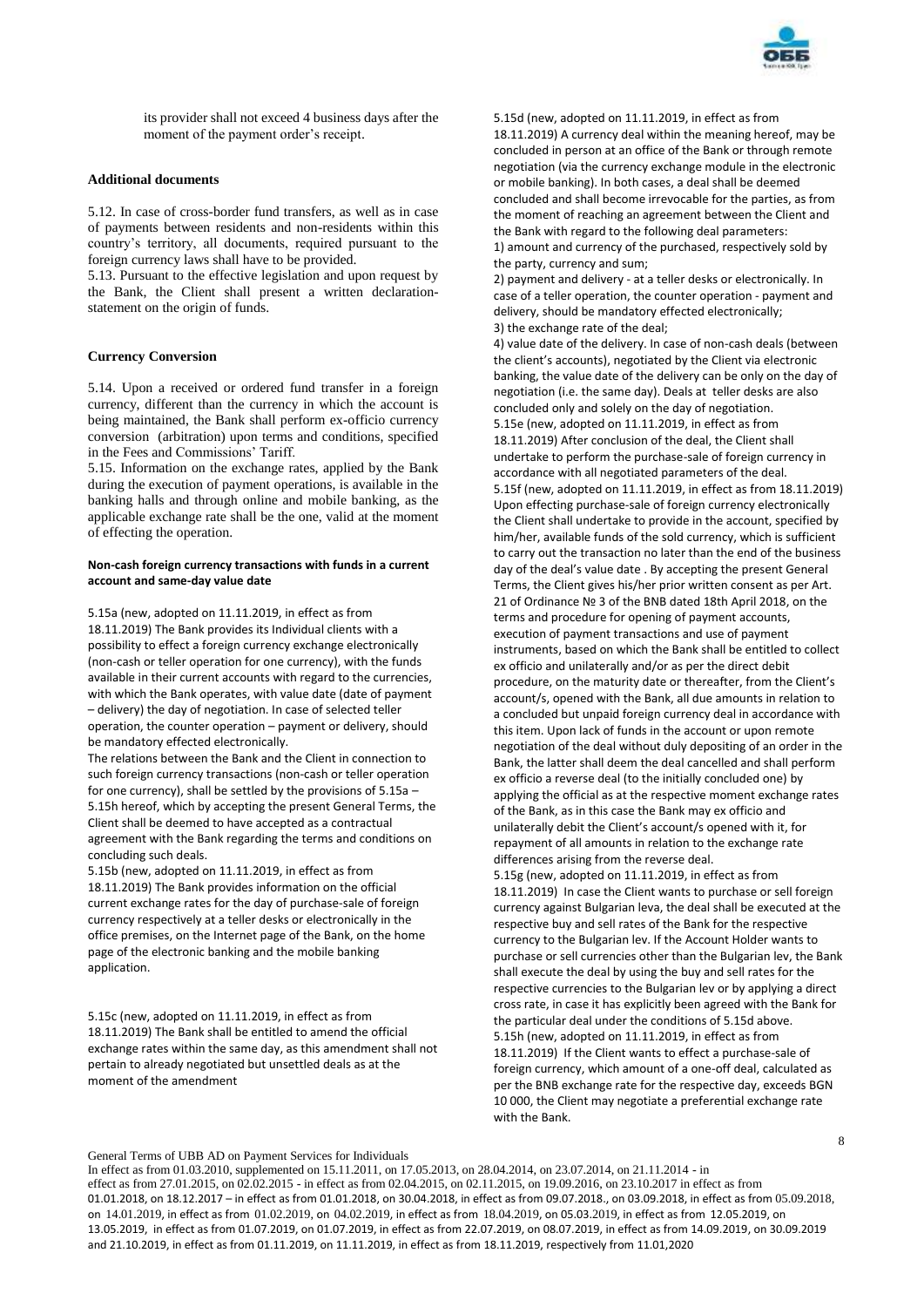

## **Right of refusal to effect ordered payments and ex-officio operations**

5.16. The Bank may refuse to effect a payment order in case there is ambiguity in the representative power of the person, submitting the payment order; unclear or illegibly filled in documents; lack of required documents, relating to the payment; imprecise instructions; presence of international sanctions in relation to individuals, institutions or countries, related to the order, submitted by the Client, etc. The Bank shall not accept clients, involved in any kind of virtual currency activities (crypto currencies, bitcoins, etc.) nor shall it provide payment services related to such currencies, including, but not limited to any payments towards platforms, trading in such currencies.

5.17. In case since the latest active operation on account there is an elapsed period of over six months (or another period according to the Bank's judgment), UBB shall apply additional measures for verifying the payer's identity, including also photocopying an identity document.

5.18. In case of erroneously received funds in an account of another holder due to an error of a Provider of Payment Services and regardless of whether the Client is payer or beneficiary of the transfer, the Bank shall be entitled to debit ex-officio the account with the amount of the incorrect transfer, while notifying the Client of the made rectifications. When funds have been received in the account as a result of fraud, the Bank shall be entitled to debit ex-officio the account with the respective amount and to effect an ex-officio rectification transfer to refund the improperly received amounts to an account of the payer or to an account of the payer's Provider of Payment Services, regarding which the Client gives his/her unconditional and irrevocable consent by accepting these General Terms and by signing the agreement for account opening.

5.19. By virtue of Ordinance № 3 of the BNB the Bank shall be entitled to collect ex-officio from the account amounts, payable to it by the Client, under receivables of UBB (i.e.: payment of interest, repayment installments under loans and credit cards, expenses for notification and collection of receivables, etc.), as well as under fees and commissions, payable to it by the Client for rendered banking services, pursuant to the Tariffs, as of the moment of the amounts' deduction. If there are no funds in the particular account, the amounts may be collected from all other BGN or foreign currency accounts of the Client with the Bank. In case the currency in the account/s is different than the currency of the debt, the Bank shall be entitled to purchase an amount equal to the amount of the debt (at the exchange rate of UBB for the debt currency), by also deducting the expenses made.

#### **Recurring utility bill payments**

5.20. The Bank's Clients may select on a monthly basis to effect electronic payment of obligations under utility bills through a current BGN account or a credit card, issued by UBB.

5.21. The registration for payment of obligations to different companies is possible to be made for a different account or, respectively, for a different credit card.

5.22. Registration for payment of utility bills with a credit card shall be possible, on condition that the card has not been blocked.

5.23. Payments of obligations can be made of both the holder of the account / card, as well as of a third individual, explicitly registered by the Client.

5.24. For having the service rendered, the Client needs to fill in a consent form for payment of utility bills through a direct debit – a sample form in which the Client shall indicate all utility companies, with which he/she wishes payments to be performed, and submit this form at a branch of the Bank or through the remote channels, indicated in Item 5.25.

5.24.1. The consent, submitted by the Client, shall not be bound by time and it may be revoked at any branch of the Bank, through filling out a consent/ consent change form, as well as through any of the remote channels, indicated in Item 5.25

5.25. The form can also be filled in remotely through:

5.25.1. Online banking, while observing the specific requirements for using this channel.

5.25.2. Mobile banking, while observing the specific requirements for using this channel.

5.26. The Client may select either an automatic or manual mode for confirming utility bill payments, by stating it in the consent as per Item 5.24 herein.

5.26.1. Confirmation mode change may be made at a branch of the Bank, through the remote channels, indicated in Item 5.25, as well as via the Client Contact Centre.

5.27. Upon a selected automatic payment mode the Client shall indicate the respective account /card, from which the payments of obligations under a particular identification number shall be made, as the Client may also enter a maximum amount limit for payment under each particular identification number.

5.27.1. In case the amount payable exceeds the limit, determined by the Client, payment shall not be effected. Such obligations can only be paid manually by the Client through the remote channels, described in Item 5.25.

5.27.2. Processing of automatic mode payments shall commence as from the first business day, following the registration of the respective consent for payment, upon availability of an obligation under the identification number, registered with the company.

5.28. Upon a selected manual confirmation mode, the Client needs to effect the payment through one of the remote channels, indicated in Item 5.25, while observing the specific requirements for using the respective channel and by selecting the account /card, from which the payment will be made.

5.29. Utility bill payment shall be effected only in case the obligation amount and the fee for effecting the transaction, as per the Bank's Tariff, is up to the available balance of the Client's account /card (own funds, agreed overdraft on account and available credit limit under a card).

5.30. No partial payment of obligations shall be allowed. The Client may pay all obligations that have originated under a particular identification number, however he/she shall not be able to effect payments under separate invoices for this particular identification number.

5.31. Clients may register for receipt of free of charge e-mail notifications about:

5.31.1 Registration of a new consent for utility bill payment.

5.31.2 Availability of a new obligation;

General Terms of UBB AD on Payment Services for Individuals

In effect as from 01.03.2010, supplemented on 15.11.2011, on 17.05.2013, on 28.04.2014, on 23.07.2014, on 21.11.2014 - in effect as from 27.01.2015, on 02.02.2015 - in effect as from 02.04.2015, on 02.11.2015, on 19.09.2016, on 23.10.2017 in effect as from 01.01.2018, on 18.12.2017 – in effect as from 01.01.2018, on 30.04.2018, in effect as from 09.07.2018., on 03.09.2018, in effect as from 05.09.2018, on 14.01.2019, in effect as from 01.02.2019, on 04.02.2019, in effect as from 18.04.2019, on 05.03.2019, in effect as from 12.05.2019, on 13.05.2019, in effect as from 01.07.2019, on 01.07.2019, in effect as from 22.07.2019, on 08.07.2019, in effect as from 14.09.2019, on 30.09.2019 and 21.10.2019, in effect as from 01.11.2019, on 11.11.2019, in effect as from 18.11.2019, respectively from 11.01,2020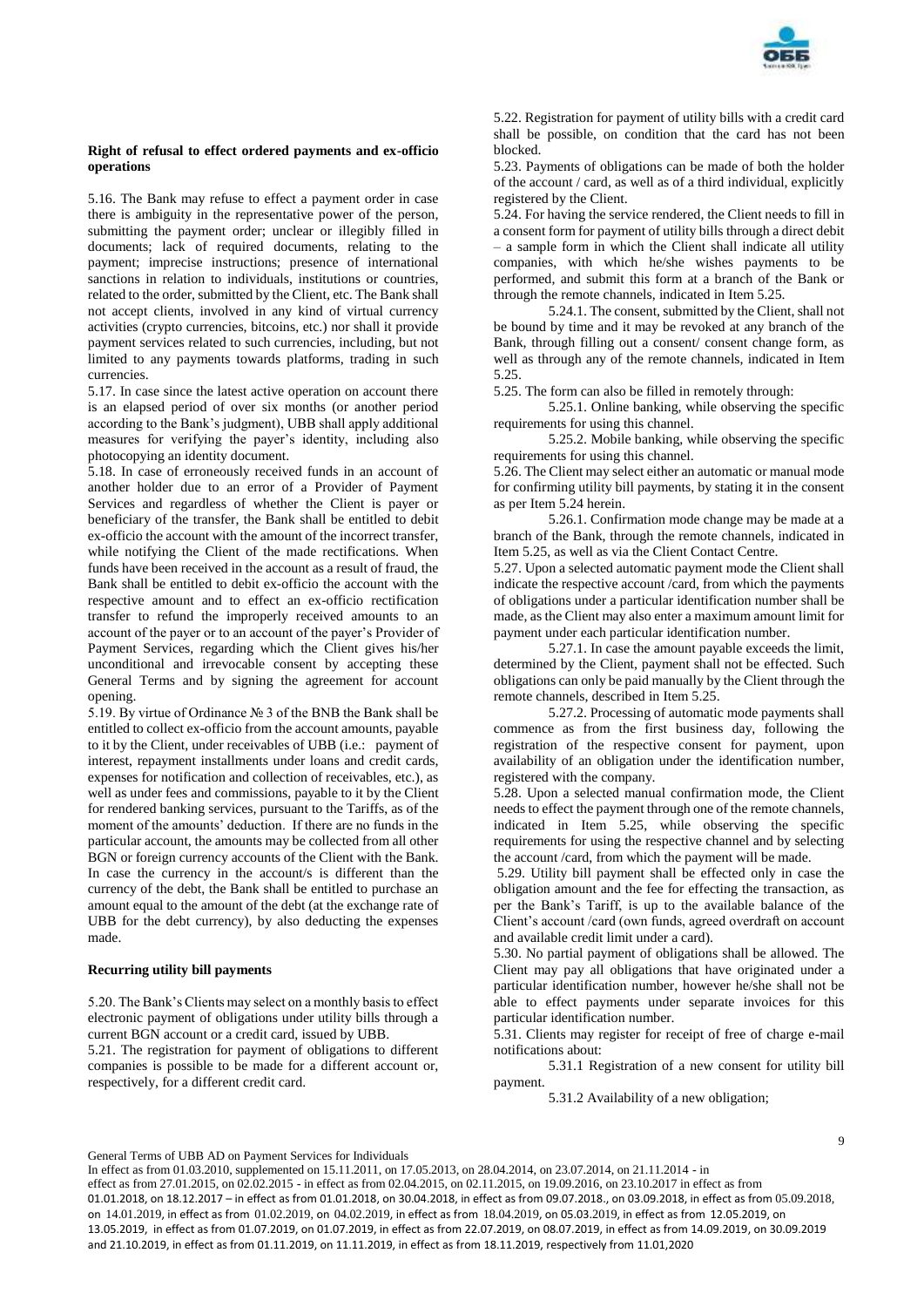

5.31.3 In case of unpaid obligation, only upon first unsuccessful attempt. Such notification shall be sent only to clients that have chosen automatic payment mode.

5.31.4 Change in existing consent.

5.31.5 Consent deactivation.

5.32. Activation/deactivation of the service for receipt of e-mail notifications as per Item 5.31 can be made at the Bank's branches, as well as through the remote channels under Item 5.25. E-mail notifications shall be sent for all consents, registered by the Client.

5.33. Upon a change in the identification numbers on the part of some of the stated companies, the Client agrees that the Bank shall automatically continue with payments to the respective company under the new identification number, supplied by the company and corresponding to the subscriber number, stated by the Client upon his/her registration for the service.

5.34. In case of a loss, theft or unlawful deprivation of the credit card, registered by the Client and its re-issuance a new number, the Bank shall automatically continue with the payment of services to the utility companies, registered by the Client. Payment of utility obligations shall not be allowed only in case of closing the credit card or its blocking because of past due payables.

5.35. Upon a dispute, arising from the Client's obligations to a utility company, the Bank shall not be deemed party to it, nor shall it be held liable for the authenticity of any data (such as the existence of obligations, obligation amounts, inaccurate or missing payment-related information etc.); for which the Client shall have to contact the respective company.

5.36. The Bank shall not be held liable upon technical issues, relating to access to the systems of the separate companies.

5.37 The Bank shall not be held liable upon submitted by the Client wrong identification numbers with companies, as well as upon wrongly stated e-mail address for notification receipt purposes.

### **Recurring payments**

5.38. The Bank's clients may select to effect recurring payments from a standard current account, savings account, *Comfort* account, *Privilege* account, Payment Account with Basic Features and *Activity* account.

5.39. In order to register for the service the Client needs to fill in an order for recurring payments in view of effecting automatic recurring payments - a sample form, stating the following:

5.39.1. Data about the beneficiary and the latter's bank account (beneficiary's name, IBAN, bank and the bank's BIC code); 5.39.2. Amount of the requested recurring payment;

5.39.3. Day of the month for effecting the payments, on which the client's account will be debited with the indicated amount. In the cases when during various months such day is either a non-business one or non-existent, the payment shall be effected on the next business day;

5.39.4. Payments' recurrence (frequency). The client shall select the transactions' frequency with the following options: one, three, six, nine months or one year;

5.39.5. Start date (date of first payment). Date, from which the automatic transactions will be initiated;

5.39.6. End date (date of last payment). Date, on which the last payment will be made. In case such date has not been specified in the recurring transfer order, the latter shall be in effect until cancelled (for an unlimited period of time);

5.39.7. Account of the Client, from which recurring payments will be made.

5.40. Recurring payments can be:

5.40.1 Intrabank (within the system of UBB);

5.40.2. Interbank – routed to other banks on Bulgaria's territory.

5.41. Transactions' currency:

5.41.1. Upon interbank transfers only transactions in Bulgarian leva (BGN) are allowed;

5.41.2. Upon intrabank transfers, permitted transactions are in either Bulgarian leva or in some of the following currencies: EUR, USD, CHF and GBP. Fund transfer in foreign currency shall only be made in case the payer's and the beneficiary's accounts are in one and the same currency.

5.42. The Client shall have to ensure the needed amount for effecting the payment by the end of the previous business day, preceding the payment date. When the selected payment date is a non-business one, the Client shall have to ensure the needed amount on the last business day preceding it.

5.43. Recurring fund transfers shall be effected prior to the start of the Bank' business hours for clients. When the selected payment day is a non-business one, fund transfers shall be effected on the next business day.

5.44. Recurring payment shall be made only on a designated day, as upon lack of funds or for some other reason, no payment shall be made within the days to follow.

5.45. In case of a non-effected transaction - the registration for the service shall not be discontinued for the subsequent periods. 5.46. Transaction limits. Upon registration for the service the following limits per separate transaction shall be applied:

5.46.1. Up to BGN 10 000 for interbank transfers;

5.46.2. Up to BGN 10 000 or up to 5 000 currency units for intrabank transfers;

5.47. Registration for the service can be made:

5.47.1. At any UBB branch;

5.48. A submitted by the Client recurring payment order may be withdrawn at any branch of the bank.

5.49. A recurring fund transfer shall be effected only in case the sum of the amount to be paid and the transaction fee is up to the available balance in the Client's account. Effecting of partial payments shall not be allowed.

## **VI. REMOTE METHODS FOR ACCESS TO ACCOUNTS AND EFFECTING OF PAYMENTS**

## **General principles for issuing, using and closing of remote access payment instruments**

6.1. Each Client may also dispose of his/her accounts remotely, by using the following remote access payment instruments:

6.1.1. Online and Mobile banking, after signing a separate agreement for online banking;

6.1.2. Debit or credit card, after signing an Agreement for issuing of a debit card to an account or a Credit Card Agreement for access to a provided credit limit;

6.1.3. By calling the Client Contact Center, for which it is not necessary to sign a separate Agreement.

6.2.1. The Bank shall issue the payment instrument, for which an agreement has been signed, and shall deliver it to the Client together with the respective protective means (PIN code, password, etc.), while ensuring its keeping secret from its employees and third parties;

General Terms of UBB AD on Payment Services for Individuals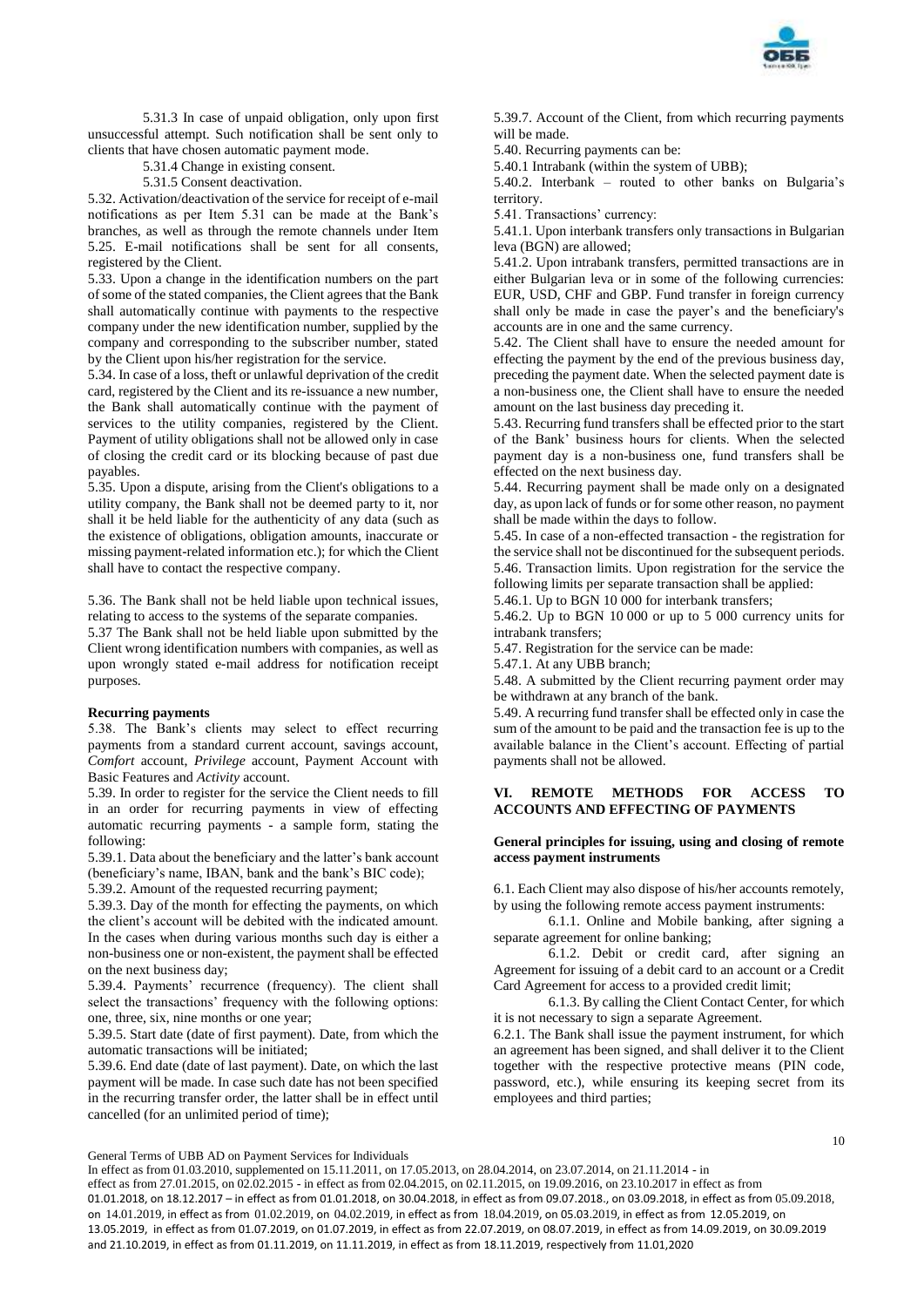

6.2.2. Bank cards shall be issued within 3 (three) business days of signing the respective agreement.

6.2.3. Generated on paper passwords for online banking shall be delivered to the Client within 5 (five) business days, following their request.

6.3. Upon effecting transactions, the Client shall undertake to observe the security instructions for the respective instrument, provided by UBB and to monitor its periodical updating in the Bank's website.

6.4. Remote access payment instruments shall be used only personally by the Client, with no possibility to authorize third individuals. If the Client wishes another person to have remote access to the account of which he/she is a holder, he/she can use the following methods:

6.4.1. In terms of debit cards – request the issuing of an additional card to the main one, which to be used by a person, nominated by him/her;

6.4.2. In terms of online banking – the individual, specified by the Client to be included as a representative through an online banking Data Amendment Card, while observing the requirements of Item 7.5 of Section VII.

6.5.1. The Client shall undertake to use the payment instrument, issued to him/her and the respective means for its use and to store them reliably and safely, by protecting them from being lost, stolen, forged, from unauthorized access, or usage in another illegal manner, destruction, breaking, scratching, demagnetizing or other similar actions, rendering them unfit for use.

6.5.2. Each Client shall be obliged to regularly (at least once every two weeks) monitor the transactions with a remote access payment instrument and their registering in the Bank.

### **Notification and blocking**

6.6. In case of suspicion for illegal use of a payment instrument the Client shall immediately notify the Bank in view of undertaking the respective measures (blocking of the instrument, its re-issuing with a new number, change of a PIN code, etc.)

6.7. The Client shall immediately notify the Bank of any destruction, loss, theft, some other unlawful deprivation, forgery or illegal use, disclosure of the secrecy of the respective means for access and authentication, related to the payment instrument (PIN code, passwords, client numbers, etc.), as well as of performing an operation with the payment instrument, which has not been authorized by the Client and of an error or irregularity in administering the account, found by him/her.

6.8. The notification regarding a bank card shall be made over the phone (specified on the card, or through the Client Contact Center) or by visiting the nearest office of the Bank during business hours.

6.9. The notification regarding the online banking shall be made over the phone of the Client Contact Centre (indicated on the Bank's website) or in writing, through submitting a Data Amendment Card at the branch of the Bank, where the online banking agreement has been signed, and in case this proves impossible, the Client shall notify and submit a Data Amendment Card at the nearest branch.

6.10. Having been notified, the Bank shall block the payment instrument.

6.11. (amended on 11.11.2019, in effect as from 18.11.2019) Upon availability of objective reasons (such as, but not limited to inclusion of a card in a list with compromised payment

instruments, received from an International Card Organization; availability of data for using the card on devices, which, as per information at the Bank, have been subject of manipulation; retained card at an ATM; suspicions, pertaining to the card's security or for unauthorized / fraudulent use of the card; availability of a technical issue with a card lot; pre-term mass re-issuance due to migration to either a new standard or to a new software system, considerably enhanced risk for the Client from non-performance of the obligation for payment – in terms of cards with a provided credit limit /overdraft etc.), including in case of a suspicion for or upon presence of a fraud or security threat the Bank may re-issue/block the payment instrument, by informing the Client within the shortest possible period, unless such information cannot be provided, due to restrictions in the applicable legislation.

6.12. The Bank may block the credit card or refuse its reissuance in case of considerably increased risk that the Client may not be able to fulfill his/her obligation for repayment of the utilized credit limit. By considerably increased risk, the Bank understands presence of bad credit history of the Client with either UBB or with another bank.

6.13. If the Client has consecutively made three wrong PIN attempts, the use of the card for PIN-based transactions shall be automatically blocked. Upon an attempt to subsequently use an ATM, the card may be retained by the device.

6.14 Upon a forgotten PIN, and after a request by the Client, submitted in writing at a branch of the Bank or via the Contact Center, the Bank shall issue a new PIN on a hard copy or re-issue the card with a PIN code via SMS, for which the Client shall pay a fee, according to the Tariff.

6.15. De-blocking of a payment card – permitting the effecting of operations with the card, after cancellation of the reason for blocking. The de-blocking request shall be submitted, as follows:

- $\bullet$  At an office of the Bank the de-blocking shall become effective within 4 /four/ business hours of receipt of the Client's written request at an office of the Bank.
- Via online and mobile banking (for cards, serviced through UBB's authorization system) - could be done only with regard to a card, which has been blocked by the Client via online or mobile banking. The card shall be accessible for use immediately after its deblocking by the Client.
- Through the Client Contact Centre

6.16. The access to online banking/mobile banking, as well as to effecting of payment operations through those channels may be blocked by the Bank upon the following conditions:

- For objective reasons, related to the security of the authentication data, or of the system, and/or upon well-founded suspicions for orders, unauthorized by the Client and submitted via online or mobile banking through using the authentication means.
- In the cases when the Client or his/her representative with his/her actions breaches the requirements of the currently effective regulations, and of the present General Terms, jeopardizes the security and the proper functioning of the service.

6.17. The Bank shall notify the Client about the blocking of access/effecting of payment operations and the respective reasons, if possible prior to the blocking or immediately afterwards at the latest, unless disclosing such information is

General Terms of UBB AD on Payment Services for Individuals

In effect as from 01.03.2010, supplemented on 15.11.2011, on 17.05.2013, on 28.04.2014, on 23.07.2014, on 21.11.2014 - in effect as from 27.01.2015, on 02.02.2015 - in effect as from 02.04.2015, on 02.11.2015, on 19.09.2016, on 23.10.2017 in effect as from 01.01.2018, on 18.12.2017 – in effect as from 01.01.2018, on 30.04.2018, in effect as from 09.07.2018., on 03.09.2018, in effect as from 05.09.2018, on 14.01.2019, in effect as from 01.02.2019, on 04.02.2019, in effect as from 18.04.2019, on 05.03.2019, in effect as from 12.05.2019, on 13.05.2019, in effect as from 01.07.2019, on 01.07.2019, in effect as from 22.07.2019, on 08.07.2019, in effect as from 14.09.2019, on 30.09.2019 and 21.10.2019, in effect as from 01.11.2019, on 11.11.2019, in effect as from 18.11.2019, respectively from 11.01,2020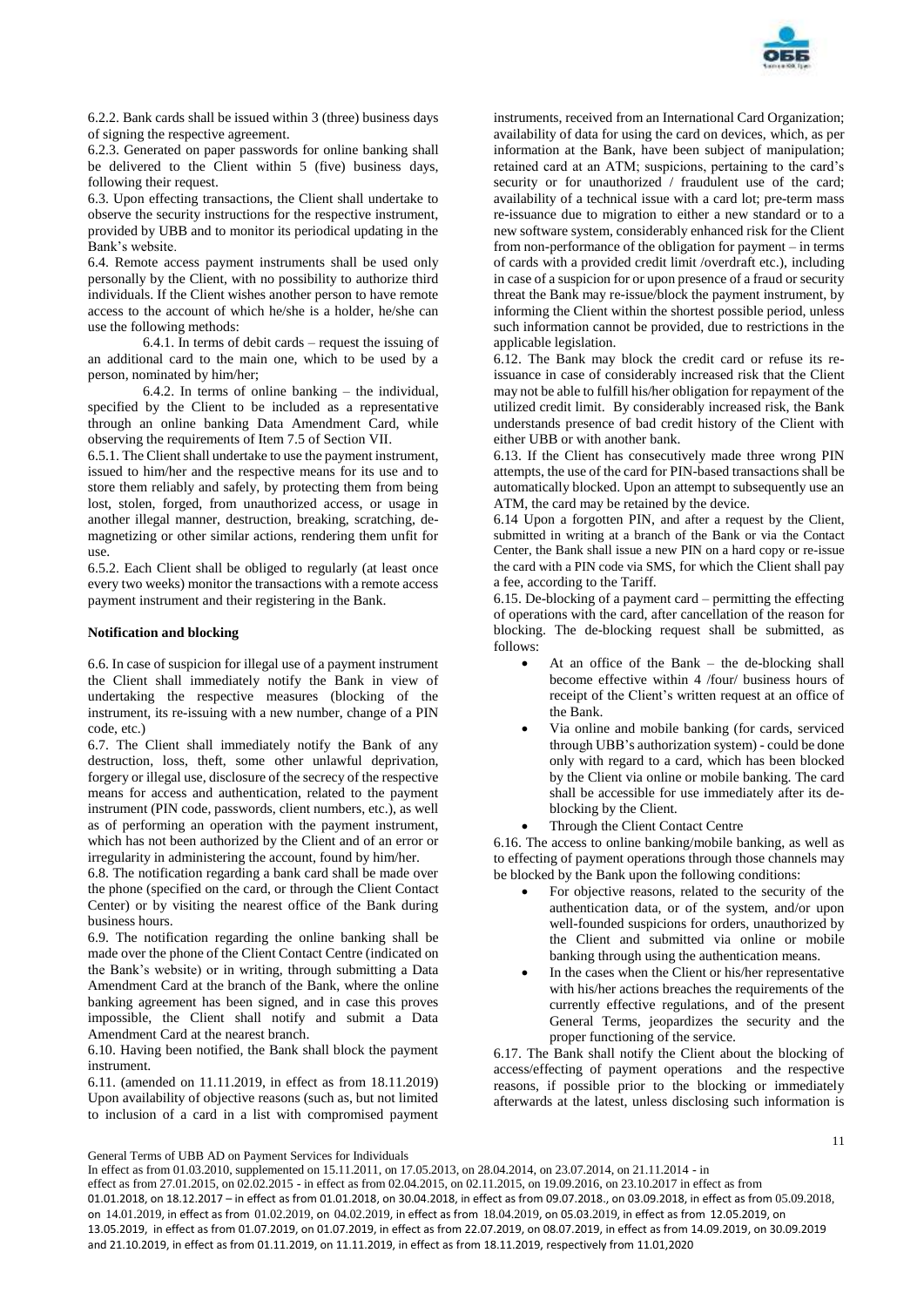

not allowed due to security reasons or compliance with legislative requirements.

## **VIA. ACCESS TO PAYMENT ACCOUNT/S WITH ANOTHER PROVIDER OF PAYMENT SERVICES FOR THE PURPOSE OF PROVIDING INFORMATION ABOUT THE ACCOUNT/S**

6.17.A. While observing the provisions of the current General Terms, the Bank provides an option for visualization of summarized information through its specialized mobile device application (mobile banking), regarding the balance and the history of movements on payment accounts, serviced by other providers of payment services, which are accessible online, without an option for execution of payment operations (Account Information Services).

6.17.A.1. Upon the conclusion of an agreement for a payment service, offered by the Bank, the acceptance of the present General Terms and upon filing a request through the mobile banking for adding an account/s of the Client, serviced by another provider of payment services, the Client shall give his/her explicit consent to the Bank for provision of Account Information Services.

6.17.А.2. (amended on 08.07.2019, effective as of 14.09.2019) The Bank shall not be held liable in case of failure to provide Account Information Services, where the impossibility is due to a reason/s beyond the Bank's control, including, but not limited to, non-functioning and/or inaccessibility of the interface for access to the provider of payment services, servicing the account with regard to which Account Information Services are being provided.

6.17.A.3. (amended on 08.07.2019, effective as of 14.09.2019) By using the Account Information Services, the Client consents to and grants the Bank the right to access the Client's accounts, serviced by other providers of payment services for the purposes of having their balances and payments history visualized in the mobile banking. The client consents to UBB's storing and processing balance and history of operations of only those accounts, selected by the Client for this purpose and is aware that those account balances - visualized in the UBB mobile banking - may not be real-time balances, reflecting all approved and/or pending operations on the account/s.

6.17.A.4. (amended on 08.07.2019, effective as of 14.09.2019) The client is aware of and accepts that the parameters of the provided Account Information Services are dependent on the proposed functionalities by the payment services providers, servicing the accounts and/or are in line with the terms and conditions under the payment services agreement, concluded by the Client and the respective provider of payment services, servicing the account/s. The authentication of the Client, required to provide the Account Information Services, shall be performed by the respective provider of payment services, servicing the account/s, as the Bank shall not store sensitive data about the payments for the purposes of providing Account Information Services.

6.17.A.5. The Bank reserves its right to change the scope of the provided Account Information Services, including to change the list of payment services providers, servicing the accounts, with regard to which Account Information Services are being provided.

## **VIB. ENSURING ACCESS TO A PAYMENT ACCOUNT WITH THE BANK FOR THE PURPOSES OF PAYMENT INITIATION AND ACCOUNT INFORMATION SERVICES**

6.17.B. The Client shall have to employ due care upon the selection, appointment and use of either AISP or PISP.

6.17.C. The Bank shall not be a party to the contract between the Client and the respective AISP/PISP. The Client shall be fully responsible for the AISP/PISP selection, for determining the terms and conditions, upon which the respective providers are going to render such services, as well as ensure that they shall adhere to the relevant to them provisos, made between the Bank and the Client, and relating to the said services. In particular, the Bank shall accept incoming payment orders, relating to a payment account of the Client, as well as requests for information about a payment account of the Client, submitted through an AISP/PISP and conditioned on the Client's authentication, as initiated by the latter. The Bank shall not be held liable for provision by the Client to AISP/PISP of his/her personalized means for access to the payment account with the Bank. Account Information Service Providers (AISP) shall not be entitled to submit orders for execution of payment operations from a payment account of the Client with the Bank. 6.17.D. The Bank shall be entitled to refuse access for an AISP/PISP to a payment account, if it has found or upon having grounds to believe that there is unauthorized access or the Client's account is being accessed by the AISP/PISP for attempted fraud purposes, including unauthorized initiation of a payment operation or initiation of a payment operation for attempted fraud purposes. In cases falling within the scope of the preceding sentence, the Bank shall employ due efforts to inform the Client, except when the provision of such information is not permitted for security reasons or in view of complying with regulatory requirements, or in view of observing regulatory requirements, thwarting the provision of information to the Client.

## **VII ONLINE BANKING, MOBILE BANKING AND ELECTRONIC NOTIFICATIONS**

7.1. UBB clients can use online banking (Internet banking at the following web address https://ebb.ubb.bg), 24 hours a day, seven days a week, as payment orders shall be executed within the business hours of the Bank in accordance with the specified in the Tariffs deadlines for acceptance and processing of BGN and FX transfers. The terms and conditions, instructions and the technical requirements for using the service are published at the online banking web page in *Security*, *Frequently Asked Questions* and *Help* sections.

7.2. The Client shall have to personally request the online banking service either through online registration via the Bank's webpage www.ubb.bg, or in its branch network.

7.2.1. Upon online registration the Client shall sign remotely an agreement for the service and shall be granted access to a limited number of services.

7.2.2. Upon registration in the Bank's branch network, the Client shall indicate access rights, involving passive and/or active operations and shall sign an Agreement for using the service.

7.2.3. Upon conclusion of the Online Banking Agreement with the Bank, the Client shall sign an Online banking Registration Card, stating the numbers of the accounts, for which he/she would like to receive information or effect banking operations through the online banking channels.

7.2.4. (amended on 08.07.2019, effective as of 14.09.2019) In order to use the online banking services, the Client shall also

12

General Terms of UBB AD on Payment Services for Individuals

In effect as from 01.03.2010, supplemented on 15.11.2011, on 17.05.2013, on 28.04.2014, on 23.07.2014, on 21.11.2014 - in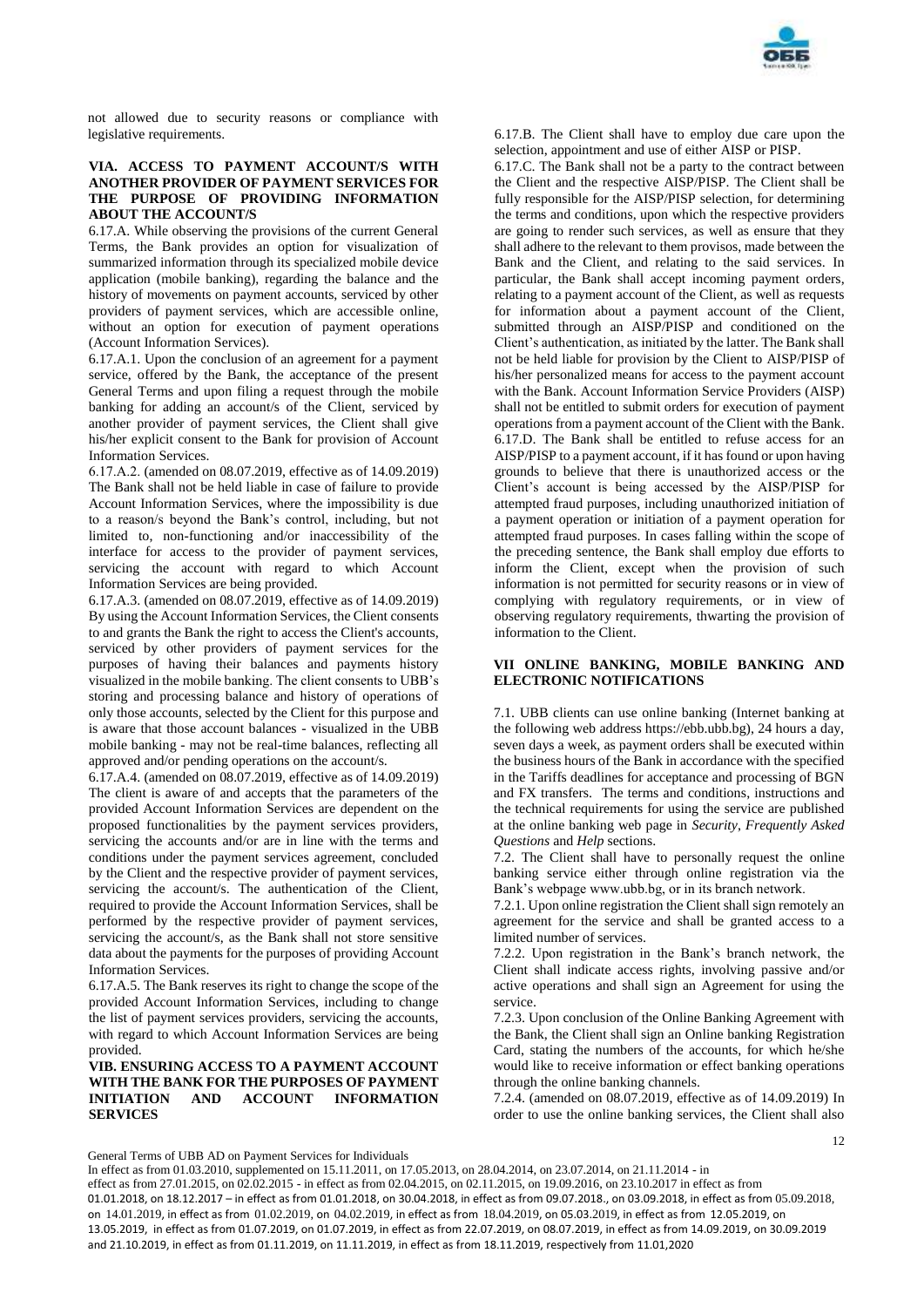

provide a mobile phone number, needed for receipt of SMS passwords/ codes for activation and verification.

7.2.5. (new, adopted on 08.07.2019, effective as of 14.09.2019) Clients with an e-mail address, verified through online banking and not registered in UPAY payment gateway, shall obtain automatic access to the said gateway and they shall be eligible to use the gateway following acceptance of UBB AD General Terms on Using the Payment Gateway by Individual Clients. Information about the verification procedure has been published on the online banking web page within *Frequently Asked Questions* and *Help* sections.

7.3.1. (amended on 08.07.2019, effective as of 14.09.2019) .Upon login to the online banking system purposes the Client needs to authenticate himself/herself with a user number, a login password for online banking and have to enter a uniquely generated one-off code/password:

a) received through an SMS to the mobile phone number of the Client, provided as per It. 7.2.4 or

b) generated by a hardware device, property of UBB, or

c) generated by a mobile application for iOS and Android operating systems.

7.3.2. (amended on 08.07.2019, effective as of 14.09.2019) Upon executing orders for payment transactions, the Client shall need to additionally enter a uniquely generated dynamic code/password:

a) received through an SMS to the mobile phone number of the Client, provided as per It. 7.2.4 or

b) generated by a hardware device, property of UBB, or

c) generated by a mobile application for iOS and Android operating systems.

7.3.3. (amended on 08.07.2019, effective as of 14.09.2019) Upon intrabank fund transfers between own accounts of the Client, as well as upon payments to accounts of trusted beneficiaries, specified by the Client, the requirement under It. 7.3.2 shall not be applied.

7.4. The signing of a Client's instructions to the Bank during the execution of operations within the online banking system through the authentication and signing means, as indicated in Art.7.3, shall have the effect of an electronic signature within the meaning of the Electronic Document and Electronic Authentication Services Act (EDEASA), as, on the grounds of Art. 13, Para.4 thereof the Bank and the Client shall agree that in their mutual relations they shall deem such signatures handwritten.

7.5. The online banking services shall be used only upon the personal instruction of the Client. The empowering for using the online banking service shall be made while observing the requirements in the present General Terms.

7.6. Online banking offers the following services: information about current balance on accounts; information about account movements; reports on initiated fund transfer orders for direct debits; information about foreign currency exchange rates; information about utility bill payments and changing the mode of their effecting; registration and withdrawal of consent for utility bills' payment; payment of obligations for utility services with a credit card; ordering of intrabank and interbank transfers, as well as direct debit transfer orders; processing of received transfer orders for direct debits; FX transfer orders, purchase-sale of foreign currency between accounts of the Client; opening of accounts and deposits for natural persons; information about credit cards - checking disposable limits, latest monthly statement, recent transactions, repayment of an utilized credit limit; submitting of orders for trade in securities,

for which an agreement for brokerage services has to be signed in advance at a branch of the Bank; adding of existing accounts with UBB for access through the electronic channels; request for debit card issuance by receiving a PIN code via SMS; payment of liabilities for local taxes and fees; changing of system login passwords; changing of a registered e-mail address.

7.7. The Bank shall reserve itself the right to add new and amend the above listed services, while informing its clients through the respective channels and at its internet page.

7.8. The Bank shall be entitled to determine limits for the execution of payment operations through online banking and introduce other restrictions, as well as establish additional requirements, including procedural ones, when this is necessary due to requirements of the effective legislation or for security maintenance reasons in accordance with the technical standards and conditions for online banking.

7.9. Changes, relating to the Client's online profile and his/her access to online banking products and services shall be executed, as follows:

7.9.1 through the online banking channels - as regards the products and services, for which such functionality has been enabled;

7.9.2. After submitting a Data Amendment Card with the necessary changes, signed by the Client at the Bank's branch network;

7.9.3. By a request through the Client Contact Centre.

7.10. Fund transfers through the online banking channels shall be effected, while observing the following terms and conditions:

7.10.1. Fund transfers between residents and non-residents, as well as cross-border transfers shall be effected while observing the requirements of the Currency Act and the enactments on its application.

7.10.2. The Bank may require the presentation of documents in electronic or paper form, in accordance with the requirements of the effective legislation;

7.10.3. Payment documents with a specified future value date for execution shall be processed on the date, indicated in the payment document, as the processing shall be effected automatically one-off at the beginning of the system day, upon ensured sufficient available balance in the account as at the previous day end.

## **Mobile banking**

7.11. (amended on 21.10.2019, effective from 01.11.2019) Upon signing an online banking agreement the Client is being provided with the opportunity to make inquiries on the accounts, requested for access via online banking, as well as to request and use all offered services and effect particular transactions via the specialized application for mobile devices on iOS and Android operating systems, called Mobile Banking. 7.12. The instructions and the technical requirements on installing and using the application, as well as the comprehensive list of transactions and services, accessible through the mobile application, are described in *electronic banking Channels* section on www.ubb.bg, as well as in *Security Recommendations* and *FAQ* sections of the specialized mobile banking application. .

7.13. The rules and regulations for online banking in the present General Terms shall also be applicable to the mobile banking,

General Terms of UBB AD on Payment Services for Individuals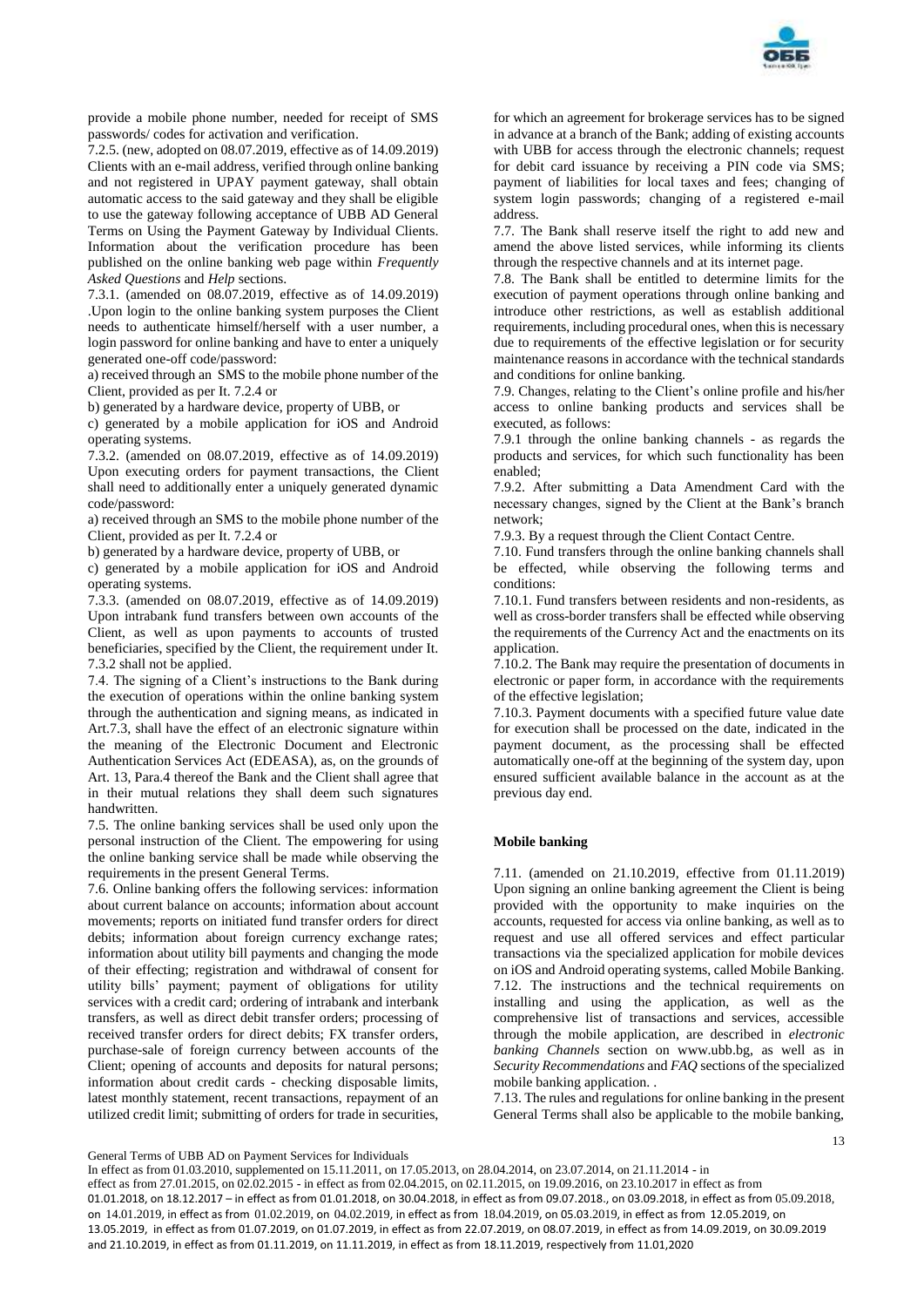

unless indicated otherwise herein or in the online banking agreement.

7.14. For activation of the mobile banking application the Client shall identify himself/herself by entering the valid for online banking user name, login password and code, sent to his/her mobile phone. For access, inquiries, registration for services and placing payment orders with the Bank the Client shall authenticate himself/herself with the PIN code or fingerprint login, set upon activation of the mobile banking application , as well as with an embedded software token.

7.15. The signing of the Client's statements to the Bank, including upon the execution of operations through the mobile banking application via a PIN code or fingerprint, as well as in a combination of selecting/marking of fields and/or buttons, and/or menus for statement and/or confirmation by the client in the Mobile Banking, shall represent an electronic signature within the meaning of the Electronic Document and Electronic Authentication Services Act (EDEASA), as, by virtue of Art. 13 Paragraph 4 of EDEASA the Bank and the Client agree that they shall consider this signature handwritten in the relationship between them.

7.16. In case the Client operates with the specialized application through a compromised (rooted or jailbroken) device, upon each and every login in the application there will be a warning message on the screen of the device. The Bank shall not be held liable for payment operations, effected through using the specialized application from a compromised (rooted or jailbroken) device.

### **Electronic notifications**

7.17. (With effect from 01.07. 2019) The Bank's clients may subscribe for the Electronic Notifications service at a branch of the Bank, through online and mobile banking or through the Client Contact Centre. Through this service they will receive information via SMS/Viber/e-mail for their account movements and monthly account balances and via SMS/Viber for transactions with bank cards, as by submitting the request they also acknowledge acceptance of the terms and conditions for using the service, integral part thereof.

7.18. (With effect from 01.07.2019) A fee shall be due for the sending of SMS/Viber messages as per the Bank's Fees and Commissions' Tariff. The Bank reserves its right to send a determined by it number of free-of charge SMS messages to the mobile phone number, stated by the Client to the Bank, concerning transactions with bank cards, as the Client shall be entitled at any time to explicitly refuse their receipt at a branch of the Bank.

## **VIII. BANK CARDS**

8.1. The bank payment card is a type of payment instrument, on which information has been recorded electronically and which is used repeatedly to authenticate the Client to whom the card has been issued. It provides remote access to the funds in a bank account and/or to a pre-defined credit limit, negotiated between the Client and the Bank.

8.2. The Bank (also referred to in this Section as Issuer) shall issue bank payment cards (debit and credit ones) with requisites, in accordance with the standard requirements of the

respective international card payment organization (ICO) and with a personal identification number (PIN code), for Visa and Mastercard-branded cards also printed (embossed) name of the Client on the front side.

8.3. The card is property of its Issuer and shall be provided for use to the Client following the signing of a respective application and the other needed documents.

8.4. The Bank shall issue international debit cards and revolving credit cards with a grace period, bearing the logo of the International Card Organizations (ICO) VISA and Mastercard. The debit and credit cards, issued by the Bank, can be used in this country and abroad.

8.5. The card shall be issued with validity over a fixed period of time, which validity shall be written in a MM/YY (month/year) format on the front side of the card and shall expire on the last calendar day of the indicated month.

8.6. According to the manner of disposable balance formation, the bank cards, issued by UBB shall have:

- disposable balance, based on the actual account balance (own funds);
- disposable balance, based on a provided overdraft on the account; The amount, conditions and collateral of the overdraft are stipulated in a separate Overdraft Agreement;
- disposable balance, based on a granted revolving loan, which can be utilized only through the Card. The amount, conditions and collaterals for the overdraft loan shall be stipulated in a separate agreement between the Bank and the Client;

### **Bank card issuance**

8.7. For having a card issued to him/her the Client shall fill in an Application form, in which he/she shall provide to the Bank the data, needed for card issuance.

8.8. In order to have a debit card issued the Client shall have to be a holder of a current account or of a Payment Account with Basic Features.

8.9. Several debit cards can be issued to one account for either the Client, or for additional cardholders, nominated by him/her. 8.10. The Bank shall issue additional cards upon the request of a Client -holder of either a current account or a Payment Account with Basic Features, which request shall have to be submitted at an office of the Bank. The Client shall state in the application data about the additional cardholder, as he/she may also determine individual limits for using the additional card. The additional card enables the effecting of all payment operations, as determined in accordance with the present General Terms. The limits under the additional card may be amended only by the Client - holder of the current account, through submitting a request at an office of the Bank. A cardholder of an additional card shall be entitled to:

а. Receive the card in person, while becoming equally responsible for the card's storage and usage as is the Client holder of the current account;

b. dispose through the additional card, issued to him/her, of the funds in the account, to which the said card has been issued;.

c. The Cardholder of an additional card shall be entitled to temporarily block the card, issued in his/her name without stating a reason for that or due to the card's loss/theft.

General Terms of UBB AD on Payment Services for Individuals

In effect as from 01.03.2010, supplemented on 15.11.2011, on 17.05.2013, on 28.04.2014, on 23.07.2014, on 21.11.2014 - in effect as from 27.01.2015, on 02.02.2015 - in effect as from 02.04.2015, on 02.11.2015, on 19.09.2016, on 23.10.2017 in effect as from 01.01.2018, on 18.12.2017 – in effect as from 01.01.2018, on 30.04.2018, in effect as from 09.07.2018., on 03.09.2018, in effect as from 05.09.2018, on 14.01.2019, in effect as from 01.02.2019, on 04.02.2019, in effect as from 18.04.2019, on 05.03.2019, in effect as from 12.05.2019, on 13.05.2019, in effect as from 01.07.2019, on 01.07.2019, in effect as from 22.07.2019, on 08.07.2019, in effect as from 14.09.2019, on 30.09.2019 and 21.10.2019, in effect as from 01.11.2019, on 11.11.2019, in effect as from 18.11.2019, respectively from 11.01,2020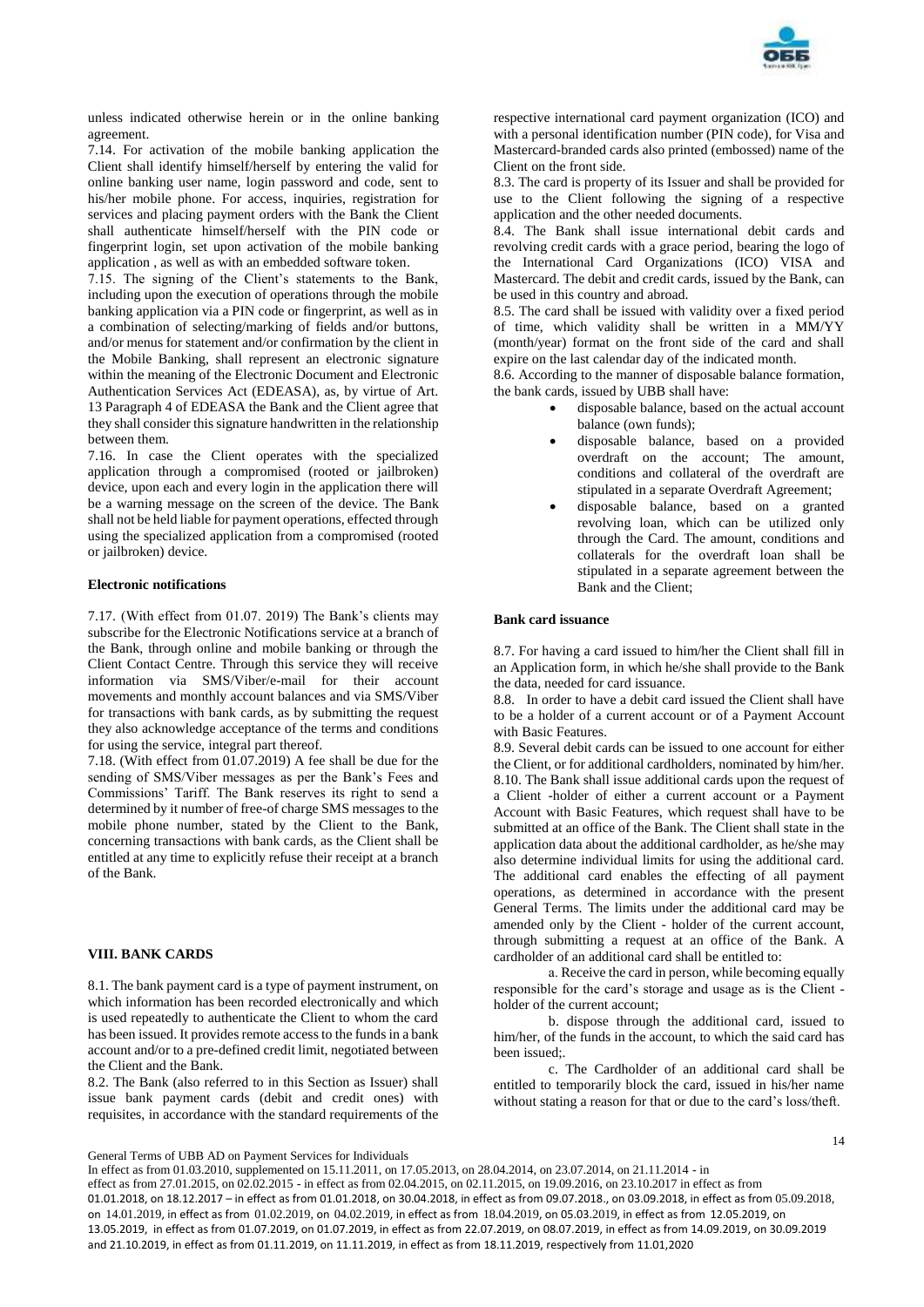

8.11. For credit card issuance purposes the Bank shall make an assessment of the Client's creditworthiness, based on the data in the Application and the information, accessible through public registers in Bulgaria.

8.12. The card shall be issued along with a 4-digit Personal Identification Number /PIN/, which is unique and known only to the Client. The Personal Identification Number / the PIN code shall be provided via SMS to a telephone number personally stated by the Client, or on a hard copy, if the Client has explicitly indicated that.

8.13. The Client's PIN code is a strictly personal, 4-digit code, which is being entered on the keypad of the ATM or through the electronic POS terminal, equipped with a special PIN-entry device and serves for proving the Client's identity upon PINbased transactions.

8.14. As from receipt of the card and PIN code the Client shall assume full responsibility for their safekeeping.

8.15. UBB provides the following options for obtaining a PIN code to the clients using a bank payment card(s):

- on a hard copy for Clients, who have explicitly stated this manner of receipt;
- via SMS to a mobile telephone number, personally submitted by the Client at the Bank. The bank payment card shall be provided to the Client together with a letter of instructions for the necessary steps to receive a PIN code via SMS.

8.15.2. Upon receipt of a card and a PIN code on a hard copy, the Client shall check whether the number, embossed on the front side of the card corresponds to that, indicated in the PINcontaining envelope. Upon full match the Client shall sign in the signature field on the reverse side of the card in the presence of an employee of the Bank and shall acknowledge the card and PIN code's receipt through his/her signature. In case of discrepancy UBB shall issue a new PIN code at its own expense.

8.15.3. The SMS through which the Client claims the PIN code's receipt shall be charged as per the mobile operator's tariff for this type of messages and it shall be borne by the Client.

8.15.4. The Client shall be entitled to send an SMS with a request for a PIN code within 90 days from the card's production.

8.15.5. Upon 3 SMS sent with incorrect data, the service shall be terminated. The Client shall be entitled to call the Contact Center once or to visit a branch of the Bank to get assistance in unblocking this service.

8.15.6. In case the service is blocked for a second time, the Client shall have to submit a request for issuance of a new PIN code on a hard copy at a branch of the Bank or for re-issuance of a card with a PIN code via SMS.

8.15.7. Upon successful authentication the system generates back an SMS, containing the 4-digit PIN code.

8.16. The card and the PINcode (on a hard copy or an electronic copy) shall be stored by the Bank during a period of 3 /three/ months as from the date of their issuance. If within this period the card and PIN code have not been received by the Client they shall be destroyed.

8.17. The Client may effect transactions with the card 4 /four/ hours after receipt of the PIN code and the card, at the latest.

#### **Operations that can be effected with a card**

8.18. The following operations can be effected with the card:

8.18.1. Withdrawal of cash at ATM terminal devices, designated with the trade mark of the respective International Card Organization (ICO) and specifically indicated brand of the card organization's respective product;

8.18.2. Electronic payment for goods and services at merchants, through POS terminal devices, designated with the trade mark of the respective ICO and the specifically indicated trade mark of the card organization's respective product, as well as internet payments;

8.18.3. Withdrawal of cash at branches of banks or other financial institutions through POS terminal devices, designated with the trade mark of the respective International Card Organization;

8.18.4. Transfer of funds at an ATM between accounts of the Client, specified in advance and linked to the card;

8.18.5. Payment of utility bills;

8.18.6. Inquiry and other payment and non-payment operations

8.18.7. Other services, rendered by the Bank.

8.18.8 All cards, issued by the Bank, can be used to perform online transactions, where each operation with the payment card is to be approved by the Issuer's authorization system, to which the terminal device from which the transaction is being performed is connected via telecommunication environment.

8.18.9 Cards, bearing the Mastercard and Visa logos may be used to perform offline transactions, for which no approval from the Issuer's authorization system is needed, within limits, as defined by the respective International Card Organization. Upon transactions in offline mode, the available balance or credit limit may be exceeded.

8.18.10. Contactless cards of Visa and Mastercard brands at POS terminal devices, designated with the respective

contactless functionality insignia  $\mathbf{v}$ , have also enabled contactless payment functionality, by approaching the card to a special contactless reader, without inserting /driving the card through a POS terminal device.

8.18.11. Contactless payments can be effected:

 On Bulgaria's territory - up to the offline mode limit, determined by the International Card Organizations (ICO) and the Bank, without entering a PIN code and/or laying a signature on the document for the effected operation;

 Beyond Bulgaria's territory - up to a limit for the respective country, as approved by the ICO and the bank, servicing the terminal device, in offline mode, without entering a PIN code and/or laying a signature on the document for the effected operation;

 Above the limit, approved by the ICO and the Bank for the respective country, the transaction shall be effected either in a contactless manner in online mode or in contact mode (through inserting/ driving the card through the POS terminal device), in accordance with the requirements, valid for the respective country, as upon both alternatives the payment shall be effected after entering a correct PIN code and/or laying a signature on the document for the effected operation.

8.19. The Bank shall reserve itself the right to either expand or narrow the scope of operation types, which the Client has been enabled to effect with the card, as information about that can be obtained at the Bank's branches or on its website.

General Terms of UBB AD on Payment Services for Individuals

In effect as from 01.03.2010, supplemented on 15.11.2011, on 17.05.2013, on 28.04.2014, on 23.07.2014, on 21.11.2014 - in effect as from 27.01.2015, on 02.02.2015 - in effect as from 02.04.2015, on 02.11.2015, on 19.09.2016, on 23.10.2017 in effect as from 01.01.2018, on 18.12.2017 – in effect as from 01.01.2018, on 30.04.2018, in effect as from 09.07.2018., on 03.09.2018, in effect as from 05.09.2018, on 14.01.2019, in effect as from 01.02.2019, on 04.02.2019, in effect as from 18.04.2019, on 05.03.2019, in effect as from 12.05.2019, on 13.05.2019, in effect as from 01.07.2019, on 01.07.2019, in effect as from 22.07.2019, on 08.07.2019, in effect as from 14.09.2019, on 30.09.2019 and 21.10.2019, in effect as from 01.11.2019, on 11.11.2019, in effect as from 18.11.2019, respectively from 11.01,2020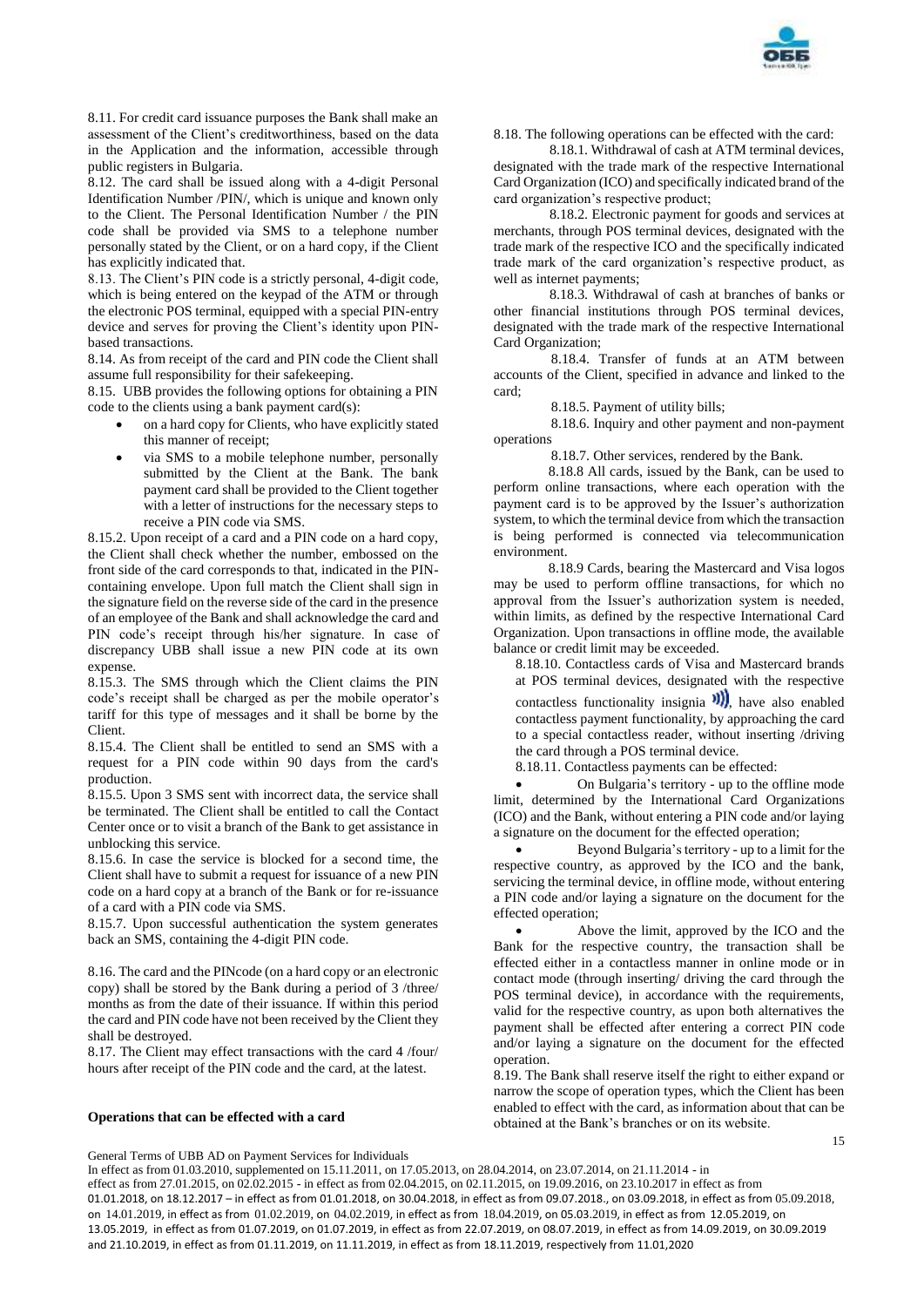

# **Rights and obligations of the parties in line with the issuance and use of debit and credit cards**

8.20. The Client shall be entitled to:

8.20.1. Effect operations with the card, in accordance with the present General Terms and up to the amount of the disposable balance in the account, linked to the card, respectively up to the agreed credit limit and in accordance with the limits per transaction types;

8.20.2. Specify limits for payment with an additional card (issued to the main one), which to be stated in the application for card issuance;

8.20.3. Request de-blocking of the card upon entered three consecutive wrong PIN codes;

8.20.4. Request issuance of a new PIN code on a hard copy or re-issuance of a card with a PIN code that shall be received electronically via SMS upon having forgotten the current one or change the PIN code at an ATM of the Bank or at ATM terminals of other Bulgarian banks regarding cards, which system operator is BORICA.

8.20.5. Request through the Contact Center or directly in a branch of the Bank a one-off unblocking of the service - PIN code via SMS.

8.20.6. Request in writing or through the Client Contact Centre the issuance of a new card upon having lost, destroyed or been unlawfully deprived of the card and receive the new card and PIN code in person from the Issuer.

8.21 The Client shall undertake:

8.21.1. To receive the card and the PIN code on a hard copy at the Bank in person. In case he/she is unable to receive the card in person the Bank shall courier the card and the PIN code on a hard copy in separate parcels, as the expenses shall be borne by the Client (valid only in the cases when the Client resides abroad either temporarily or permanently).

8.21.2. Upon receiving the card he/she shall have to immediately lay his/her signature in the designated field (signature band) on the reverse side of the card in a manner, corresponding to the signature on his/her identity document;

8.21.3. To memorize the PIN code to the card and destroy the receipt or to delete the SMS with the received PIN code, without disclosing his/her PIN code to third persons, including family members or other relatives;

8.21.4. To provide an updated mobile telephone number in person, through which he/she shall receive a PIN code via SMS.

8.21.5. Not to write down his/her PIN code anywhere and undertake all other measures for keeping the PIN code in secrecy, including not to use the same PIN code for too long.

8.21.6. Upon changing the PIN code, to use codes which do not contain subsequent or repeating numbers, birth dates, digits of the Personal ID Number (EGN), telephone numbers, vehicle registration plate numbers, or other numbers which are easily recognizable or associated with the Client.

8.21.7. To initiate all necessary measures for keeping the PIN code in secrecy, incl. concealing it well any time upon entering it;

8.21.8. Not to disclose or provide in some other way the card number to third persons, having no relation whatsoever to the card servicing and the operations, effected with it;

8.21.9 The Client shall undertake to immediately contact the Bank upon becoming aware of:

• destroying, loss, theft, misappropriation or unauthorized use of the bank card, as well as a third person's becoming aware of the PIN code;

• effecting of a transaction with the bank card, which has not been authorized by the Client;

8.21.10 For the circumstances, listed in the previous item, the Client shall have to inform the Bank via its Client Contact Centre.

8.21.11. upon a problem with a transaction at an ATM or a POS terminal to immediately contact the Bank, as well as reject any help, advice or any other sort of intervention in the problem by persons, other than the Bank's telephone operator;

8.21.12. To sign, in case the terminal device requires it, on the sale or cash advance receipts, printed by the POS terminal in a manner, corresponding to the signature on the reverse side of the card and to the signature on the identity document, by which he/she acknowledges his/her acceptance of the effected transaction;

8.21.13. To identify himself/herself with an identity document, in case asked to do so by the respective merchant, accepting payments with bank cards;

8.21.14. To return the card to the Bank upon occurrence of any of the events below - damage, expiry of the card period, callability ahead of maturity of the utilized credit limit or termination of the Bank Card Agreement - within a onemonth period of the validity expiry date, respectively the date of the agreement's early termination;

8.21.15. To maintain in his/her accounts sufficient funds for covering all payments, effected with the bank card and the fees and commissions, due to the Bank;

8.21.16. Not to exceed the approved credit limit under the credit card, respectively upon operations, related to debiting the account, servicing the debit card, to use funds up to the account balance, however not more than the specified limit for the respective operation type;

8.21.17. If the Client permits the amount of funds, utilized through the card to exceed the disposable balance/limit, the Bank shall be entitled to debit all accounts of the Client with the Bank with the excess amount, for which the Client shall provide his/her explicit consent, including, when necessary, through purchasing of foreign currency funds in the Client's accounts and their conversion at the Bank's exchange rate on the transaction date.

8.21.18. To keep repayment deadlines of all his/her liabilities, originating from the card's usage;

8.21.19. In case after a notification under Item 6.7 of Section VI, he/she has found the card then he/she shall have to immediately inform the Bank and deliver it to its nearest branch.

8.22. The Bank shall be entitled to:

8.22.1. Define the maximum amounts (limits) and the number of transactions for operations, effected with the card over a certain period, by informing the Client in the bank's halls, on its internet page, in the monthly statements or through some other appropriate way, of made amendments in the limits.

8.22.2 Reject authorization requests upon exceeding the disposable balance in the account, servicing the bank card, respectively upon exceeding the disposable limit under a credit card, transaction limits, non-observance of the requirements for using the card, expiry of its validity period, as well as other discrepancies in the data; reject authorization requests or apply

General Terms of UBB AD on Payment Services for Individuals

In effect as from 01.03.2010, supplemented on 15.11.2011, on 17.05.2013, on 28.04.2014, on 23.07.2014, on 21.11.2014 - in effect as from 27.01.2015, on 02.02.2015 - in effect as from 02.04.2015, on 02.11.2015, on 19.09.2016, on 23.10.2017 in effect as from 01.01.2018, on 18.12.2017 – in effect as from 01.01.2018, on 30.04.2018, in effect as from 09.07.2018., on 03.09.2018, in effect as from 05.09.2018, on 14.01.2019, in effect as from 01.02.2019, on 04.02.2019, in effect as from 18.04.2019, on 05.03.2019, in effect as from 12.05.2019, on 13.05.2019, in effect as from 01.07.2019, on 01.07.2019, in effect as from 22.07.2019, on 08.07.2019, in effect as from 14.09.2019, on 30.09.2019 and 21.10.2019, in effect as from 01.11.2019, on 11.11.2019, in effect as from 18.11.2019, respectively from 11.01,2020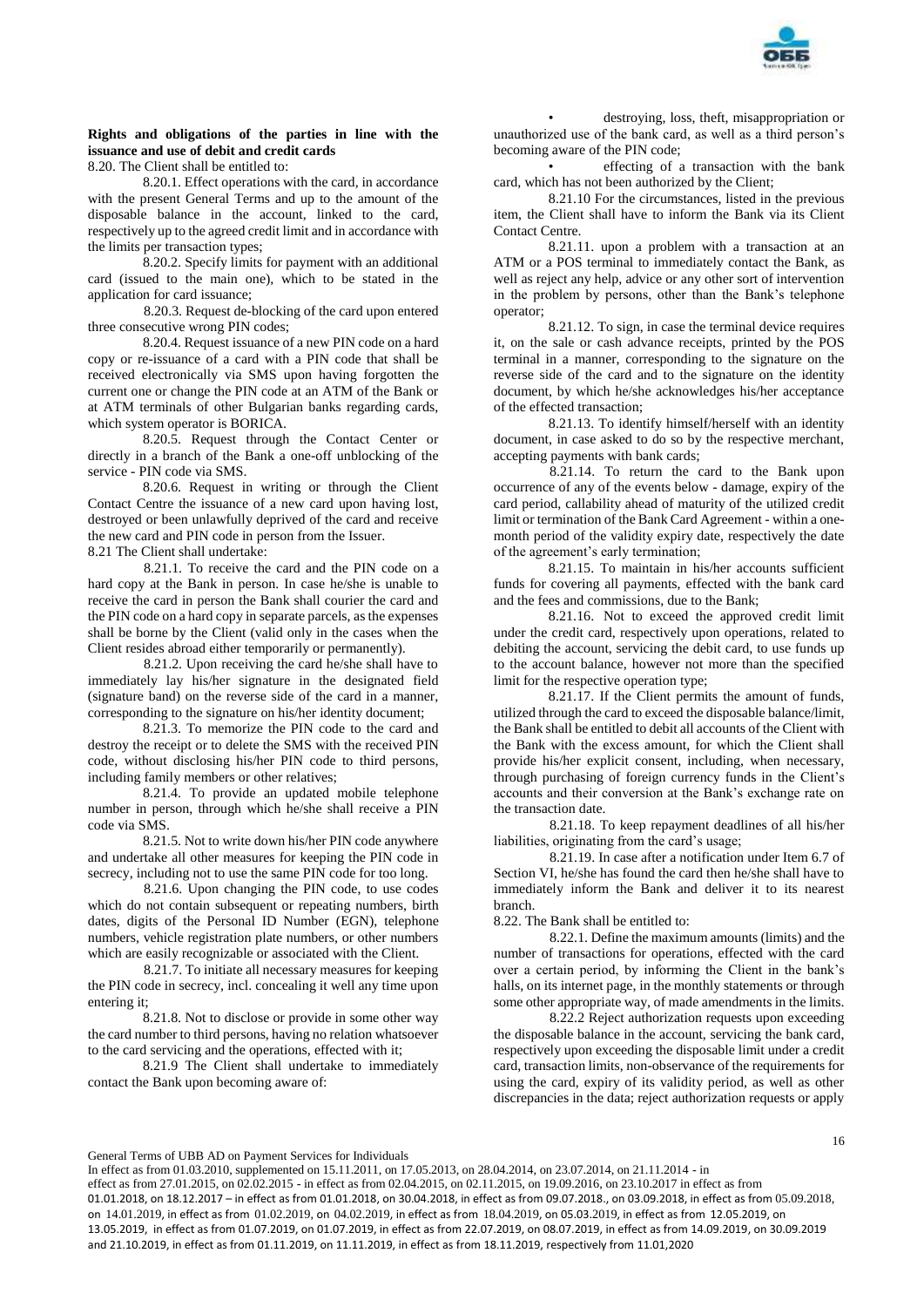

reduced transaction limits upon high risk of abuse in accordance with a methodology, applied by the Bank. .

8.22.3. Block the card usage upon entered three consecutive wrong PIN codes, upon non- performance by the Client on obligations under the Bank Card Agreement or the current General Terms, upon past due installments, or in view of protecting the Client interest.

8.22.4. At any time transfer (assign) to third persons fully or partially his/her receivables under the agreement for credit card issuance.

8.23. The Bank shall undertake to:

8.23.1. Upon a forgotten PIN code or a lost/ stolen or compromised card, to re-issue a new card with a new PIN code via SMS or only a new PIN code on a hard copy within a period of 3 (three) business days, with effect from the date of submitting the re-issuance request, as per Art.6.14;

8.23.2. Ensure the return of the card or its reissuing as quickly as possible within 3 (three) business days of the notification by the Client, in case of retaining the card in the ATM terminal device, property of the Bank, due to the latter's technical malfunction;

8.23.3 Block the online operations with the card immediately after receiving the Client's notification thereof.

8.23.4 The Bank shall provide Mastercard and VISA with information about the parameters of the Client's card, the sum of its coverage and its assigned limits.

8.23.5. Cooperate for resolving cases of chargebacks upon full documentation provided on a timely basis by the Client, in compliance with the rules of the respective ICO, as reflected in the requirements of the Bank.

8.23.6 Upon receipt of a Chargeback Form by a Client, the Bank shall initiate a procedure for ascertaining the authenticity of the operation/s and the lawful use of the bank card, including its personalized security features. Objections shall be considered in accordance with the procedure and deadlines, as determined by the International Card Organizations Mastercard Inc. and Visa Inc.

8.23.7. Ensure the inaccessibility by persons other than the user of the payment instruments' personalized security means.

8.23.8. Store over a 5-year period information, allowing for the tracking of operations, effected with a payment instrument;

 8.23.9. Create the needed technical and other prerequisites for free-of-charge acceptance of notifications by the users under Item 8.21.8 at any time, 24/7.

#### **Secure Internet Payments.**

8.24.1 *Verified by Visa* (VbV) and *MasterCard Secure Code* is a trademark of the programmes of the international card organizations Visa International and Mastercard Worldwide, using 3D Secure protocol for authenticating the Client at the moment of performing transactions with Internet merchants, involved in the programmes.

8.24.2 *3-D Secure Code* is a Client's personal code, linked to a particular card, which is being used to confirm his/her identity upon effecting payments via the Internet with merchants, involved in the Verified by Visa and MasterCard Secure Code programmes, for payments' security enhancement purposes.

8.24.3 The one-time password is a 6-digit dynamic 3-D Secure code, received through a free of charge text message on the Client's mobile phone during an online purchase, which code is valid exclusively and only for the particular payment. The text message is being generated automatically by the system at the moment of the final payment confirmation by the Client when making an online transaction via virtual POS terminal devices.

8.24.4 The Bank shall ensure free of charge mandatory *Verified by Visa* and *MasteCard Secure Code* authentication of clients, upon making online transactions through the *Secure Internet Payments* service of the bank payment cards in the case when the merchant to be paid is also involved in the Programme.

8.24.5 Upon effecting of transactions without the physical presence of the card, the Client shall be obliged to use the *Secure Internet Payments* service through entering a dynamic 3-D Secure code (one-time password) for payment at merchants, maintaining 3D Secure protocol for cards of the *Debit MasterCard PayPass, MasterCard Standard, MasterCard Gold, Visa Electron* and *Visa Classic* brands.

8.24.6. The entry of a correct dynamic 3-D Secure code (оnetime password) shall have the effect of an entered PIN code.

8.24.7. Each transaction upon electronic payment, which has been confirmed through a dynamic 3-D Secure code (one-time password), shall be deemed effected, with the Client's awareness, involvement and/or consent.

8.24.8. The registration of newly issued bank cards for the *Secure Internet Payments* service shall be made automatically by the Bank and shall be available within 4 hours after the card has been submitted for activation.

8.24.9. In view of having the service properly rendered the Client shall be obliged to provide to the Bank his/her recent mobile phone number. The Bank shall not be held liable for submitted incorrect/inaccurate data or for the Client's refusal to provide the requested information.

8.24.10. The Client shall be obliged, upon a change in his/her mobile phone number, to immediately visit the Bank and provide information about the occurred change in writing.

8.24.11. The dynamic 3-D Secure code (one-time password), entered during an online payment is one-time and valid only for the particular transaction, corresponding to the respective 4 digit purchase number, displayed on both the user's screen and in the text message, containing the dynamic 3-D Secure code (one-time password).

8.24.12. If, while shopping the Client has made three consecutive attempts to enter a wrong dynamic 3-D Secure code (оne-time password), the card's usage at merchants, maintaining 3D Secure protocol shall be blocked. The Client shall have to refer to an office of the Bank and fill in a service de-blocking request, as the Bank shall undertake to activate the service against payment of a fee as per the currently effective Tariff.

8.24.13. The Client shall undertake to use the dynamic 3-D Secure code (one-time password) with due diligence, while initiating all necessary measures to thwart a third persons' becoming aware of and using this code, as he/she shall be obliged to use the dynamic 3-D Secure code (оne-time password) only and solely in person.

8.24.14. The dynamic 3-D Secure code (one-time password) is a personal identification feature of a payment instrument and the Client shall have all the obligations for its safekeeping, as those referring to the PIN code hereunder.

General Terms of UBB AD on Payment Services for Individuals

In effect as from 01.03.2010, supplemented on 15.11.2011, on 17.05.2013, on 28.04.2014, on 23.07.2014, on 21.11.2014 - in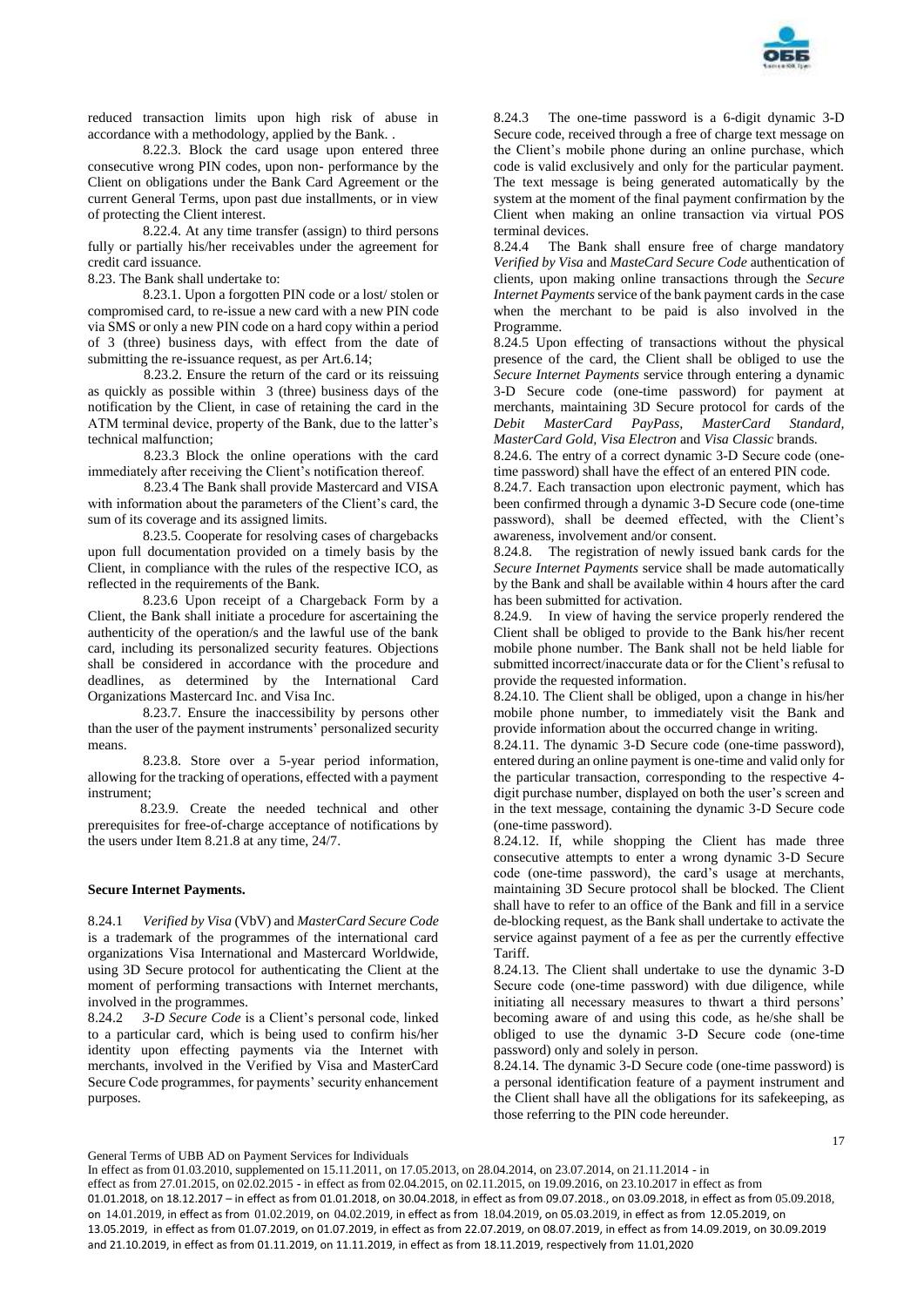

8.24.15. The Client shall be obliged not to provide information about the dynamic 3-D Secure code (оne-time password), irrespective of the source and manner of receiving the inquiry, except for the cases of effecting payments on websites of merchants, maintaining 3D Secure protocol, known under the *Verified by Visa* or *MasterCard Secure* trademark.

8.24.16. The Cardholder shall be obliged to immediately inform the Bank upon received inquiries about his/her dynamic 3-D Secure code (оne-time password) from any sources, communication means and on any occasions, other than payment on a merchant's website in the internet.

8.24.17. The Bank shall not be held liable for losses of the Client, caused by misuse of a card for transactions at internet merchants and resulting from other persons' having become aware of the dynamic 3-D Secure code (оne-time password), in case prior to becoming informed by the Client it has effected in a bona fide manner and performed the accounting treatment of the operations, ordered with the card through using the dynamic 3-D Secure code (оne-time password).

8.24.18. The Bank shall be entitled to refuse the processing of a payment reclaim, if such is not accompanied with all the needed documents or has been submitted after the relevant deadline.

## **Insurance of the Client**

8.25. The Bank shall offer to the Client to be included at his/her expense in the insurance programs for cardholders of credit/ debit cards, provided by UBB's partner insurance companies. Upon his/her consent the Client shall sign an insurance policy, a certificate or another document, issued by the insurers.

8.26. The insurance premiums shall be paid by the Client, in accordance with the agreed in the card issuance agreement, by deducting those from the approved credit limit /for credit cards/ or from the current account, servicing the debit card /for debit cards/, of which the Client shall give his/her irrevocable consent.

8.27. The entry into effect and termination of the insurance policies, the covered events and the excluded risks, the insurance premiums, the tax accrual on the insurance premiums, as well as all other conditions, shall be settled in the insurance policy (certificate or another document) and/or in the insurers' General Terms.

8.28. Upon compensation payments under credit cards, the Client shall agree all insurance indemnities to be transferred directly to the Bank and to be used for repayment of the Client's liabilities under the credit card issuance agreement and the General Terms.

8.29. In case the insurance indemnities and amounts, received from insurers, do not cover in full the credit card liabilities of the Client to the Bank, the Client or his/her heirs shall repay the remaining amount with own funds.

8.30. In case the insurance indemnities and amounts, received from insurers, exceed the Bank's amounts receivable under the credit card, the difference, after the full repayment of the amounts due to the Bank, shall be transferred to an account of the Client, respectively to such of his/her heirs.

8.31. The insurance programs' validity is 365 days and shall be automatically renewed each year, as well as after a card's reissuing.

8.32. The Client shall agree, upon an occurred insured event, that the Bank shall provide such information to the Insurer, as necessary for payment of the indemnity.

8.33. Additional information regarding the insurance programs is available at: [http://www.ubb.bg/individual-clients/saving](http://www.ubb.bg/individual-clients/saving-accounts/zastrahovki-kym-debitni-i-kreditni-karti)[accounts/zastrahovki-kym-debitni-i-kreditni-karti](http://www.ubb.bg/individual-clients/saving-accounts/zastrahovki-kym-debitni-i-kreditni-karti)

# **IX. CLIENT CONTACT CENTRE**

9.1. The Client Contact Centre renders over-the-phone services to existing and potential clients of UBB, as follows:

> 9.1.1. General banking information, relating to products and services, interest rates, fees and commissions, branch network, locations of ATMs and others;

9.1.2. Detailed (individualized) information, relating to used products;

9.1.3. Effecting of amendments to client data, nonrequiring presentation of documents;

9.1.4. Making of changes on products, used by the Client, non-requiring change in the main parameters (interest and fees) of the utilized product. For the purpose the Client should have signed an agreement for the respective product;

9.1.5. Effecting of actions, relating to payment cards' administration – blocking, de-blocking, reissuing etc. For the purpose the Client should have signed a bank card agreement;

9.1.6. Change in the confirmation mode for utility bills' payment. Upon a selected automatic payment mode the Client shall indicate the respective account /card, from which payments of obligations under a particular identification number will be effected. There is an option to enter/change the maximum amount of the limit per each individual identification number

9.1.7. Servicing of Clients of UBB's online banking, adding/removing an account, adding/changing a mobile phone number for receiving SMS passwords, request for printing a new login password. For the purpose the Client should have signed an Online Banking agreement;

9.1.8. Effecting of active operations – financial transactions within the system of UBB;

9.1.9. Accepting complaints from clients;

9.1.10. Effecting of outgoing phone calls to current or potential clients of the Bank.

9.1.11 online communication with current or potential clients of the Bank.

9.2. The Bank shall reserve itself the right to add new and amend the above listed services, while informing its clients through the respective channels and on its internet page.

9.3. For the purpose of guaranteeing the security during the holding of the conversation the Bank shall require authentication of the clients in accordance with the used overthe-phone services and shall record the telephone conversation with the Client for the purpose of improving the servicerendering process and performing a check upon complains by clients.

9.4. With regard to effecting financial transactions and certain active operations, the bank shall require authentication with a user number and a one-time password. Upon the client's willingness, the authentication with a user number and a onetime password may also be applied when using other services through the Client Contact Center.

18

General Terms of UBB AD on Payment Services for Individuals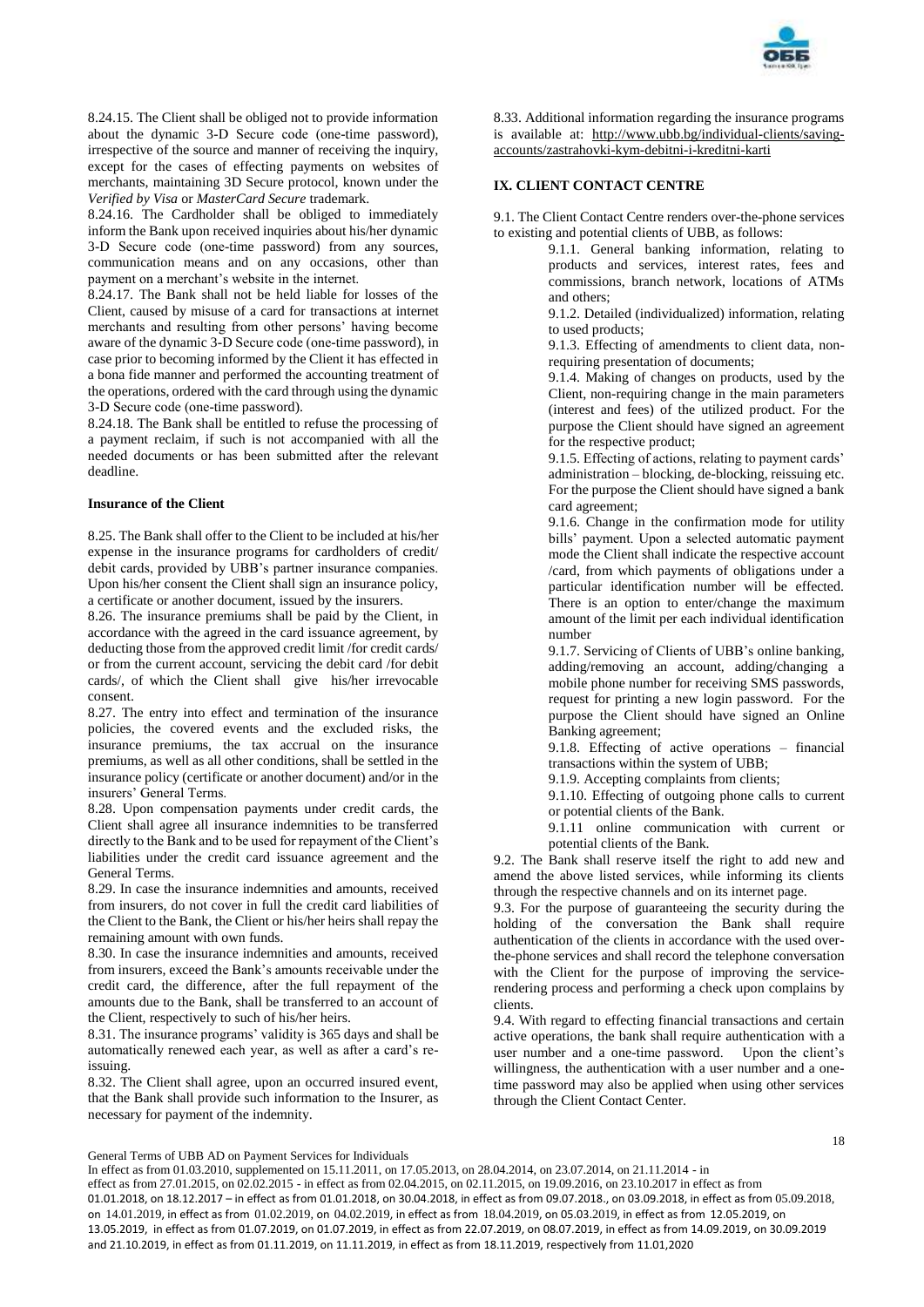

9.5. The authentication means under Item 9.4. shall be received after completing a registration for the service at a branch of the bank or directly through the Client Contact Center, for clients of the online banking service.

9.6. Upon provision of individualized information on the utilized products and services, performance of changes on client data and used products, as well as receipt of client complaints, the Bank shall authenticate its clients by questions, based on the client's registration data. With regard to provision of general banking information, clients' authentication through one-time passwords shall not be required.

9.7. A comprehensive list with the transactions and authentication types is being published in the bank's official website, at the following address [www.ubb.bg](blocked::http://www.ubb.bg/)

9.8. The servicing of clients over the phone shall be only personal, it shall not be possible to provide information to and effect active operations for and by third persons.

9.9. Upon initiating the service for signing an agreement for banking products through the Client Contact Centre, the Remote Provision of Financial Services Act shall be observed. 9.10. The effecting of active operations, offered by the Bank through the Client Contact Centre, shall represent a payment instrument. This payment instrument stands a remote account access method, together with bank cards and online and mobile banking, as described in the respective section of the present General Terms.

## **X. RESPONSIBILITIES OF THE PARTIES**

#### **General Provisions**

10.1. The Bank shall not be held liable for transactions and legal relations, with regard to which the respective payment instrument or bank account is being used. The Client shall be held responsible for all his/her actions and obligations, originating from the use of a payment instrument or bank account, including after terminating the Agreement.

10.2. The Client shall be obliged to use the bank account, opened with the Bank, or the payment service, provided by the Bank in compliance with the effective legislation, these General Terms and the special conditions, applicable to the respective bank account or payment service. The Client shall be obliged to act with due diligence, as she/he shall neither use the bank account or payment service, nor shall he/she permit third parties to use those for performing actions or achieving goals that are prohibited by law or may infringe upon the Bank's good reputation.

10.3. In case of imposing restrictions on the part of local or foreign government authorities, which impede the effecting of a transaction and block the latter, UBB AD shall inform the Client immediately, as well as render him/her the necessary assistance.

10.4. The Bank shall not be held liable for transaction amounts, blocked due to order of either local or foreign government authorities, in accordance with imposed restrictions.

10.5. The Bank shall be entitled to block at any time the utilization of the account by the Client, including blocking entirely or partially the available funds in the account, as well as the payment instruments, used to access the account, in case of information that funds have been received in the account as

a result of fraud. For this act of the Bank the Client shall give her/his unconditional and irrevocable consent by accepting these General Terms and signing the account agreement.

10.6. The Client shall be responsible for orders, submitted by individuals, who have not been duly authorized through his/her fault, such as: individuals, who have presented a power of attorney, compiled by the Client and containing vague provisions, or individuals, to whom a payment instrument has been provided by the Client, which instrument is intended only for personal use.

10.7. The Client, who has ordered the payment, shall be held liable for the consequences, occurred as a result of the wrongful or imprecise filling in of payment documents.

10.8. The Bank and the Client shall not be held liable for the non-performance on their obligations in relation to an agreement for using a payment instrument or a payment account, having occurred as a result of extraordinary technical reasons, such as information systems' failure, communication lines' disruption, electricity outage and others, as well as in case of extraordinary circumstances, such as natural disasters, general strikes, technical malfunctioning, which are beyond their control. Upon suspicion on the part of the Bank as to fraud or security threats, relating to the payment services, rendered to the Client, the Bank shall employ due efforts to inform the Client.

10.9. The bank shall not be held responsible, in case a payment operation has been rejected due to technical or communication reasons in the systems of other operators, banks or other entities, involved in the payment process, including upon the counterparty's denial to accept the payment for reason of circumstances beyond the Bank's control.

10.10. The Bank shall not be held liable upon rejection to execute an operation with a bank payment card, triggered by lack of disposable balance in the Client's account or upon insufficient disposable credit limit.

10.11. In the cases of remote submission of payment orders, the Bank shall maintain an archive of the conversation with the Client and all initiated operations through the respective channels. As a proof in case of chargebacks the archived data for each effected operation shall also be reviewed.

10.12. In the cases when the Bank is held liable for imprecisely effected, erroneous or unauthorized operations, in order to have its responsibility engaged, it is a mandatory condition for the Client to have informed the Bank of the imprecise, erroneous or unauthorized transaction without unjustified delay, after having received information about its effecting.

10.12.1. Informing without unjustified delay shall mean within 24 hours, counted from the moment, in which the Client has become aware of the effected, but unauthorized by him/her transaction;

10.12.2. In all cases unjustified delay shall be considered the expiry of more than 14 (fourteen) days from the moment, in which the Client has received or respectively could have received (had such option been chosen) a statement on the movement on his/her account. The moment, in which the Client could have received a statement, shall be considered that moment, in which the report on effected transactions was available in online or mobile banking, UPAY payment gateway, the Client Contact Centre or at a bank's branch.

10.13. When the Client has had an objective impossibility to receive a statement, provided upon demand, however more than 13 (thirteen) months have elapsed since the debiting of

General Terms of UBB AD on Payment Services for Individuals

In effect as from 01.03.2010, supplemented on 15.11.2011, on 17.05.2013, on 28.04.2014, on 23.07.2014, on 21.11.2014 - in effect as from 27.01.2015, on 02.02.2015 - in effect as from 02.04.2015, on 02.11.2015, on 19.09.2016, on 23.10.2017 in effect as from 01.01.2018, on 18.12.2017 – in effect as from 01.01.2018, on 30.04.2018, in effect as from 09.07.2018., on 03.09.2018, in effect as from 05.09.2018, on 14.01.2019, in effect as from 01.02.2019, on 04.02.2019, in effect as from 18.04.2019, on 05.03.2019, in effect as from 12.05.2019, on 13.05.2019, in effect as from 01.07.2019, on 01.07.2019, in effect as from 22.07.2019, on 08.07.2019, in effect as from 14.09.2019, on 30.09.2019 and 21.10.2019, in effect as from 01.11.2019, on 11.11.2019, in effect as from 18.11.2019, respectively from 11.01,2020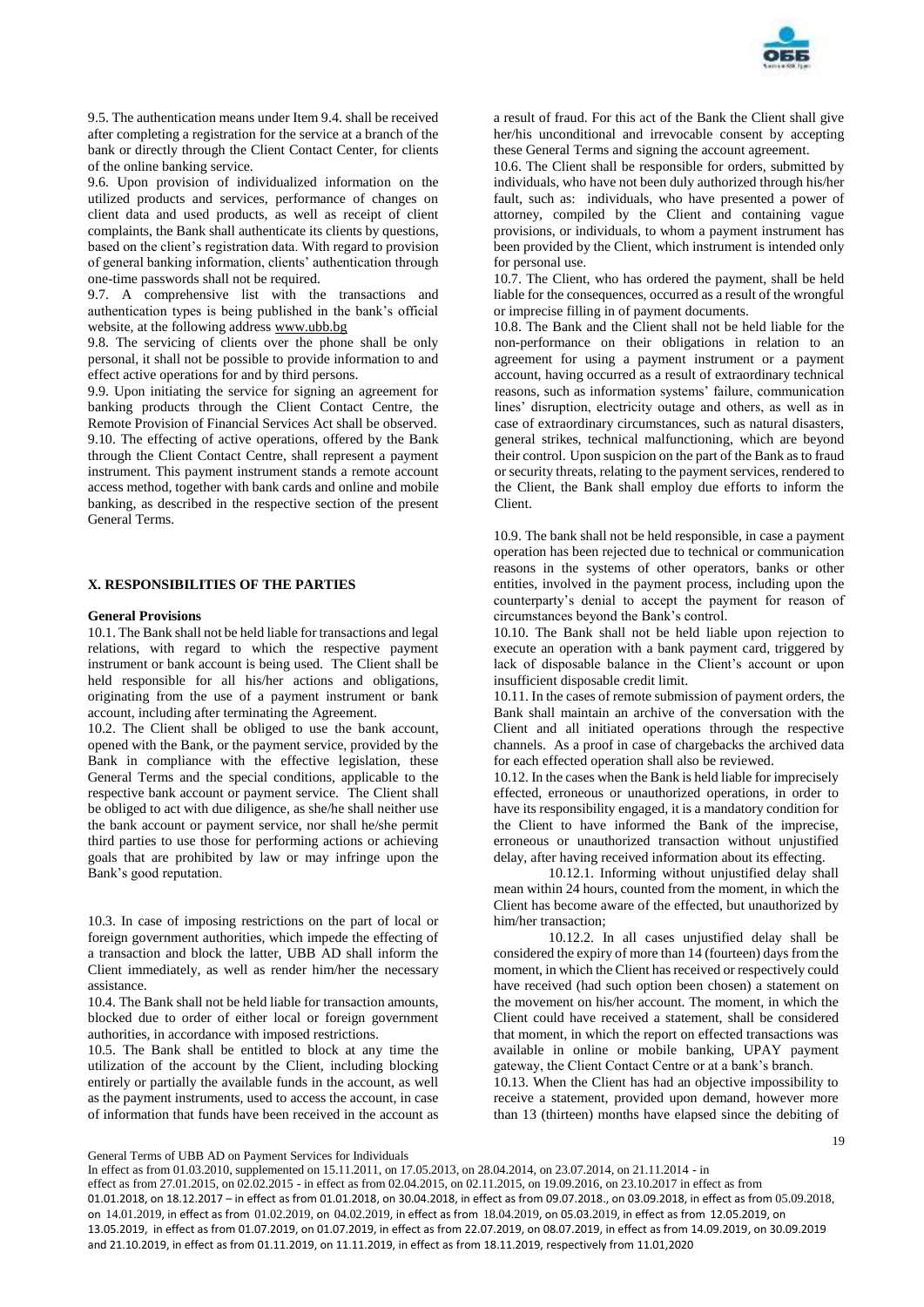

his/her account, the Bank shall not effect payment operations for rectification purposes.

10.14. The Bank shall be held liable for the damages, inflicted upon effecting of unauthorized or imprecisely performed operations through the use of a payment instrument, on condition that the Client has performed on his/her obligations for protecting the personalized security features of the payment instrument and his/her obligations under Art. 6.3.- 6.5. and Item 8.21.

10.15. The Bank shall not be held liable, in case the Client's actions have been targeted at committing fraud or he/she has not observed his/her obligations for protecting the payment instrument and/or its personalized security features, nor his/her obligation to timely inform the Bank, due to malice or utter negligence. Utter negligence within the meaning hereof shall mean the following non-exhaustively listed cases of failure to protect either the payment instrument and/or its personalized security features on the part of the Client:

10.15.1. The Client has failed to observe the requirements and the recommendations of the Bank, described in *Security* Section, published at the online banking page, with regard to payment operations, effected through online banking or the security recommendations, described in the mobile banking application. The Client shall be obliged to inform himself/herself on a regular basis about amendments and supplements to those recommendations, as well as to observe them;

10.15.2. The Client has allowed the disclosure to and utilization by a third person of the former's means for electronic authentication, described in detail in Item 7.3 with regard to payment operations, effected through online banking.

10.15.3. The Bank shall not be held liable for any unreleased amount by a merchant, accepting payments with bank cards, initiated and approved by the Client and reserved for future payments.

10.15.4. The Bank shall not be held liable for any damages, losses and/or missed profits, incurred by the Client and related to the used by the Client Account Information Services, if the provision by the Client of personalized security means for access to the account with the payment services provider, servicing the account/s, with regard to which these services are being provided, has been made in breach of the concluded agreement between the Client and said provider.

10.15.5. The Bank shall not be held liable before the Client in case of fees, charged by the payment services providers, servicing the account/s, with regard to which the Account Information Services are being provided.

## **Imprecisely ordered payment operations – imprecise unique identifier (international bank account number – IBAN)**

10.16. The Bank shall not be held liable for reimbursement of the amount under a payment operation in case of a valid, but incorrectly stated unique identifier on the part of the Clientpayer. In this case the Bank shall employ reasonable efforts in view of reimbursing the amount under the payment operation, for which the Client shall owe a fee, as specified in the Bank's Tariff, irrespective of the reimbursement efforts' outcome.

10.16.А. Should the amount's reimbursement be impossible, the Bank, upon a written request by the Client, shall provide him/her with the entire available information, to be used by

him/her for recovery of the funds through the general procedure.

## **Imprecise text data**

10.17. In the cases when imprecise text data has been stated upon effecting a fund transfer, the stated unique identifier (IBAN of opened accounts) shall have priority.

## **Imprecisely and erroneously effected payment operations**

10.18. The Bank shall be held liable for consequences, occurred as a result of imprecisely effected orders of the Client.

10.19. When as a result of imprecisely effected by the Bank, but a correctly filled in payment order, an account has been credited with a different Account Holder than the one, stated in the payment order, the Bank shall reimburse to the Payer the amount of the imprecisely effected payment operation by the next business day, after it has been notified by the Payer or the Bank itself has established the error, as it shall initiate a rectification transfer to the beneficiary's provider of payment services.

10.20. In case the Client is a beneficiary of an imprecisely effected transfer, as a result of error of another payment institution, the Bank shall be entitled to effect a rectification transfer upon the request of the payer's provider of payment services within one month of the date, on which the payer's provider of payment services was informed of the error. The Bank shall make the correction within 5 days of receiving the rectification request from the payer's provider of payment services.

## **Operations, unauthorized by the Client**

10.21. The Client shall bear the losses, relating to all unauthorized payment operations, originating from the use of a lost, stolen or embezzled payment instrument, in amount not more than BGN 100 (one hundred Bulgarian leva), except for the cases when the payment instrument's loss, theft or embezzlement could not have been found by the Client prior to the payment and the Client has not acted with the aim to defraud or the damage has been inflicted by a Bank employee's omission or commission. In case of unauthorized payment operations, caused by the Client through either fraud or nonperformance on one or more of his/her obligations for protecting the payment instrument's personalized security features and its obligations under Item 6.3 through Item 6.5 and Item 8.21 due to malice or utter negligence, the damage shall be borne by the Client, irrespective of its amount.

10.22. The Bank shall refund to the Client the value of the unauthorized operation and when necessary, shall restore the Client's account to its state, preceding the unauthorized operation, in accordance with the stated in this section, immediately and in any case no later than the end of the next business day, after it has found or has been notified by the Client of the unauthorized operation, except in cases when the Bank has well-founded suspicions about fraud and has informed the respective competent authorities thereof. .

10.22.1. The Bank shall ensure to the Client the possibility to free-of-charge inform him/her of unauthorized transactions 24/7, non-business days included.

General Terms of UBB AD on Payment Services for Individuals

In effect as from 01.03.2010, supplemented on 15.11.2011, on 17.05.2013, on 28.04.2014, on 23.07.2014, on 21.11.2014 - in effect as from 27.01.2015, on 02.02.2015 - in effect as from 02.04.2015, on 02.11.2015, on 19.09.2016, on 23.10.2017 in effect as from 01.01.2018, on 18.12.2017 – in effect as from 01.01.2018, on 30.04.2018, in effect as from 09.07.2018., on 03.09.2018, in effect as from 05.09.2018, on 14.01.2019, in effect as from 01.02.2019, on 04.02.2019, in effect as from 18.04.2019, on 05.03.2019, in effect as from 12.05.2019, on 13.05.2019, in effect as from 01.07.2019, on 01.07.2019, in effect as from 22.07.2019, on 08.07.2019, in effect as from 14.09.2019, on 30.09.2019 and 21.10.2019, in effect as from 01.11.2019, on 11.11.2019, in effect as from 18.11.2019, respectively from 11.01,2020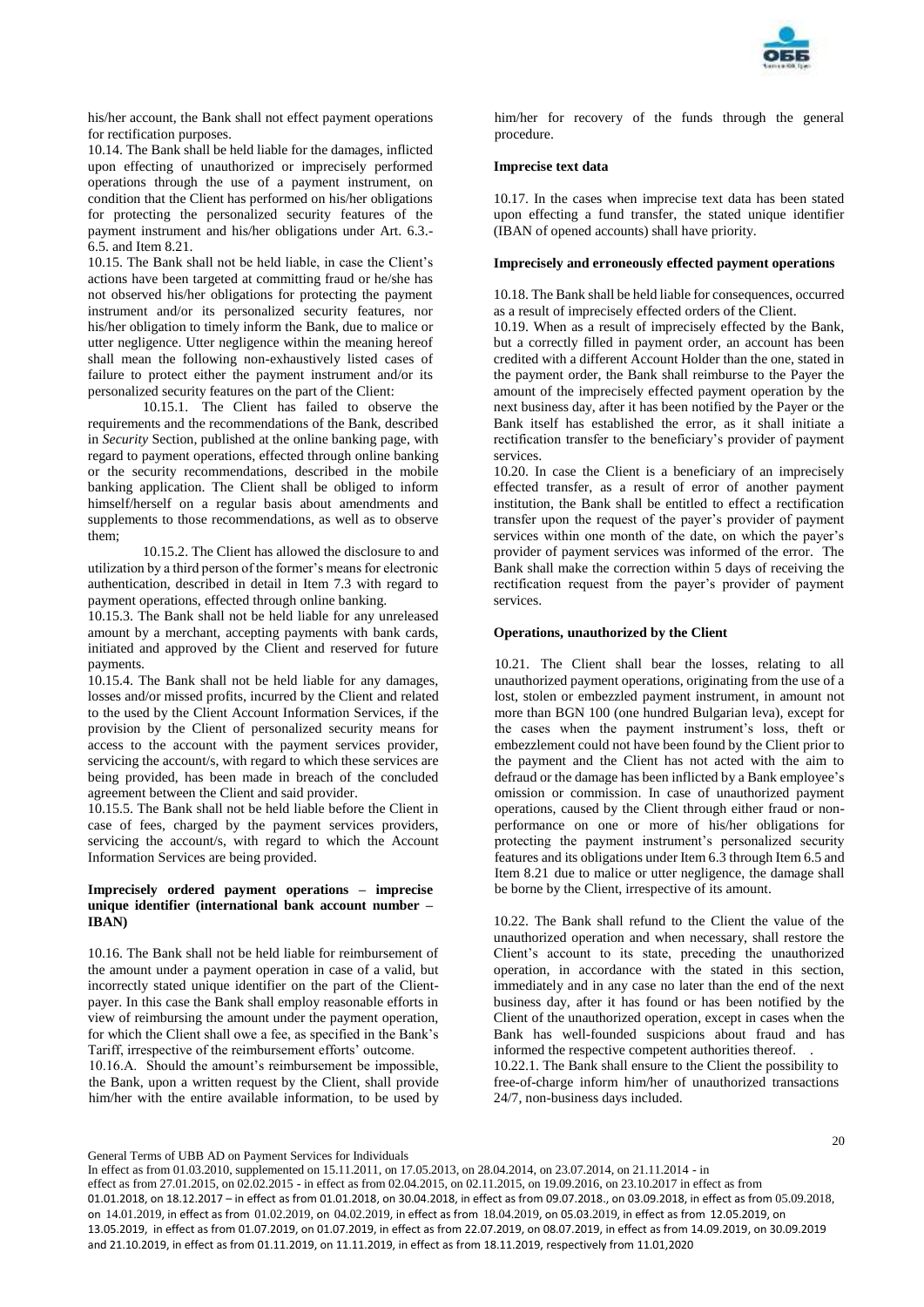

10.22.2. In case the Client has proven to the Bank that he/she has employed all reasonable efforts to inform it of an unauthorized by him/her transaction, but nevertheless he/she has not succeeded in that, then the Client's delay shall not be deemed unjustifiable.

10.22.3. In case unauthorized transactions have been effected after the moment of notification, the Client shall not bear any financial damages, unless he/she has acted through fraudulent means.

10.23.1. Malice or utter negligence in relation to nonobserving the Bank's instructions for protection of the payment instrument can be established through, but not limited to: investigation by the Bank within the proceedings before the Reconciliation Committee on Payment Disputes with the Commission for Consumer Protection; through litigation; upon investigation by police authorities or International Card Organizations (for payments with cards), before which a chargebacks procedure has been initiated.

10.23.2. The client shall provide his/her consent for the investigations under the previous Item 10.23.1., as well as render full cooperation for clarifying the circumstances, subject to the check.

10.24. In case of unsubstantiated chargebacks on the part of the Client, for transactions, actually effected by him/her or contesting the amount of such transactions, the Bank shall be entitled to terminate its relations with the Client, with regard to any used product, including also by making several or all of its receivables from the Client callable ahead of schedule.

10.24.1 In case upon completion of the procedure for establishing the operation's authenticity the chargeback has been found groundless:

The Client shall bear all costs, pertaining to the chargebacks procedure;

The Client shall pay a fee for an ill-founded reclaim, in accordance with the Tariff;

Upon proven groundless chargeback, the reimbursed amount as per Item 10.22., shall be debited from the Holder's account/credit limit. If, as at the moment of debiting the funds are insufficient, the Bank shall be entitled to form a debt, representing an unauthorized overdraft, accrued with an interest rate as per the Tariff.

10.24.2. In the cases when the payment operation has been initiated through a Payment Initiation Service Provider (PISP), within the framework of its involvement it shall bear the burden of proof upon ascertaining the payment operation's authenticity, its proper registration and the fact that the operation has not been affected by a technical malfunction or by another flaw, pertaining to the payment service within its domain of responsibility.

## **XI. TERMINATION AND RESCISSION OF AGREEMENTS FOR ACCOUNTS AND PAYMENT INSTRUMENTS**

#### **Discontinuing the use of payment services**

11.1. In case after a notification in accordance with the procedure of Section II *Communication between the Client and the Bank – becoming aware of the terms and conditions*. *Notifications, messages, statements*, the Client does not accept the new terms and conditions of the Bank, for which a 2-month

notice period has been envisaged, he/she may either close his/her accounts or renounce the use of online banking or bank cards, by visiting a branch of the Bank and terminating the respective agreement.

11.2. If the termination notice has been given within the 2 month period, the operations for termination shall be effected upon the status quo terms. After expiry of the two-month period the operations, relating to the termination shall be effected in accordance with the newly entered into force terms and conditions of the Bank.

## **Termination of an account agreement**

11.3. In case the particular account agreement does not stipulate a specified period or a special condition for termination, the Client may terminate the account agreement at any time without notice, provided that he/she does not have liabilities to the Bank or there is no distrainment, imposed on the account. For the purpose the Client shall submit a request for account closing according to a sample form of the Bank in a branch of his/her convenience.

11.4. Account, to which there is an issued bank payment card, shall be closed only in case there are no blocked funds in the account under *pending*, i.e. already effected or future payments. Upon expiry of a 7-day period of occurrence of grounds for closing the account and after deducting all due by the Client fees, commissions and other expenses, the remaining account balance shall be paid out in cash at a teller desk or shall be transferred to another account, as indicated by the Client.

11.5. (deleted, in effect as from 01.11.2019)

11.6. The Bank may close an account, as follows:

11.6.1. Upon a 2-month written notice, sent to the most recent address, provided by the Client, which may also be an electronic one;

11.6.2. After expiry of the period, for which the account has been opened or occurrence of a resolutive clause, specified in the Agreement.

11.6.A. (new, adopted on 11.11.2019, in effect as from 11.01.2020) Upon termination of an agreement for a current account or a savings deposit, all deposits opened to those shall be terminated as well.

## **Termination of an agreement for a Payment Account with Basic Features**

11.7.1. The Bank may terminate the PABF agreement unilaterally in the following cases:

1. When the Client has deliberately used the payment account for illegal purposes;

2. Upon non-effecting any payment operation on the account within 24 consecutive months;

3. When the Client has submitted false information to facilitate the account opening, so as to avoid refusal on any of the grounds under Item 4.7.B;

4. The Client no longer resides legally in the European Union;

5. The Client has subsequently opened another payment account with basic features with another Bank;

6. On the grounds, indicated in Item 11.18 and 11.19, Section XI hereof;

7. On the grounds, indicated in Item 11.6.1 of Section XI hereof;

21

General Terms of UBB AD on Payment Services for Individuals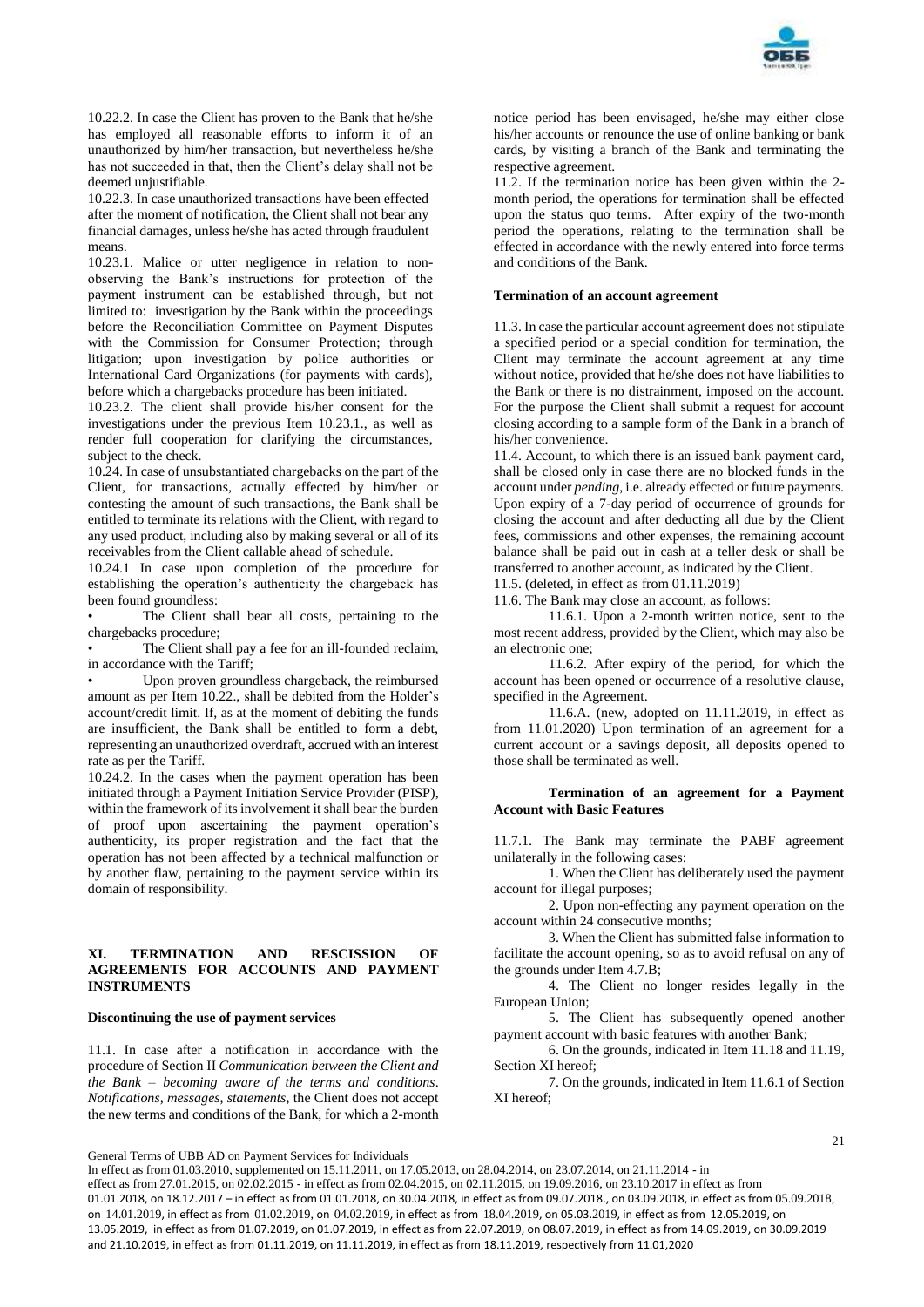

11.7.2. The Bank may terminate the Agreement in the cases under Items 2, 4, 5 and 6 of Item 11.17.1 with a 2-month written notice, while in the cases under Items 1 and 3 – without notice, by informing the user of the reasons and grounds for termination. With the termination notice the Bank shall inform the user of the procedure for lodging a complaint against the termination as per Art. 174 of the Payment Services and Payment Systems Act and of the possibility to refer to the BNB and the Payment Disputes Reconciliation Committee.

## **Termination of an agreement for online banking**

.

11.8. The agreement for online banking is being concluded for an indefinite period of time.

11.9. The online banking agreement specifies a period for termination with a notice by either the Client, or the Bank. The termination of the online banking agreement shall also discontinue the access to the profile through the mobile banking application.

11.10. In case of a submitted notice for termination of the agreement, the Bank shall execute the operations, ordered by the Client prior to receiving the notification.

11.11. Upon termination of the agreement the Client shall be obliged to return all devices, received from the Bank in relation to using the payment instrument.

## **Termination of a Bank Payment Card Agreement**

11.12. The agreement shall be terminated through:

11.12.1. A notice in writing by the Client for refusal of the card's re-issuance, submitted one month before expiry of the card's validity period;

11.12.2. During the card's validity period, with a one-week notice in writing (Request) by the Client. The Client shall return the card upon submitting the request and shall be responsible for all transactions, posted in the Bank, irrespective whether their financial presentation in the Bank succeeds the date of the Agreement's termination. In such case the Client shall be entitled to a partial reimbursement of the paid fees for the residual period, over which the card has not been used.

11.12.3. In case of disagreement with the limits, fees or interest rate terms, defined by the Bank, in accordance with Item 11.1 hereof, the Client shall be obliged to return the card as of the moment of submitting the notification and repay all amounts due. In case as of the date of the notification there are non-repaid equal monthly installments for purchase of a commodity from a merchant, the Client shall owe all installments, as the added costs shall be excluded from their total amount.

11.12.4. Unilaterally by the Bank – upon the Client's failure to appear and receive a new Card within a period of 3 /three/ months, following the expiry of the old card's validity period, or upon the Client's breach of contractual provisions or the present General Terms;

11.12.5. After a debit card's expiry, the Bank shall reserve its right not to reissue the card in case it is not being used and in case over the last 12 months prior to the date of renewal no card transactions were effected with.

11.12.6. Upon the Client's death or placement under judicial disability

11.12.7. Also in other cases, as provided for by the law

11.13. Upon terminating the agreement under Item 11.15 and Item 11.18 hereof the Bank shall be entitled to block and demand the returning of the card.

11.13.1. Upon the agreement's termination or rescission the Client shall be obliged to repay all due amounts to the Bank. Upon the agreement's termination or rescission and availability of a positive account balance (deposited own funds) the amount shall be refunded in cash to the Client at a teller desk in a branch of the Bank or transferred in an account of the Client.

11.13.2. If, as at the moment of submitting a request for closing the card on the part of the Client there is a transaction chargeback procedure, concerning the particular payment instrument that has not been completed, then the contractual relations shall be terminated following the procedure's completion.

11.14. The agreements for bank payment cards, through which preferential conditions are being provided to cardholders, shall be terminated with the expiration of the validity term of the issued card, when this is needed due to objective impossibility to have those renewed by UBB under the terms and conditions, negotiated between UBB and the Client. Such termination shall not affect rights and obligations of the Parties under the agreement that have originated prior to the moment of termination.

## **Termination of contractual relations with regard to payment services**

11.15. (amended on 11.11.2019, in effect as from11.01.2020) The Bank shall be entitled to terminate the agreements for one or all accounts of a certain Client and terminate the other agreements for payment services upon non-performance on obligations, specified in the current General Terms, the particular agreement with the Client, or obligations of the Client, envisaged in the effective legislation, when these obligations concern the relations between the Bank and the Client. The specific grounds (however not only limited to those) can be, as follows:

11.15.1. Providing by the Client of incorrect, imprecise or incomplete data to the Bank, irrespective of the legal relations between the Bank and the Client;

11.15.2. The Client shows bad manners in his/her relations with the Bank (behaves rudely, arrogantly, smears the Bank's good reputation etc.);

11.15.3. The reputation of the Client in public is controversial or according to the Bank there is sufficient data, that the Client breaches the effective laws.

11.16. (amended on 11.11.2019, in effect as from 11.01.2020) In case of termination as per Art. 11.15 the Bank shall inform the Client, with which it shall provide him/her with a reasonable period for disposing of the remaining available account balances, returning of devices, property of the Bank, etc.

11.17. (deleted, in effect as from 11.01.2020)

11.18. The Bank shall close an account of a client, who, during a 6-month period, has failed to pay the fee for its maintenance. 11.19. Upon termination of an account/payment instrument agreement, which has been in effect for more than 6 months,

General Terms of UBB AD on Payment Services for Individuals

In effect as from 01.03.2010, supplemented on 15.11.2011, on 17.05.2013, on 28.04.2014, on 23.07.2014, on 21.11.2014 - in effect as from 27.01.2015, on 02.02.2015 - in effect as from 02.04.2015, on 02.11.2015, on 19.09.2016, on 23.10.2017 in effect as from 01.01.2018, on 18.12.2017 – in effect as from 01.01.2018, on 30.04.2018, in effect as from 09.07.2018., on 03.09.2018, in effect as from 05.09.2018, on 14.01.2019, in effect as from 01.02.2019, on 04.02.2019, in effect as from 18.04.2019, on 05.03.2019, in effect as from 12.05.2019, on 13.05.2019, in effect as from 01.07.2019, on 01.07.2019, in effect as from 22.07.2019, on 08.07.2019, in effect as from 14.09.2019, on 30.09.2019 and 21.10.2019, in effect as from 01.11.2019, on 11.11.2019, in effect as from 18.11.2019, respectively from 11.01,2020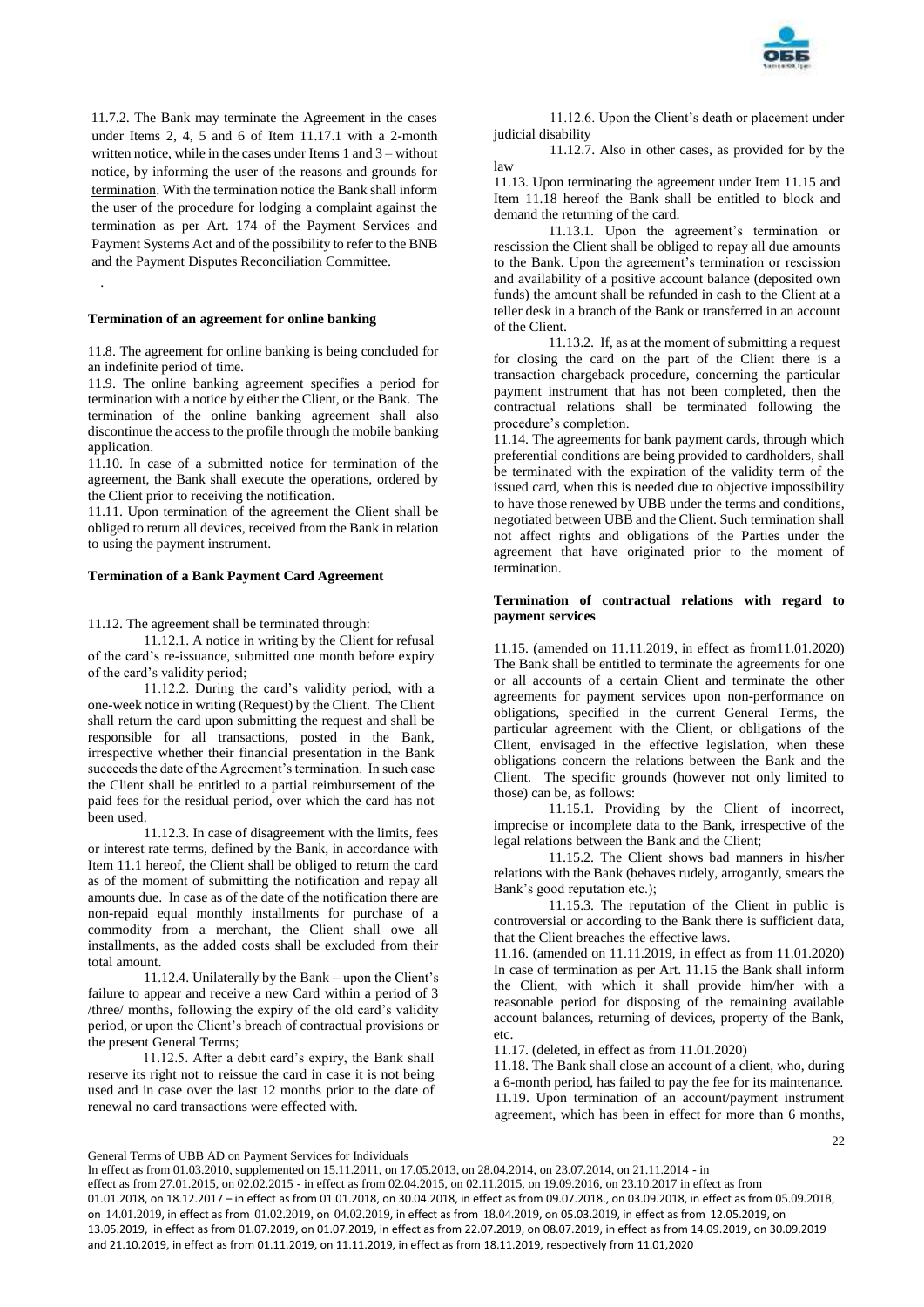

the Client shall not owe fees or penalties for the termination, unless the said termination is due to the Client's nonperformance of an obligation of his/hers.

11.20. (new, adopted on 11.11.2019, in effect as from 11.01.2020). Upon termination of an agreement for a current or savings account on the part of the Bank pursuant to Art. 11.6.1, Art. 11.6.2. and Art. 11.15., the Bank shall accrue a fee for storage of cash funds on the available balances in the terminated account/s, which the Client has not disposed of after the termination, in an amount, specified in the Fees and Commissions Tariff for Individuals.

## **XII. DEPOSIT INSURANCE**

#### **Guarantee amount and scope**

12.1. The aggregated available funds on all deposits, opened in the name of a Client, irrespective of the currency, in which they have been opened, are guaranteed in amount up to BGN 196 000 (one hundred ninety six thousand Bulgarian leva).

12.2. A larger guaranteed amount may be arranged pursuant to the Bank Deposits Guarantee Act. In this relation the following deposits are guaranteed in amount up to BGN 250 000 for a period of three months as of the moment when the amount is credited to the depositor's account, or as of the moment the depositor has acquired the right to dispose of the deposited amount:

1. Deposits of natural persons, originating from deals with residential real estates;

2. Deposits of natural persons, originating as a result of paid amounts on the occasion of entering into or dissolving a marriage, termination of labour or business relations, disability or death;

3. Deposits, originating as a result of insurance or social security payments or payments of damages from crimes or repealed sentences.

12.3. The deposits under Item 12.2 are not taken into consideration while calculating the total amount of the Bank's liability to a single depositor pursuant to Art.12.1.

12.4. In case the deposits, opened by the Client are more than one, in order to define the total amount of the Bank's obligation, all deposits, including the amount of interest accrued, shall be summed up. Deposits in foreign currency shall be paid in their BGN equivalence, calculated at the exchange rate of the Bulgarian National Bank as at the date of issuance of a deed pursuant Art.20, Para.1 of the Bank Deposits Guarantee Act.

12.5. In case there is a deposit in favour of a third person, entitlement to receive a guarantee on the deposit shall have the one, in whose favour the deposit has been opened (the beneficiary), unless the agreement stipulates otherwise.

12.6. The Bank shall provide the Client with basic information about the guaranteeing of his/her deposits, the amount of the guarantee and the applicable deposit guarantee mechanism, by providing a Depositors' Newsletter, being an integral part of the Account Agreement. The newsletter shall contain updated information as at the date of signing the Agreement, as its parameters may be changed upon amendments to the legislation. The Bank shall undertake to maintain up-to-date information about the guaranteeing of deposits, which information shall be displayed on the information boards in its branch network, as well as on the Bank's website, from where the Client shall undertake to keep himself/herself informed on a regular basis.

#### **Deposits, non-covered by the guarantee**

12.7. Guaranteed amounts of deposits with the Bank shall NOT be paid to:

1. Other banks, when the deposits have been opened on their behalf and at their expense;

2. Financial institutions, pursuant to Art. 3 of the Credit Institutions' Act;

3. Insurance and reinsurance companies under Art. 8 of the Insurance Code;

4. Pension Assurance Companies and Compulsory and Voluntary Pension Assurance Funds;

5. Investment intermediaries;

6. Collective investment schemes, national investment funds, alternative investment funds and Special Purpose Vehicles;

7. State Budget spending entities under § 1, Item 5 of the Additional Provisions of the Public Finance Act;

8. The Investor Compensation Fund, the Bulgarian Deposit Insurance Fund and the Guarantee Fund under Art. 287 of the Insurance Code.

12.8. No guarantee shall be provided for deposits, having originated from or related to deals or actions, constituting money laundering within the meaning of Art. 2 of the Measures Against Money Laundering Act, or financing of terrorism within the meaning of the Measures Against the Financing of Terrorism Act, established with an enforceable judgment.

12.9. Deposits, which holder has not been identified pursuant to Art. 3 of the Measures Against Money Laundering Act as at the date of issuance of a deed under Art. 20, Para. 1 of the Bank Deposits Guarantee Act, shall NOT be paid either.

## **Mechanism for guaranteeing deposits and procedure for payment**

12.10. In case of revoking a license for carrying out banking activity, the Fund shall pay the liabilities of the Bank to the Client up to the guaranteed amounts. The payment shall be made through one or more banks, specified in a list, issued by the Management Board of the Fund.

12.11. Within a period of not later than two business days prior to initiating the payment of amounts by the Fund, the Management Board of the Fund shall be obliged to announce in at least two central daily newspapers and on its website the date, as from which the Bank's depositors will be able to receive payments from the Fund, as well the bank or the banks, through which these payments will be effected.

12.12. The Fund shall provide the Bank's depositors with access to the amounts, subject to reimbursement under the guaranteed deposits, not later than 7 business days from the date of issuing a deed under Art. 20, Para. 1 of the Bank Deposits Guarantee Act.

12.13. Upon availability of extraordinary circumstances, provided for in the Bank Deposits Guarantee Act, this period may be extended, when:

12.13.1. The depositor has no exclusive right over the funds in the account, as the entitlement to receive payment from the Fund lies with the person, in whose favor the deposit has been made, unless otherwise provided for in the agreement and on the condition that the latter person has been identified or may be identified prior to the date of issuance of a deed under

General Terms of UBB AD on Payment Services for Individuals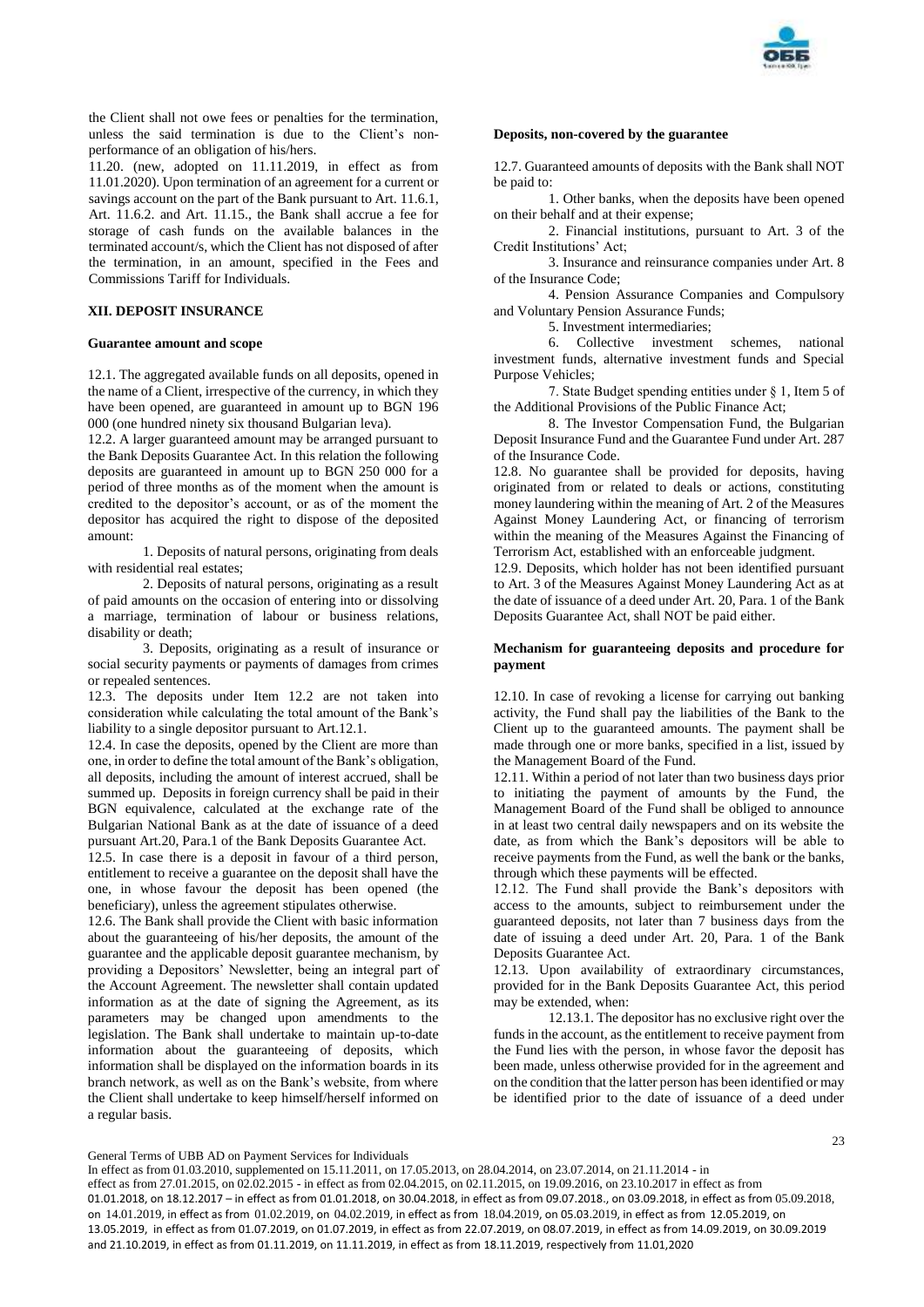

Art.20, Para. 1 of the Bank Deposits Guarantee Act, however not later than three months since the date of the deed's issuance;

12.13.2. It has not been established whether a certain person has the legal right to receive the guaranteed amount of the deposit or in case the deposit is subject of a legal dispute; in these cases the deposit shall be reimbursed within 7 business days from the date of notifying the Fund about the dispute's settlement or the legal right's ascertainment;

12.13.3. The deposit is subject to restrictive measures, imposed by either the government or international organizations; in these cases the deposit shall be paid within 7 business days from notifying the Fund about the termination of the restrictive measures' effectiveness;

12.13.4. The amount to be paid is a portion of a temporary high balance in the account, pursuant to the conditions of Art. 12.2., however the extension shall be with not more than three months from the date of issuance of a deed pursuant to Art.20, Para.1 of the Bank Deposits Guarantee Act;

12.13.5. The Fund shall reimburse the guaranteed deposits to a branch of a Bulgarian bank in another Member State, however, the extension shall be with not more than 20 business days from the date of issuance of a deed under Art. 20, Para.1 the Bank Deposits Guarantee Act.

12.14. In order to receive the guaranteed amount, the Client shall have to visit the Bank, determined to effect the payment, present a valid identity document and sign a declarationstatement, certifying, that he/she is neither a spouse nor a relative in a direct or collateral line of descent up to a second degree to individuals, including such falling into some of the categories of management, ownership or control of the Bank.

12.15. The Bulgarian Deposit Insurance Fund shall not owe any interest on the guaranteed amounts.

12.16. Any person, claiming to be a depositor, but who has been denied reimbursement of amounts under the deposit within the limit under Art. 12.1. and 12.2., and within the deadlines under Art. 12.12. or 12.13., or who disagrees with the amount of the sum, reimbursed to him/her, may file his/her objections in writing within a period of up to three months as from the initial date of payment of the guaranteed deposits, with the conservator, temporary administrator or ad hoc manager, liquidator, temporary trustee in bankruptcy or assignee in bankruptcy of the bank. The conservator, temporary administrator or ad hoc manager, liquidator, temporary trustee in bankruptcy or the assignee in bankruptcy shall render their judgement on the objections within a period of 7 days from their receipt. In case the objection has not been granted, the person may claim his/her rights pursuant to the Civil Procedure Code.

## **XIII. PERSONAL DATA**

13.1. The Bank shall process the personal data of its clients by virtue of and in accordance with the Personal Data Protection Act (PDPA) and Regulation (EU) 2016/679 of the European Parliament and of the Council dated 27.04.2016 on the protection of natural persons with regard to the processing of personal data and on the free movement of such data, and repealing Directive 95/46/EC (General Data Protection Regulation). By signing an agreement for account opening, card issuance, use of online banking or other payment services, including the services rendered by the Client Contact Centre, the Client shall state his/her awareness of the document entitled *UBB AD Information on the Processing of Personal Data*,

available on the Bank's website, www.ubb.bg, and in the banking halls, and through it he/she has become informed about:

13.1.1. UBB AD in the latter's capacity as a Personal Data Administrator and the manner in which the Bank's Data Protection Officer can be contacted;

13.1.2. His/her rights in line with the processing and protection of his/her personal data and the way to exercise those, including information on his/her entitlement to obtain details on the types of data, pertaining to him/her and processed by the Bank, as well as the source of such data, in case they have not been collected from the Client; his/her right to demand that the Bank should obliterate, adjust or restrict the processing of his/her personal data, which processing is being improperly or unlawfully handled; his/her entitlement to data portability; his/her right to object to the processing of his/her personal data, when such is being made on grounds of a legitimate interest of the Bank; his/her right to revoke the provided consent to the processing of his/her personal data for particular purposes, as well as his/her lawful entitlement to appeal before the Personal Data Protection Commission in the latter's capacity as a supervisory authority within the meaning of the General Data Protection Regulation;

13.1.3. The need to have his/her personal data processed and the eventual consequences, upon failure to provide those data;

13.1.4. The grounds for processing of his/her personal data, incl. information that the Bank is not going to process his/her personal data for the purpose of elaborating a client profile and for offering of tailor-made products and services in a direct way, without his/her explicit consent;

13.1.5. The purposes, for which the Bank processes his/her personal data, received under the terms and conditions of the particular Agreement, including together with other personal data of his/hers, which the Bank has lawfully obtained from third parties, incl. other personal data administrators, as well as about the Bank's entitlement to process his/her personal data even after discontinuing the provision of payment services, when such processing is needed for fulfillment of a statutory obligation of the Bank or for protection of its lawful interests, as well as in other cases, permitted by law.

13.1.6.About the recipients, to which his/her personal data could be provided by the Bank in the cases, permitted by law – other personal data administrators or personal data processors, acting on the Bank's behalf, including, but not limited to: state and municipal bodies and institutions, insurance and health insurance companies, credit registers and bureaus, entities specialized in risk analysis and assessment, collecting of receivables or preventing and establishing illegal actions, including crimes; about eventual provision by the Bank of the Client's personal data to third countries, while observing the regulatory requirements, including also electronic crossborder transfer of data, necessary for effecting international transactions, by providing these data to payment systems' operators and other entities, specialized in processing of transactions with payment instruments;

13.1.7. The periods for storage of his/her personal data by the Bank.

#### **Recording conversations with a Client**

13.2. With these General Terms the Client shall give his/her consent for conversations, held between him/her and the Client

General Terms of UBB AD on Payment Services for Individuals

In effect as from 01.03.2010, supplemented on 15.11.2011, on 17.05.2013, on 28.04.2014, on 23.07.2014, on 21.11.2014 - in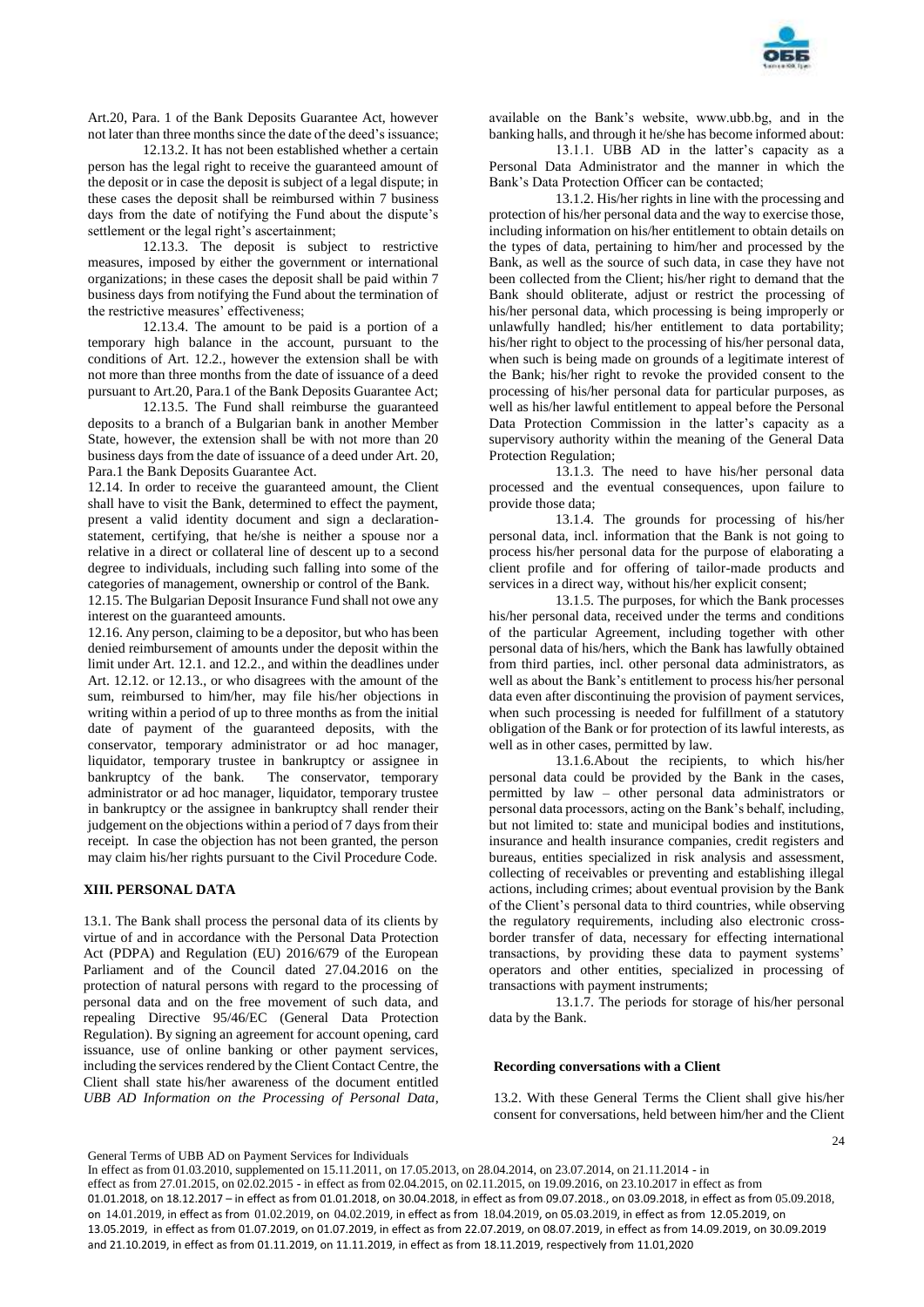

Contact Centre, other employees of the Bank, as well as with third persons, who on behalf of the Bank hold conversations with clients in relation to the payment services, to be recorded by the Bank for the purpose of improving the service and making a check upon complaints by clients. The Bank shall provide these recordings only to the Client in person upon his/her demand or to the competent government authorities, in accordance with the procedure, envisaged by law.

## **XIV. FILING OF COMPLAINTS AND RESOLVING OF DISPUTES WITH CLIENTS**

## **General Provisions**

14.1. Each Client may file a complaint in relation to the use of payment services in the most convenient manner for him/her: at any branch of UBB; through the Bank's website; at the document registration desk in the Bank's Head Office; through the Client Contact Centre.

14.2. The complaint may be filed on a standard form of the Bank, as the Client shall mandatory state: at least two names, Personal Identity Number, exact address, telephone /e-mail for contact, manner of receiving a reply and a signature, as well as an entry number of a complaint, submitted before the Ministry of Interior, resulting from illegally performed actions by third persons.

14.3. Within a seven-day period the Bank shall reply in the manner, indicated by the Client, or inform the Client of the period, within which he/she shall receive a reply, which period shall not exceed 35 business days of the complaint's receipt, in the cases of factual or legal complexity, as for example – collecting of information from payment institutions or other third parties, initiated penal proceedings on the reviewed case and others.

14.4. In case the Client does not accept the decision of the Bank, he/she may refer the dispute to the Reconciliation Committee on Payment Disputes with the Commission for Consumer Protection or before a competent Bulgarian court.

14.5. In case that a Client has submitted an alert to the Ministry of Interior, including when he/she has granted consent for disclosing facts and circumstances that constitute bank secrecy, the Bank shall assume that it may disclose the necessary information /respectively, bank secrecy/ before the Ministry of Interior authorities in relation to duly investigating the illegally performed actions.

### **TRANSITIONAL AND FINAL PROVISIONS**

§1. Upon discrepancy between the stipulated in the present General Terms and the Agreement for a particular payment service, the said Agreement's provisions shall prevail.

§2. To all issues, unsettled by these General Terms and the particular agreements, the provisions of the effective laws of the Republic of Bulgaria shall apply.

§3. Any disputes, having originated in relation to these General Terms, shall be resolved through the mutual consent of the parties in accordance with the procedure, specified in *Filing of Complaints and Resolving Disputes with Clients* Section.

§4. In case the Client disagrees with the decision of the Bank, he/she may refer the dispute to the Reconciliation Committee on Payment Disputes with the Commission for Consumer Protection or to a competent Bulgarian court.

§5. The following are integral parts hereof:

1. Information about the settlement of relations between UBB and heirs of deceased clients - available on UBB's web site [www.ubb.bg](http://www.ubb.bg/)

2. Terms and conditions for drawdown and repayment of limits under credit cards - available on UBB's web sit[e www.ubb.bg.](http://www.ubb.bg/) 3. (new, adopted on 21.10.2019, effective from 01.11.2019) General terms on online inclusion in group insurance policies through UBB Mobile.

§6. The terminology used in these General Terms in relation to payment services shall have the meaning, specified in the Additional Provisions of the Payment Services and Payment Systems Act.

§7. These General Terms are in effect since 09.07.2018, and with effect from the said date they shall repeal:

1. The General Terms of CIBANK JSC for provision of payment services to individuals and the terms and conditions of the frame agreement for provision of payment services to individuals / users by virtue of the Payment Services and Payment Systems Act) of Cibank JSC;

2. The General Terms for Issuance and Servicing of CIBANK's Bank Payment Cards for Individuals;

3. The General Terms, applicable to deposit agreements, concluded with CIBANK JSC.

§8. Not earlier than two months, as from 09.05.2018, the provisions of these General Terms shall repeal the General Terms for using the Cibank Online service, as each user of the said service shall be informed of their applicability upon system login.

§9. Not earlier than two months, as from 09.05.2018, the provisions of these General Terms shall repeal the General Terms of Cibank JSC for effecting utility bill payments.

§10. Not earlier than two months, as from 09.05.2018, the services of the Client Contact Centre as per Section IX hereof shall be gradually launched for all users of payment services, who have concluded agreements with Cibank JSC.

§11. Not earlier than two months, as from 09.05.2018, the *Secure Internet Payments* service as per Section VIII hereof shall be gradually launched for all clients - holders of bank cards, issued by United Bulgarian Bank AD.

§12 The Bank shall announce on its webpage www.ubb.bg, as well as in its banking halls information about the dates of entry into force of the amendments for the users of payment services, stated in §8, §9, §10 and §11 of the Transitional and Final Provisions hereof.

§13 Power of attorney, composed of a bank employee / internal powers of attorney / until 18.04.2019. will be accepted by the Bank to perform the acts referred up to therein to 31.12.2019.

§.14. By 01.09.2019 sending of SMS and e-mail notifications for account movements and transactions with bank cards shall be made in accordance with the currently effective procedure, while effective from 01.09.2019 notifications for account movements and transactions with bank cards shall be sent only as per the procedure, envisaged in Art.7.17 and Art.7.18.

These General Terms are in effect since 01.03.2010, as they repeal the General Terms on Accounts of Individuals, the General Terms on online banking and UBB AD General Terms on Debit and Credit Cards.

These General Terms were supplemented on 15.11.2011, came into effect on their approval date, with their applicability

25

General Terms of UBB AD on Payment Services for Individuals